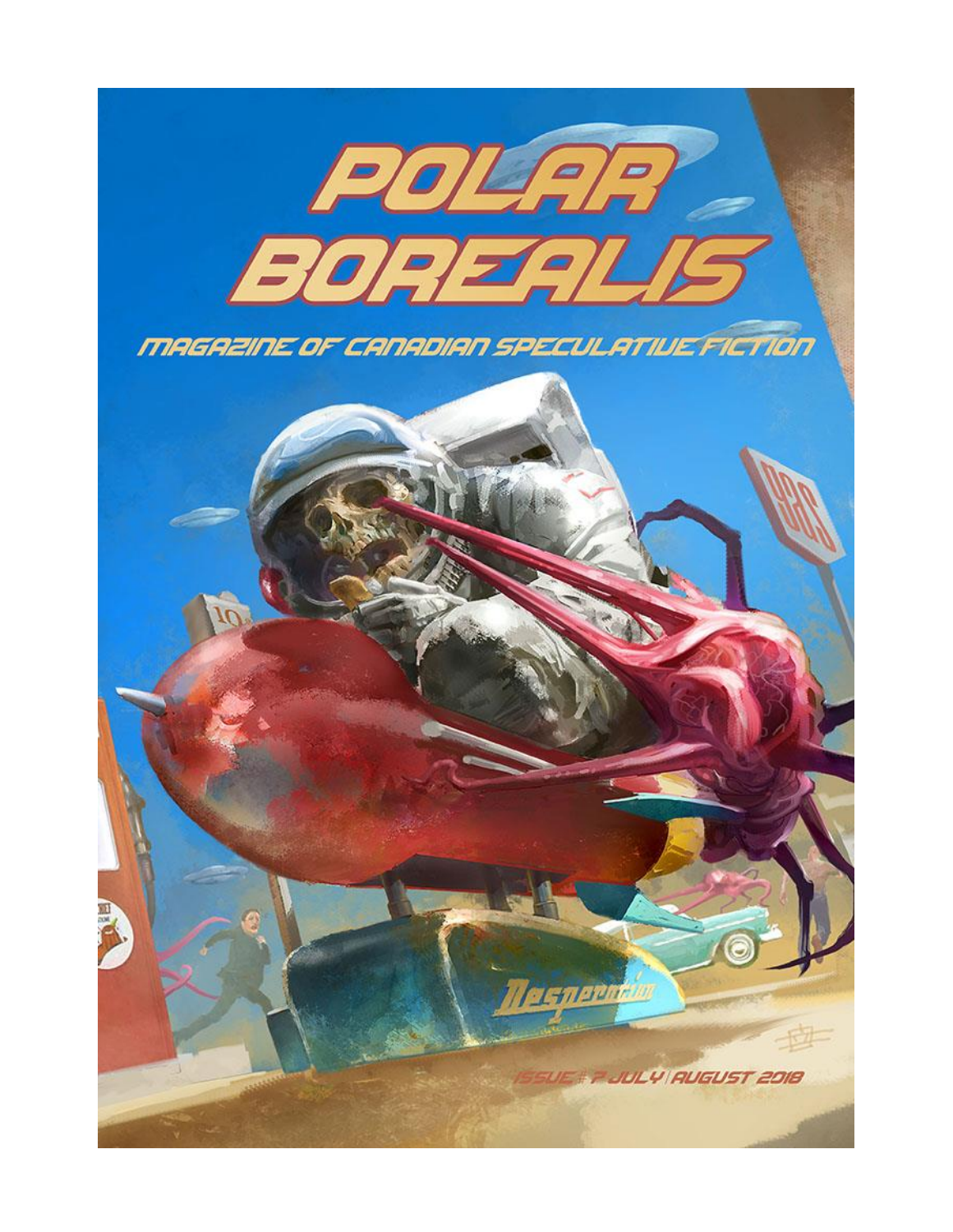### POLAR BOREALIS Magazine

Issue #7 – October/November 2018 (Vol.3#3. WN#7)

#### **Publisher/Editor:** R. Graeme Cameron **Proofreader:** Steve Fahnestalk

 POLAR BOREALIS is a Canadian semi-pro non-profit Science Fiction online PDF Magazine published by R. Graeme Cameron at least three times a year.

Distribution of this PDF Magazine is free, either by E-mail or via download.

 POLAR BOREALIS buys First Publication (or Reprint) English Language World Serial Online (PDF) Internet Rights from Canadian Science Fiction Genre Authors, Poets and Artists.

 Copyright belongs to the contributors by-lined, and no portion of this magazine may be reproduced without consent from the individual Author, Poet, or Artist.

POLAR BOREALIS offers the following Payment Rates:

Short Stories of three thousand words or less in length – one (1) cent a word. Poem – \$10.00 Cover Illustration – \$40.00 Interior Illustration – \$20.00 "Fillo" Illustration – \$5.00

 To request to be added to the subscription list, ask questions, or send letters of comment, contact Publisher & Editor R. Graeme Cameron at:

< [The Graeme](mailto:polar.borealis.magazine@gmail.com) >

 All contributors are paid on acceptance. Anyone interested in submitting a story, poem, or art work, and wants to check out rates and submission guidelines, or anyone interested in downloading current and/or back issues, please go to:

<<http://polarborealis.ca/> >

ISSN 2369-9078 (Online)

Headings: Engravers MT By-lines: *Monotype Corsiva* Text: Bookman Old Style Ad Text: Calibri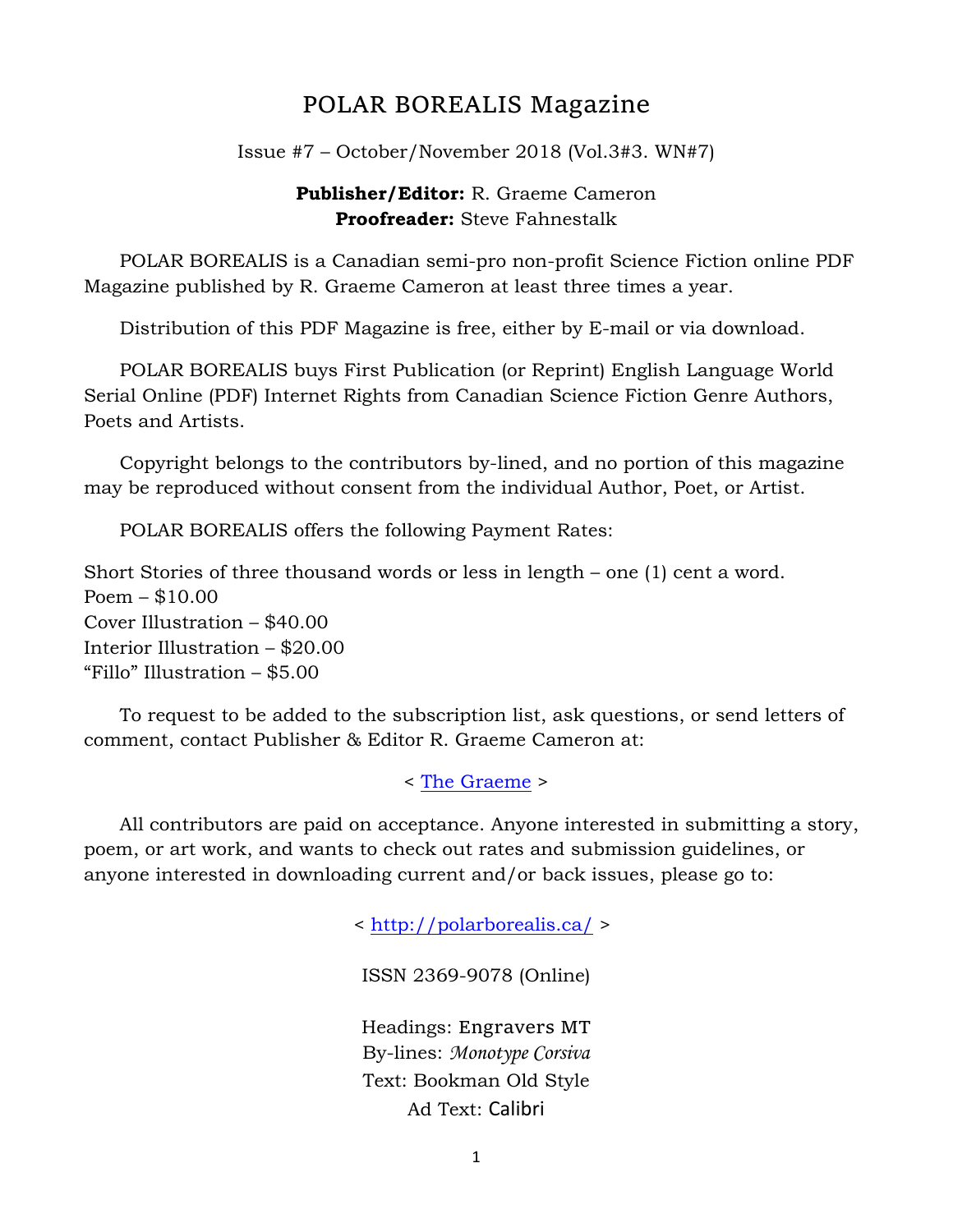## Table of contents

- 03) EDITORIAL R. Graeme Cameron
- 04) TRANSACTION DECLINED by Garth Spencer
- 05) SCIFAIKU #1 (Poem) by Roxanne Barbour
- 06) DINOSAUR BONES by Madison McSweeney
- 09) POOR FLY (Poem) by Lena Ng
- 10) CORRIDOR by Dean Wirth
- 17) THE GOD OF SALT AND SALTUSES (Poem) by Neile Graham
- 18) JUST A SINGLE WORLD by Bernadette Gabay Dyer
- 20) HISTORY WAITS TO BE WRITTEN (Poem) by Lisa Timpf
- 21) HUMANITY by Monica Sagle
- 23) THE STRANGEST COINCIDENCE IMAGINABLE (Poem) by J.J. Steinfeld
- 24) LESS UNLIKELY EVERY DAY by Mark Shainblum
- 31) LEARNING TO RUN (Poem) by Colleen Anderson
- 32) THE LONELY MR. FISH by Lily Author
- 41) ABOUT THE AUTHORS AND ARTISTS

### Art Credits

COVER – Eric Chu

### Editorial

 After a five month delay I am finally ready to release another issue of Polar Borealis Magazine. Am quite excited about this. Mundane problems had presented obstacles but after generous donations and a successful move from Surrey to Nanaimo I am back in harness as an editor. Makes me feel really, really good.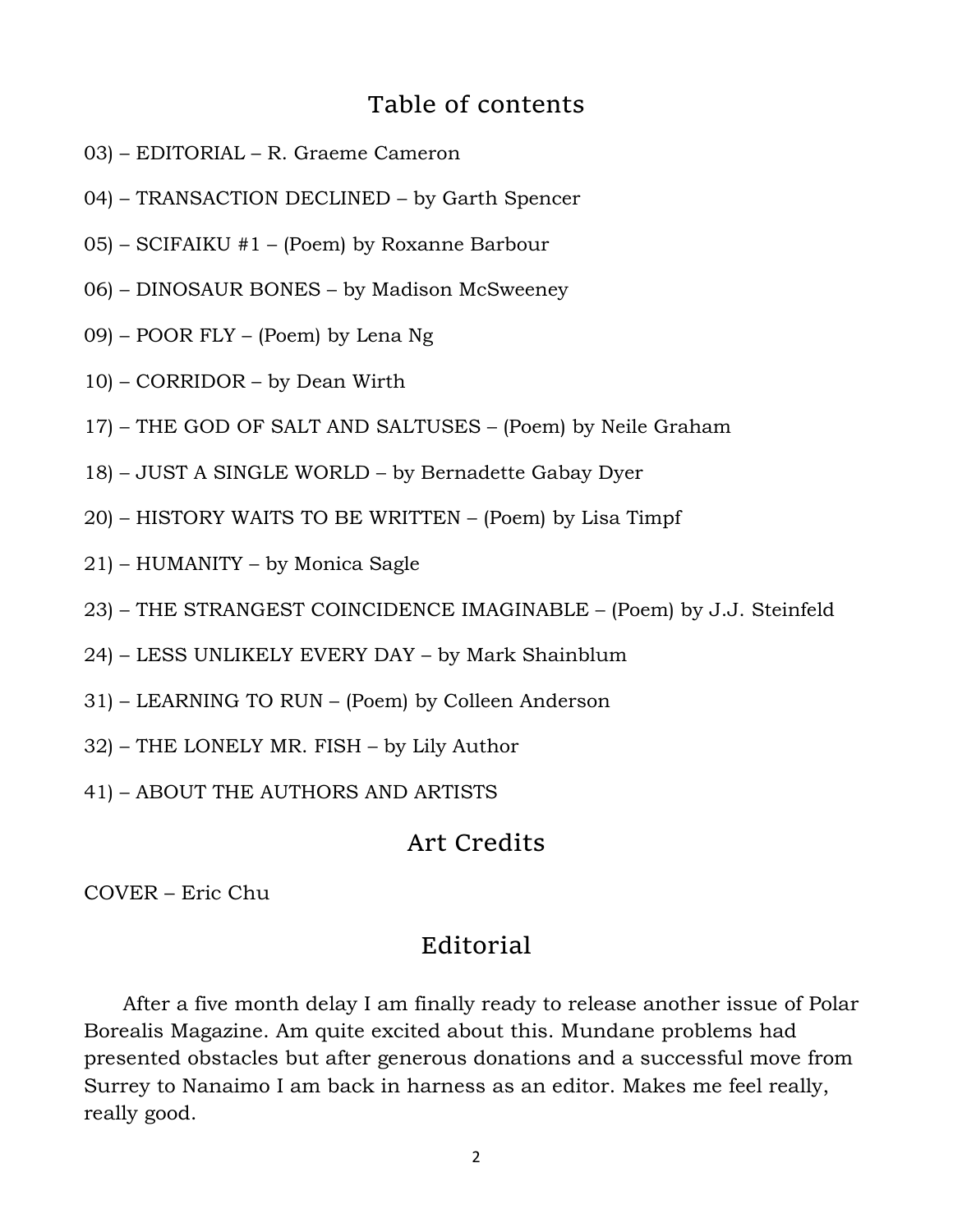Sharp-eyed readers will notice this issue is an ensmalled version less than half the size of the previous issue. Less than half the budget too. This will be the look of Polar Borealis from now on. An average of seven stories and six poems per issue. This produces two happy results: more frequent publication and an easier task for the editor.

 The stories I selected for issue #7 are the usual eclectic mix: a couple of pieces of whimsy, a first contact story, a fantasy, a love story, an "if this goes on" near future warning, and the most terrifying horror story I've ever published. The latter upset me so much I considered rejecting it, but as it is an exceptional piece of writing based on a true story, psychologically accurate and impeccably researched, I felt compelled to publish it. For one thing, it completely avoids the romantic hype sometimes attached to fictional treatments of this type of villain. It's all too real. I expect many readers will be as upset as I was and possibly condemn me for publishing it. Fact is I believe it delivers a powerful message, a sobering reminder, on what the worst of reality is all about. Justification enough to my mind. It reduced me to tears. No apologies if it does the same to you.

 Another factor in my re-energised, re-invigorated outpouring of editorial activity is the happy circumstance that three poems I published in issue #4 were nominated for this year's Aurora awards. They are:

"Heaven is the Hell of No Choices" by Matt Moore

"Meat Puppets" by Lynne Sargent

"Shadows in the Mist" by Lee F. Patrick

 I was in the audience of the awards ceremony at VCON 42 in Richmond when Matt Moore was declared the winner in the category of "Best Poem/Song." Since the whole purpose of Polar Borealis is to promote Canadian authors, I must say I was most satisfied and thrilled to hear his name read out. Not to mention earlier hearing the names of Lynne and Lee when the list of nominees was read prior to the opening of the envelope. Kudos to all three!

 It is my earnest hope that other contributors to this magazine will be nominated in the years ahead. I think that would be a great and wonderful thing. Nice to see my "hobby" effort having a bit of an impact.

Cheers! The Graeme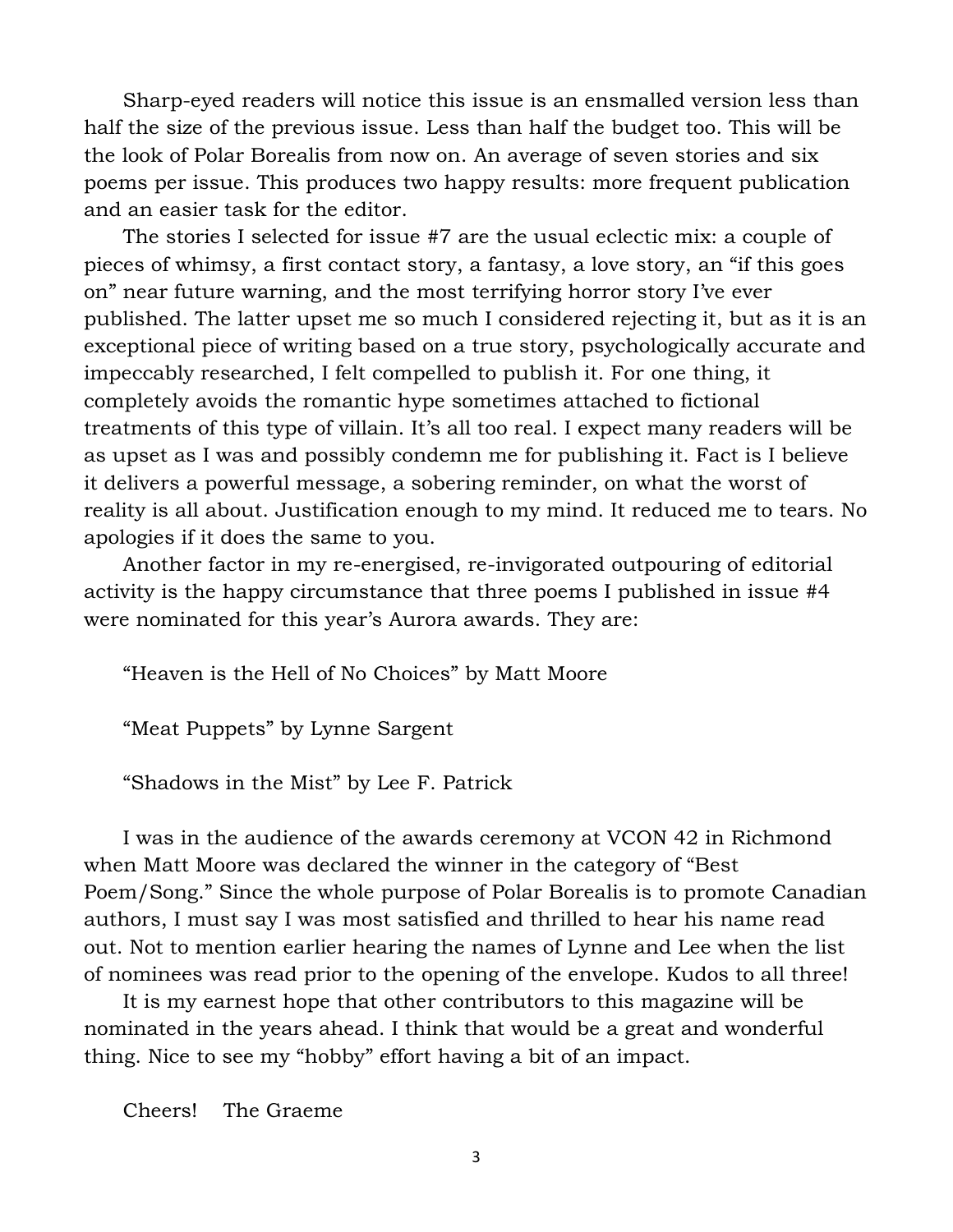## TRANSACTION DECLINED

# *by Garth Spencer*

(Previously published in BCSFAzine in 2004)

 Hrothgar Weems normally worked days but the temp. agency had given him an emergency evening assignment he couldn't afford to pass up. After a grueling six hours of transcription and word-processing corrections, and struggling with the client's unique brand of English, Hrothgar was exhausted and low-spirited; wending his way home at nearly midnight failed to lighten his mood, and he was brooding over his debts as he stepped out of the rapid transit terminal.

 When a municipal clock struck the hour a tall, dark figure stepped into his path. Hrothgar trucked over to one side, mumbling "'Scuse me."

The dark figure moved with him, and stepped into his space.

"Hey!" blurted Hrothgar.

 Two hands clapped on to his shoulders and pulled him forward. Hrothgar, startled, raised his forearms and pushed off the hands with difficulty.

"Hey, back off! I don't want—"

 One hand shot out, clasped itself around Hrothgar's throat, and pulled him off his feet. A fanged mouth approached.

"Oh, what the hell," Hrothgar thought, so he went limp.

 The dark figure paused, and in the faint street light Hrothgar saw a frown on the distorted face. "What the hell is wrong with you?" the stranger asked.

 Hrothgar found he was standing on his own again, and that his throat was free. He scratched it. "You're a vampire, aren't you?" he said thinly. "Or just one of those Goth wannabes?"

 The dark man's eyes widened as the face frowned more deeply. "Goth bees?"

 Hrothgar sighed. "Guess you're the real deal. Uh, some people actually want to be vampires. Not my party, but then not many things are." He straightened up and lifted his chin. "So, do you just need a blood donation, or must you take my life when you feed?"

 The vampire moved away a little, looking slightly repulsed. "Whatever is the matter with you?" he asked. "This is the third time this year my prey hasn't run, or screamed, or even resisted the bloodletting!"

 Hrothgar took a long look at the taller man. "Oh, I see," he said. "You want an answer before you give me one. Good enough. My deal is I'm just fed up. I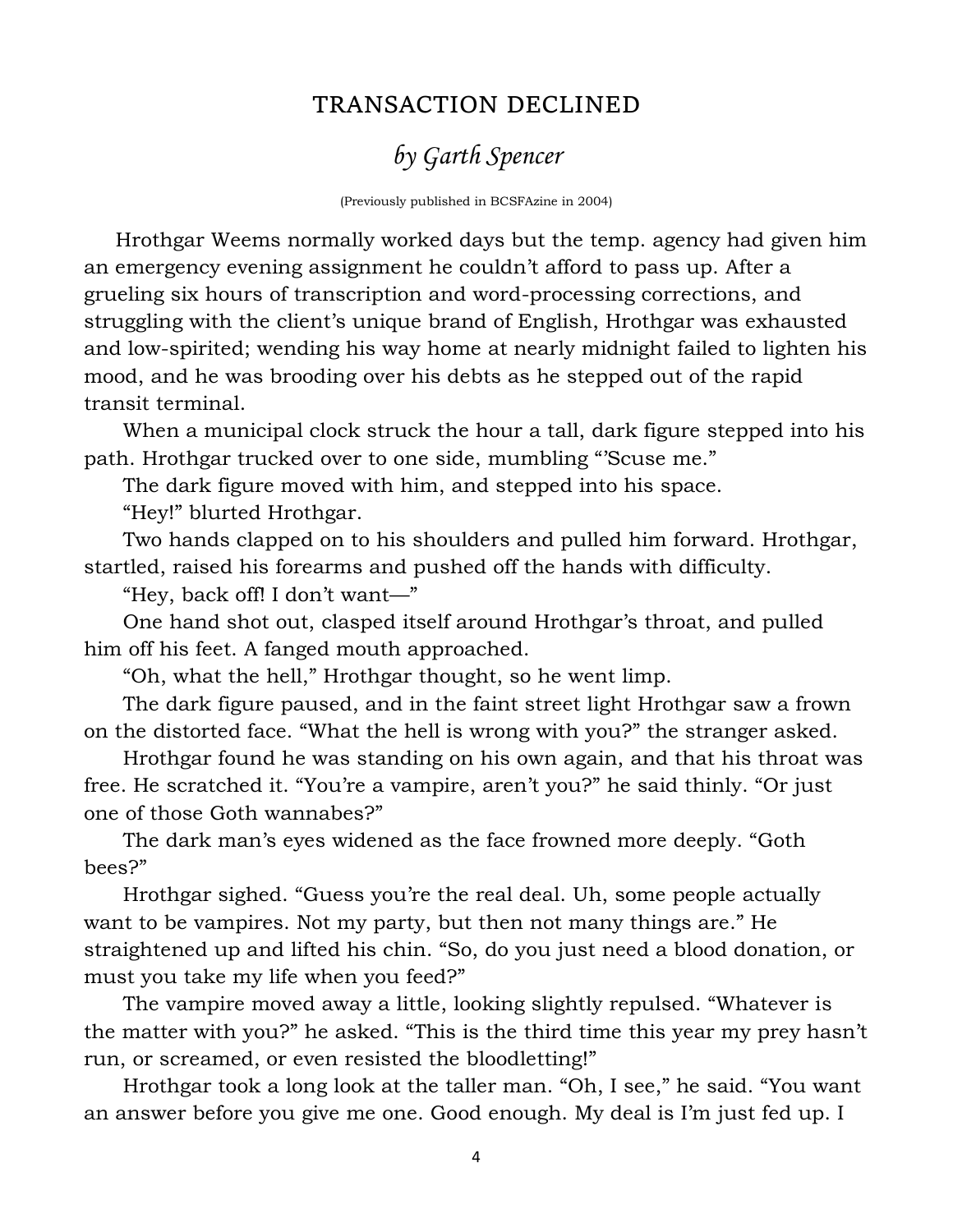don't get a lot out of life; I've given up expecting anything out of life. If I live, if I die, it's all the same to me. Maybe you're meeting people who feel the same way I do. What do you think?"

 "But why?" the vampire burst out. "How can you live, and draw breath, and … and …" Just at that moment he looked a lot like Hrothgar's maternal uncle whenever he was baffled and offended, usually by something Hrothgar said now that he thought about it.

 Hrothgar shrugged wearily. "I dunno. Maybe I'm in the wrong line of work. Maybe there's too much plastic in my diet. Maybe I'm not making the right effort to gain a little satisfaction." He looked squarely at the dark, taller man.

The vampire looked squarely at Hrothgar.

 After a moment the tall man stepped back, turned away, and started running.

 Hrothgar watched the figure retreat, realizing that he had just freaked out a blood-sucking monster. Then he went to see if he could still catch the last bus home.

**------------**

## SCIFAIKU #1

## *by Roxanne Barbour*

(Previously unpublished)

surrounding molten sinkholes rings of ice

**------------**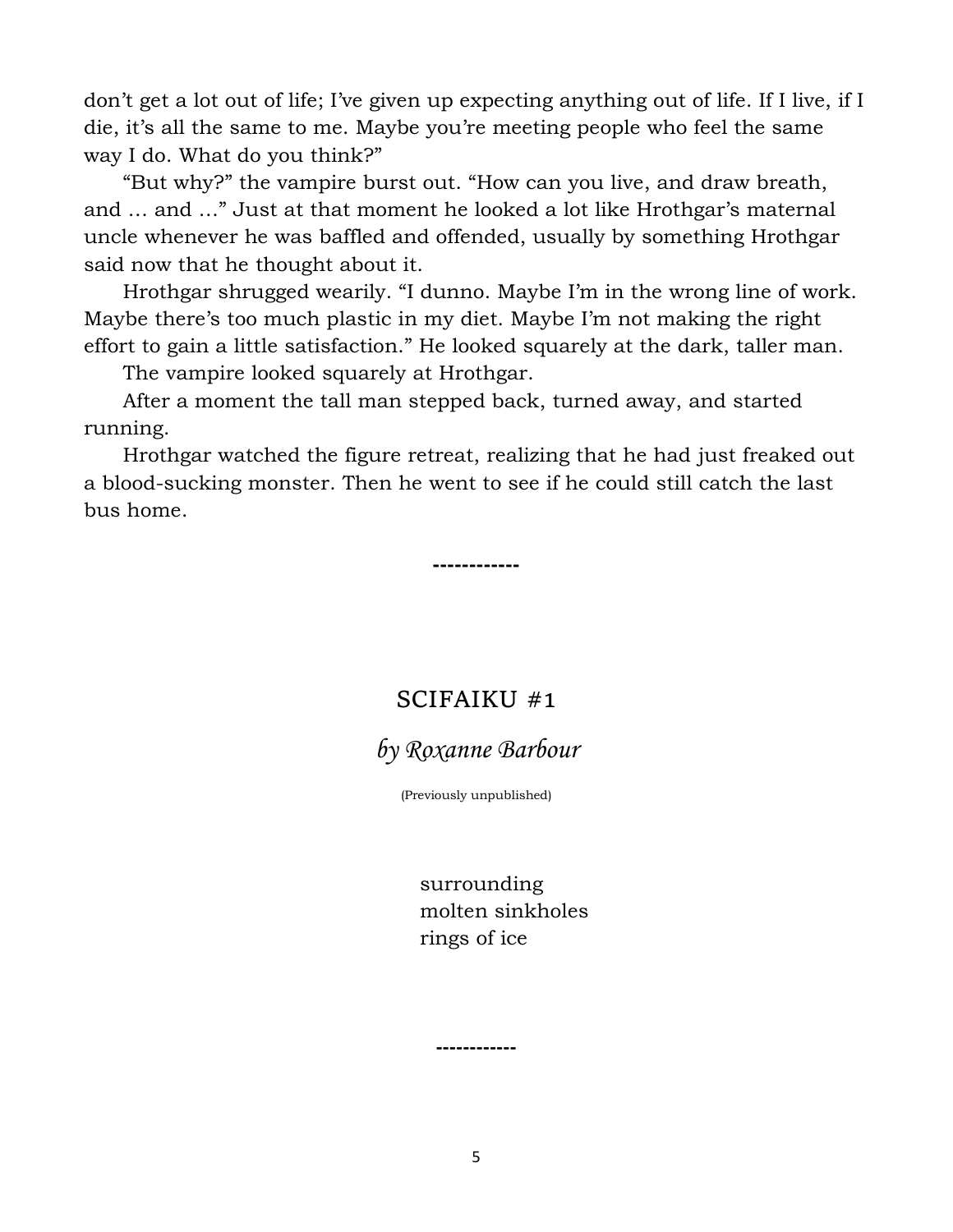## DINOSAUR BONES

## *by Madison McSweeney*

(Previously unpublished)

 At the feet of the play structure, under the shadow of the slide, Chelsea was digging for dinosaur bones.

The dinosaurs, before the asteroid had come to wipe them out, had burrowed themselves into the ground and hid there, withering away into nothing while they waited for better times. If you dug long enough and deep enough, Chelsea knew, you would find them. Velociraptors and triceratops and pterodactyls—maybe even a T-Rex.

She plunged her shovel into the sand, pushing away the white grains that were burning in the sun, and hitting the cold, dark dirt below. Soon, she had an eight-inch deep hole in front of her. She pulled back and set to work widening it, carefully shaving layers of sand off the sides, scooping them up, and depositing them in a pile beside her.

Halfway through recess, a shadow came over her work site. She looked up to see Miss. Murphy standing over her. "Hi, Chelsea," said the teacher.

"Hello, Miss Murphy," Chelsea replied, impatient. Recess was only fifteen minutes each day, and she couldn't afford any delays.

"What are you doing?"

"Digging for bones."

"Bones?"

"Dinosaur bones."

Miss Murphy crouched down beside her. "I think Nikki and Janice are playing jump rope over there," Miss Murphy said.

"That's nice," Chelsea said.

"Would you like to join them?"

" $No.$ "

Miss Murphy frowned. "Are you sure?"

Chelsea gritted her teeth. A minute had ticked by; one minute out of fifteen. One-fifteenth of her recess period, according to fractions. "I'm sure," she said.

"Oh. Okay." She paused. "Would you like me to find someone to dig with you?"

*And let someone else take credit for her find? No way!*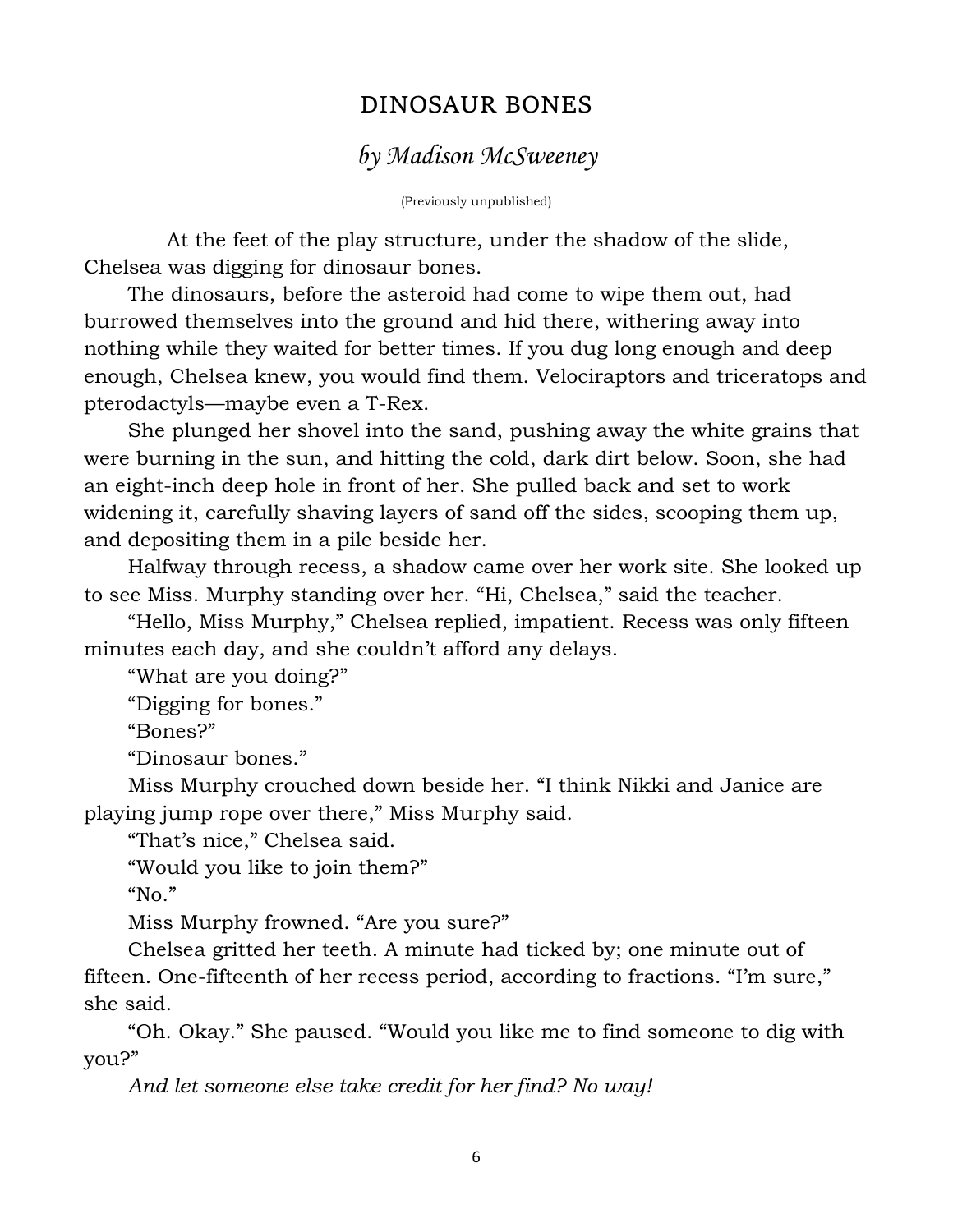"I'm sure," she said. Miss Murphy walked away. Chelsea kept digging. In front of her, the hole widened; beside her, the pile of waste sand grew and grew. The clock ticked on.

With five minutes left of recess, her shovel hit something. She carefully scraped away layers of sand, and the thing began to reveal itself. It was white, and long, and straight. Chelsea dropped her shovel and used her fingers to wrench it out of the ground.

A bone.

She took a moment to marvel at it, before digging back in. As she continued to excavate, more and more bones were revealed, teeth and claws and wrist-bones and rib-bones.

The bell rang. Chelsea watched her classmates dart to the doors of the school and form an orderly line. Then, she heard a click. She turned back to her bones.

The wrist-bone, which had been sitting four inches away from the other bones, had moved, and was now attached to the rest of the hand. As she watched, the hand and wrist began to tremble ever so slightly, and one of the nearby claws shot forward and connected itself to a knuckle. Click. Then the second claw, then the third. Click, click. The hand was complete.

A foot away, an arm-bone began to quiver. The hand perked up and slid across the sand. Click.

At the entrance of the school, the students were already beginning to file through the doors. Chelsea ducked behind her pile, hoping she wouldn't be seen. The ground started to rumble.

The sand parted, and a three-foot long femur jutted out from the ground. Behind it, a spine and tail slithered up, followed by an assortment of ribbones, hip-bones, ankle-bones, foot-bones, and neck-bones. Click-click-clickclick. More claws swam up, snapping onto foot bones. Ankle-bones connected to leg-bones, leg-bones connected to thigh bones. Leg-bones affixed themselves to hip bones, which affixed themselves to the spine. Arms attached themselves to shoulders. Finally, a grinning skull with a long snout and rows of sharp teeth chomped its way up through the earth and screwed itself onto the neckbone, completing the resurrection.

The creature stumbled to its feet, towering over the slide and the swings. Chelsea stared in awe.

A T-Rex.

The dinosaur gave her a razor-sharp, lipless smile. It flicked its great tail towards her. Chelsea approached and placed a foot between one of the notches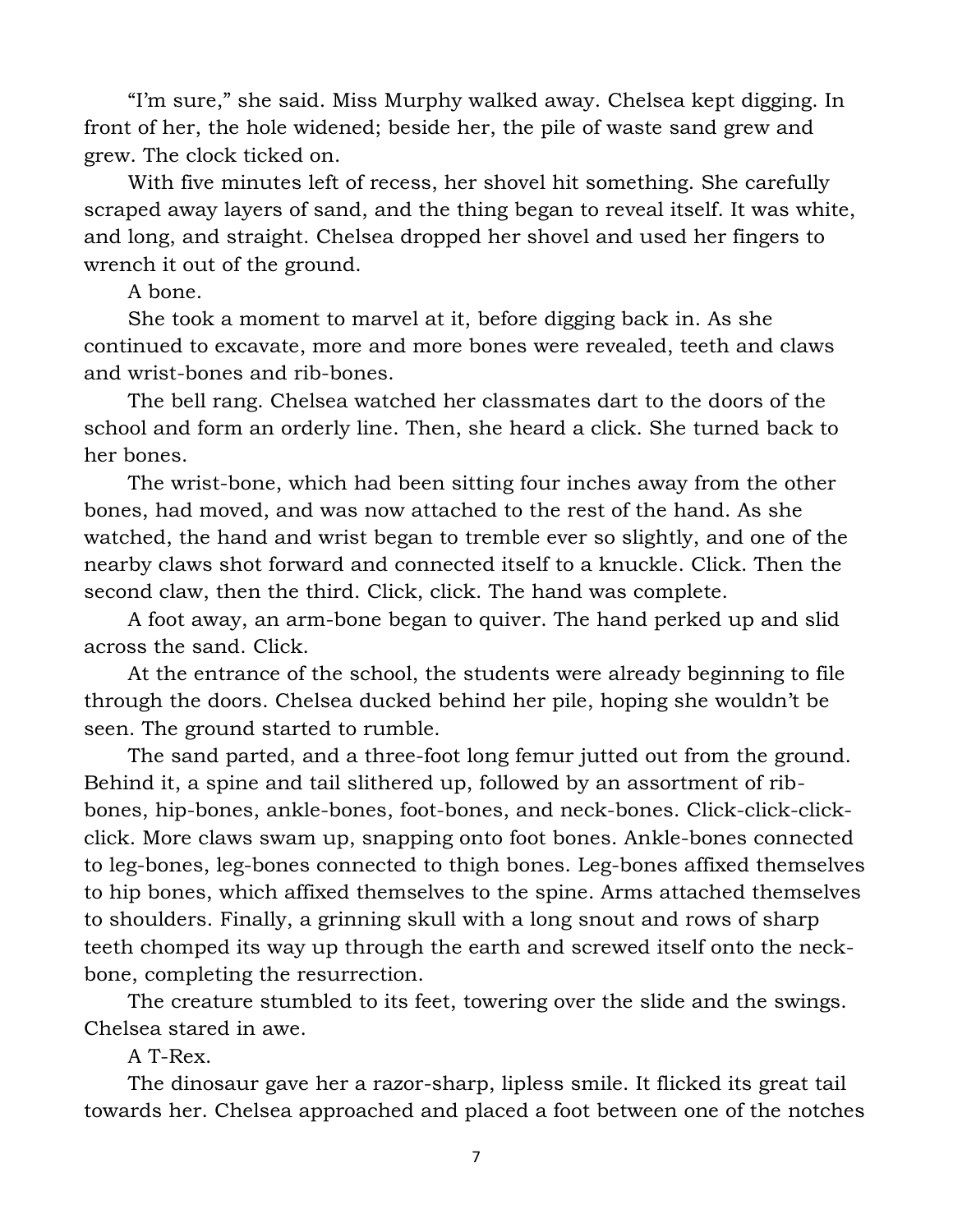on the tail. The T-Rex snorted agreeably. More confident, she grabbed onto one of the jutting bones at the base of the monster's spine, and started to climb.

#### \*\*\*

One student was missing when Miss Murphy did the head count. It was Chelsea. Sighing, Miss Murphy went back outside.

Emerging into the sunlight, she opened her mouth to call Chelsea's name, but stopped dead before she did. A few metres away, stomping around the playground and snapping its jaws, was the skeleton of a Tyrannosaurus Rex.

The beast was ten feet tall, thirty feet long, and very much alive. And perched atop the monster's spine with her arms wrapped around its neck was Chelsea, grinning from ear to ear.

**------------**



 In 1989, a small group of Edmonton writers formed The Copper Pig Writers Society in order to fill a niche in Canada—a paying market for English SF.

 Our little quarterly journal, *On Spec*, adheres to a strong mandate that has served us well over the years. We discover and showcase quality works by predominantly Canadian writers and artists, in the genre we call "fantastic" literature. We foster the growth of emerging writers in this genre, by offering support and direction through constructive criticism, education, mentoring, and manuscript development. We try to publish as many new writers as possible, alongside works by established authors, and we also endeavour to support these writings with innovative cover art for every mindbending and thought-provoking issue!

Current issue #108 Vol 29 #1 includes:

#### Fiction:

*Medicus* by Timothy Reynolds *Tamarack and the Stone* by Allison Floyd **Tide Child** by Sean Robinson **See: [On Spec Magazine](https://onspecmag.wordpress.com/)** See: On Spec Magazine *The Saffron Curse* by Marcelle Dubé *A Fire Across the World* by David Versace *Dirty Sheets in the Acreage* by Chris Kuriata *The Cloaked Lady Butterfly* by Lisa Carreiro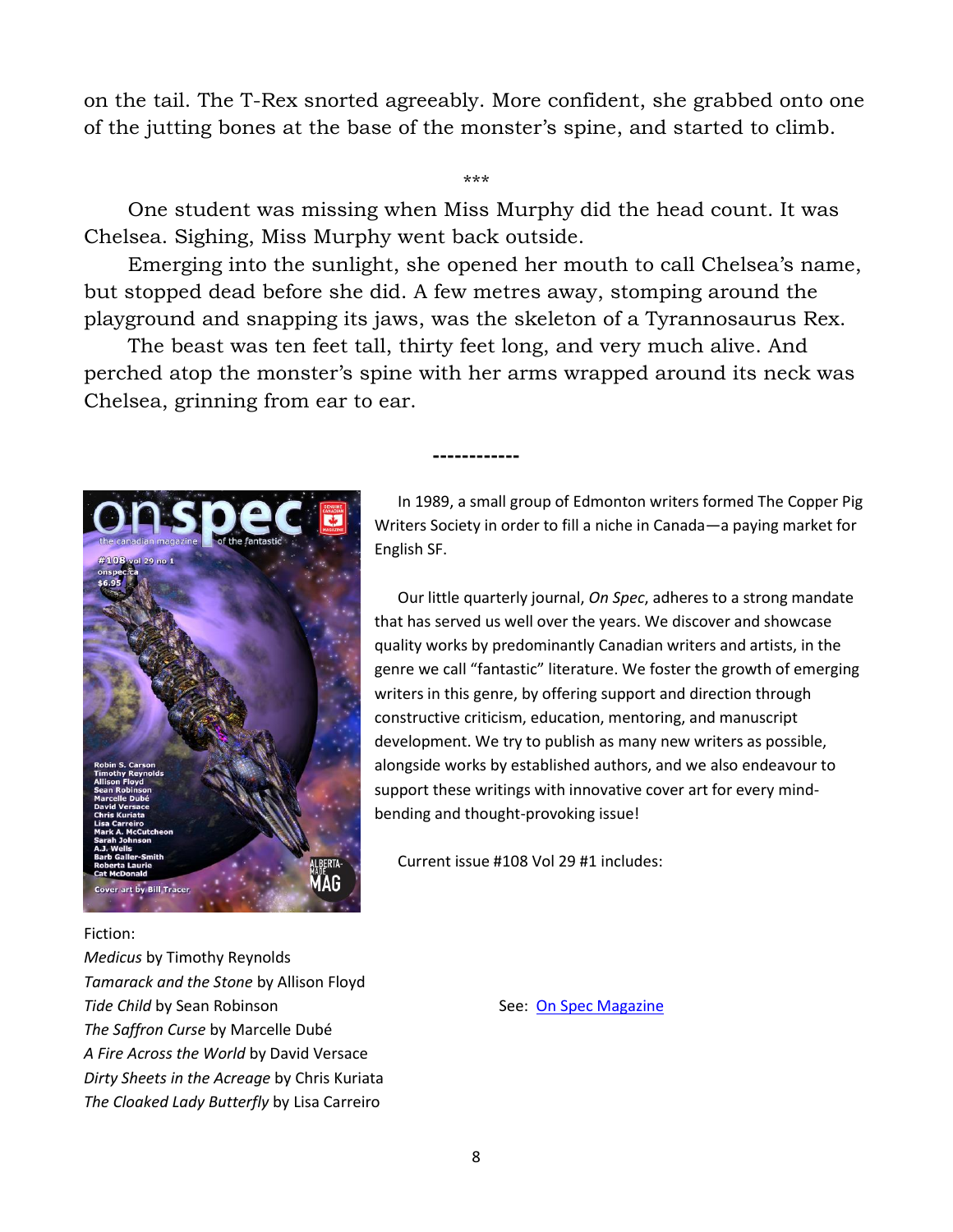### POOR FLY

*by Lena Ng*

(Previously unpublished)

Children, children, hear my plea. Cries for attention, routinely ignored. What is play for you is cruel to me.

Tiny pin to you, sharpened sword to me. Violent images flicker, their contents absorbed. What is sport for you, is cruel to me.

A creature trapped unmercifully. Its body carved, its contents cored. Children, children, hear my plea.

Man's saviour paid a costly fee. Crucifixion crowd jubilant, the screaming horde. What is play for you, is cruel to me.

Innocence, grace, drown desperately. Man's history dictates a savage reward. Children, children, hear my plea.

Inherited sadism, your legacy. Sword through body onto board. Children, children, heed my plea. What is sport for you is death for me.

 I charge readers nothing to download this zine. Even the ads are placed for free. I pay my contributors out of my modest pension income. Happy to do it. Promoting Canadian SpecFic is a heck of a hobby. Great fun.

**------------**

 But I certainly wouldn't mind if readers chose to donate to my "cause" since that would help me publish more often.

You can do so either at < **[GoFundMe](https://www.gofundme.com/jwj3dzgc)** > or < **[Patreon](https://www.patreon.com/polar_borealis_magazine)** >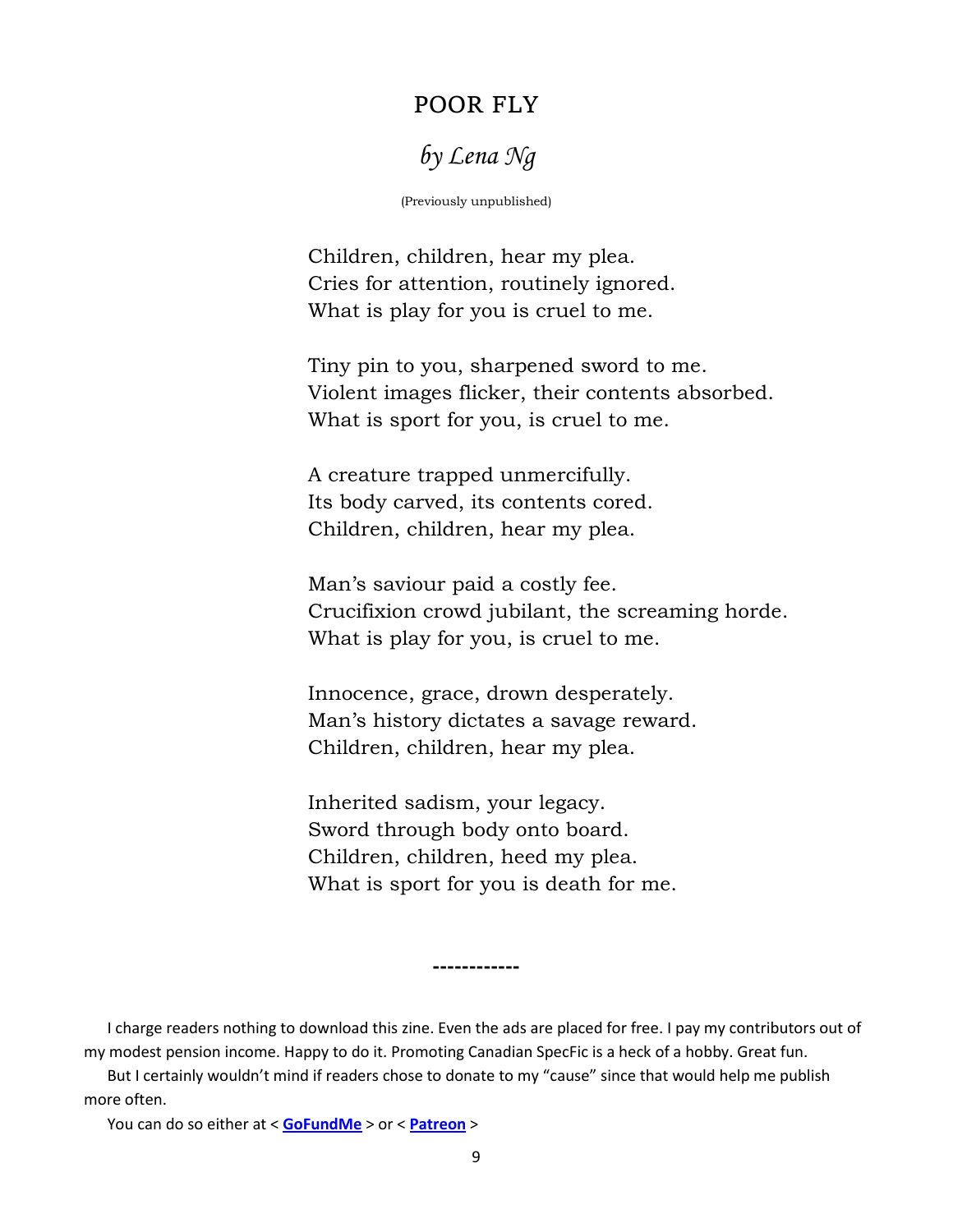### CORRIDOR

## *by Dean Wirth*

#### (Previously unpublished)

 At first Luke hoped to regain something lost in his work by accompanying Niles into the wild, yet somehow his sense of equilibrium was gone as if the natural beauty surrounding them made him feel small and vulnerable.

 They were supposed to be on a great getaway, a wonderful escape from their pressured, cluttered lives. Newly partnered in the firm Weller Associates, at lunch one sunny afternoon Luke had expressed an enthusiasm matching Niles' love for the great outdoors. Both unattached, they plotted this getaway over beer and pizza. If they were to be working together they might as well get to know one another. Seemed like a good idea at the time.

 Now the towers of glass and steel were behind them. The rocky prominence of the Castle Mountain Ridge lifted majestically above them when they drove up the forestry road. Then they portaged the silver rental canoe over to the McPherson glacial runoff and set off on its cool, clear waters. They were on a quest to explore the rocky spine of the Pacific Northwest. *Too bad it's so uncomfortable*, thought Luke. *So cramped and cold.*

\*\*\*

 The child's home was by now a distant memory. He was a hundred years old if he was a day, and had no intention of going back, not for a long while anyway. He knew he wasn't old enough to enter the zigzag corridor, or so the adults claimed, but he also knew, with absolute conviction, that he was an adventurer, unstoppable and invincible. Yes, this was to be a great adventure.

\*\*\*

"Come on, Luke, paddle harder for Christ's sake!"

 Luke startled out of his reverie at the sting of Niles' words. He had been lost in thought at the bow of the canoe, contemplating the shimmering glacier water that buoyed them effortlessly like a watery hand as they raced along the current cleanly if unevenly. He hadn't been doing his share he realized, much to his chagrin.

 "You're a bit of a dud," commented Niles. "Don't know why I brought you." *Not fair*, Luke thought. *Not my fault I'm out of shape.*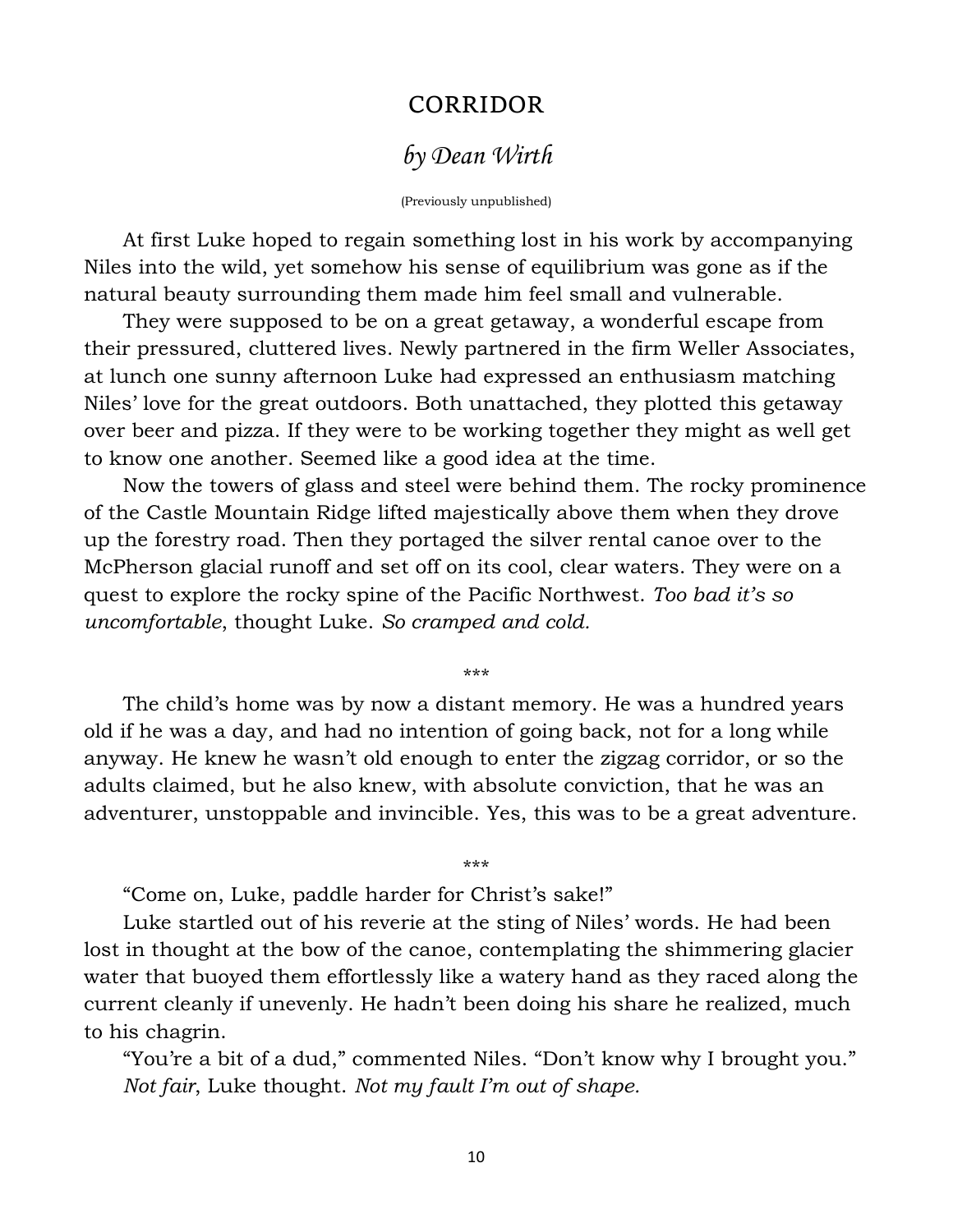Then Luke slipped on a slime-covered rock by the shore when the two were carrying the canoe past a short stretch of shallow rapids. Niles deluged him with curses and choice swear words, ripping and tearing Luke's self-esteem to shreds. Luke was so ashamed he nearly dropped the canoe.

 "You're totally dickless. Next time I choose a partner who knows what he's doing," Niles commented as they placed the canoe back in the water. He seemed angry, brimming with contempt and frustration.

 *Not my fault,* brooded Luke. *Why do people always think it's my fault? And I'm stuck with this guy for two more days!*

 As they got underway again, the McPherson creek mirrored the canoe and its two incompatible occupants imperfectly. Luke felt very small indeed. The trip was supposed to be a much-needed breather away from tedious meetings, computer glitches, forgotten passwords and all the rest of the crap he had to put up with at work. It was supposed to be a fun trip, carefree, with simple concerns like finding camping sites, keeping clothes and matches dry, *and putting up with Niles Worth!*

 Somehow, as Luke struggled with his paddle, he could feel Niles glaring at his back, silently threatening him, or so he was convinced. He remembered Niles had brought a large black commando knife, pepper spray and other assorted nonsensical junk that really served no purpose other than to impress the unimpressed Luke. Just how much of a bully was Niles, anyway? Luke had always loathed alpha males.

"Bears! Watch out for bears!" shouted Niles.

Luke frantically scanned both banks of the creek. "Where? I don't see any."

 Niles snorted. "This time of year, grizzly mamas fresh out of hibernation are searching for food with their cubs. If you can't paddle proper at least keep your eyes open."

"I'll try."

 "Yeah, right. You don't even have street smarts, let alone bear smarts. Useless tit."

 Now that he had reached the end of the corridor and passed into the world beyond, the child was delighted with its newfound wonders. He found little difficulty in coaxing marmots out of their burrows. Without physically touching it, he playfully raised a tiger salamander up into the air and then gently placed it in the leaf litter from which it came. He revelled in the rustle of the quivering birch leaves, the whisper and smell of fresh pine. The ghostly winds passed

\*\*\*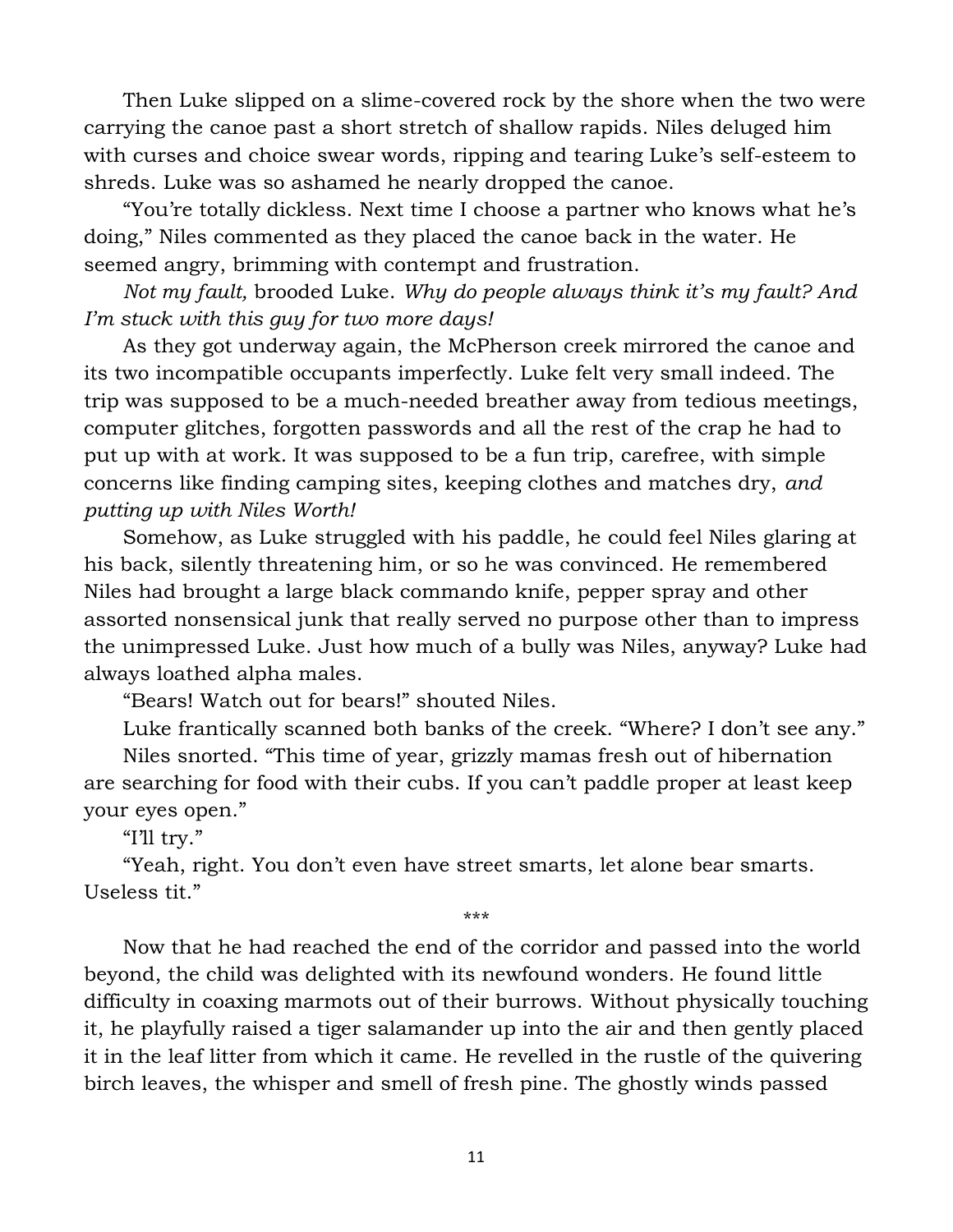through the grasses and trees and the child himself, he could really taste and be the wind, it was something his people knew.

\*\*\*

 Luke thought he saw something (or nothing) beside a stunted pine by a large, smoothed rock in the open meadow to their right. A forest of birch hovered over the left side of the creek, casting the two in shadow. The creek rushed down from Castle Ridge and the men in their silver pea-pod canoe were making good time as they drifted on the fast current.

 Luke once more looked over his shoulder and again sighted the tall, black shadow out in the field. For a moment he thought it was a bear since it appeared six or seven feet high, and maybe four wide. Yet it was so indistinct it couldn't be solid. In fact, it shimmered and shivered as if effected by the wind. A mirage, perhaps. Some trick of the light. Luke turned his attention back to paddling.

 Had he kept looking he would have noted the shadow peaked at the top and from the middle bore straight down, slightly contracting and expanding as if breathing. He would have seen the ghostly mound of blackness move closer to the creek and keep pace with the canoe, as if stalking them.

\*\*\*

 *There are two beings in that craft; they have food and provisions,* the child thought. *They navigate strangely. How odd their leathery skins are, and how weird those rotating sensory balls of jelly in their heads.*

 The runaway swam in sensory abundance as only his people could, effortlessly emitting thoughts and concepts that bounced back to him with vocalizations that spoke to his mind. With an invisible mental hand he encompassed whole trees like human child would hold a stone or clutch a frog. Should he reach out and pull the craft ashore?

 He noted that one of the two adult aliens, the smaller of the two, was again staring at him and appeared alarmed by the sight of him. Somehow this being could see without possessing the slightest ability to probe its surroundings with its mind. How strange.

 Their language was also alien to the child, but he grasped it intuitively and understood what they were saying. He decided to stop moving, so as not to alarm the creatures further. Not that he was afraid, for he knew his body was invisible because his shield absorbed direct sunlight. His blue skin was porous, like that of a newt, and would dry out in very little time without this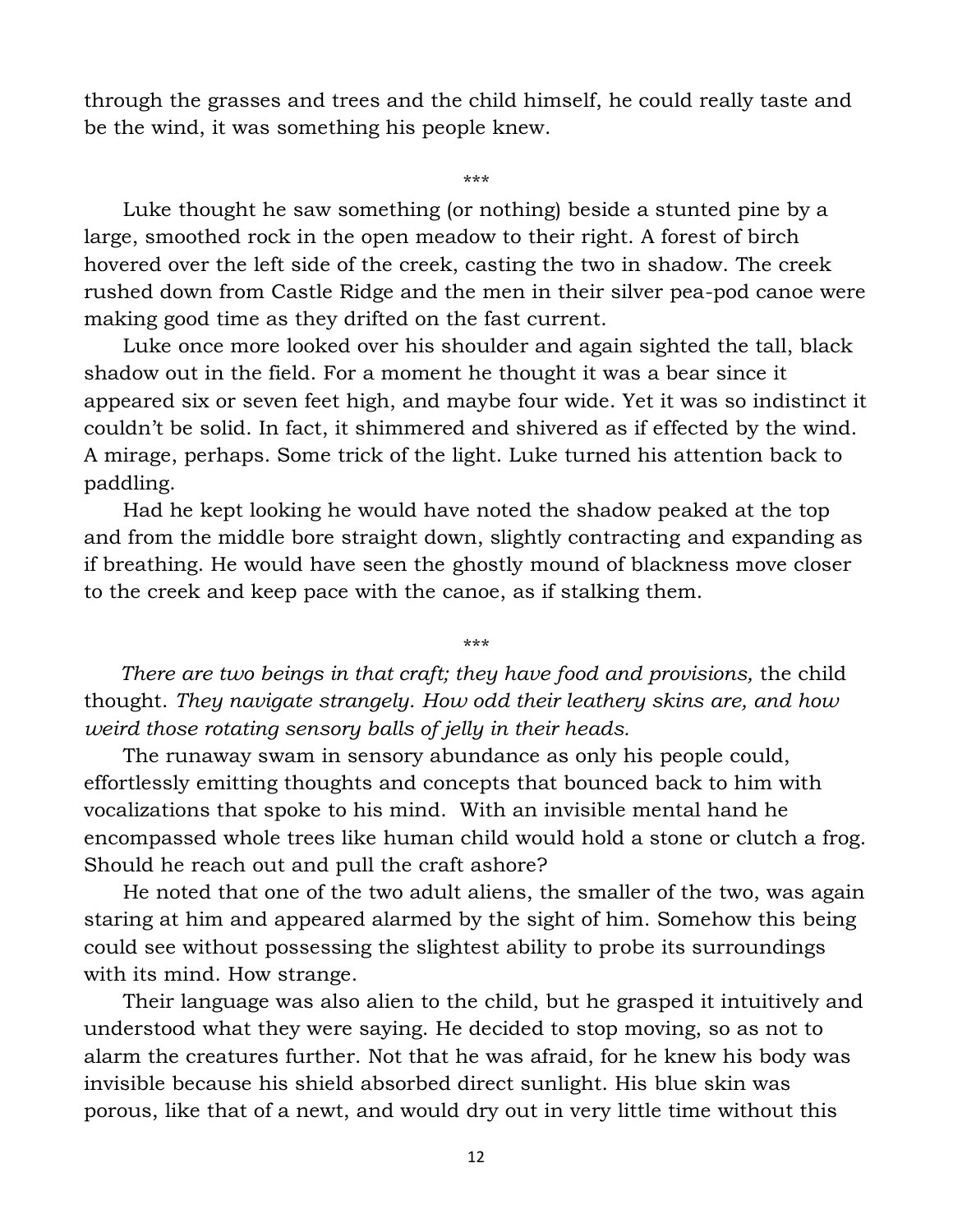protection. The local biosphere was not his; he was an intruder, albeit an adventurer and explorer. Only in this large packet of black air was he comfortable and safe. It could not deflect rain, solid objects or attack from wild animals, but it served its purpose. He felt secure.

Curiosity led him to move closer.

\*\*\*

 "Do you see that?" Luke called out to Niles, who barely glanced where Luke pointed with his paddle.

 "It's just a shadow. A long shadow," Niles responded. "Means it's getting late. We better pull in and set up camp. You *do* know how to hammer a tent peg, I hope?"

 He turned the canoe to the right on to the grassy shoreline, and they started lugged their backpacks and tenting gear onto land. A small, isolated stand of white birch nearby seemed the ideal place to set up their tent.

 Of course, Luke slipped and fell flat on his back while struggling to pull the canoe fully on shore. Couldn't help it.

 "God damn it, do I have to do everything?" roared Niles. "You're worse than useless. I should leave you here!"

 Luke found it very peculiar that Niles' tirade was somehow muted by a sudden, very strong sensation that they were being watched.

"He can see us!" Luke blurted out.

"Huh? What did you say?"

 Luke was astonished to see a dark shadow looming behind Niles, even more astonished that up-close it appeared solid and three-dimensional.

"We're not alone," said Luke, pointing.

 Niles whirled about to confront whatever Luke was looking at. "What the hell?" he muttered, dumbfounded.

"What is it?" asked Luke, desperately attempting to get back on his feet.

 The child tensed, frozen in anxiety now that he knew both aliens were aware of him not twelve feet away from where he stood. He sensed an anger in the larger adult, full of hate and rage. He could not understand why the big alien was so hostile. Surely a small child like himself could not be considered a threat.

 "Some idiot in one of those new-fangled military cameo cloaks," Niles said, pulling out his knife. "He's looking at us, sizing us up, the bastard!"

 The child knew the knife to be a weapon, knew the angry one was dangerous, and began to be very frightened.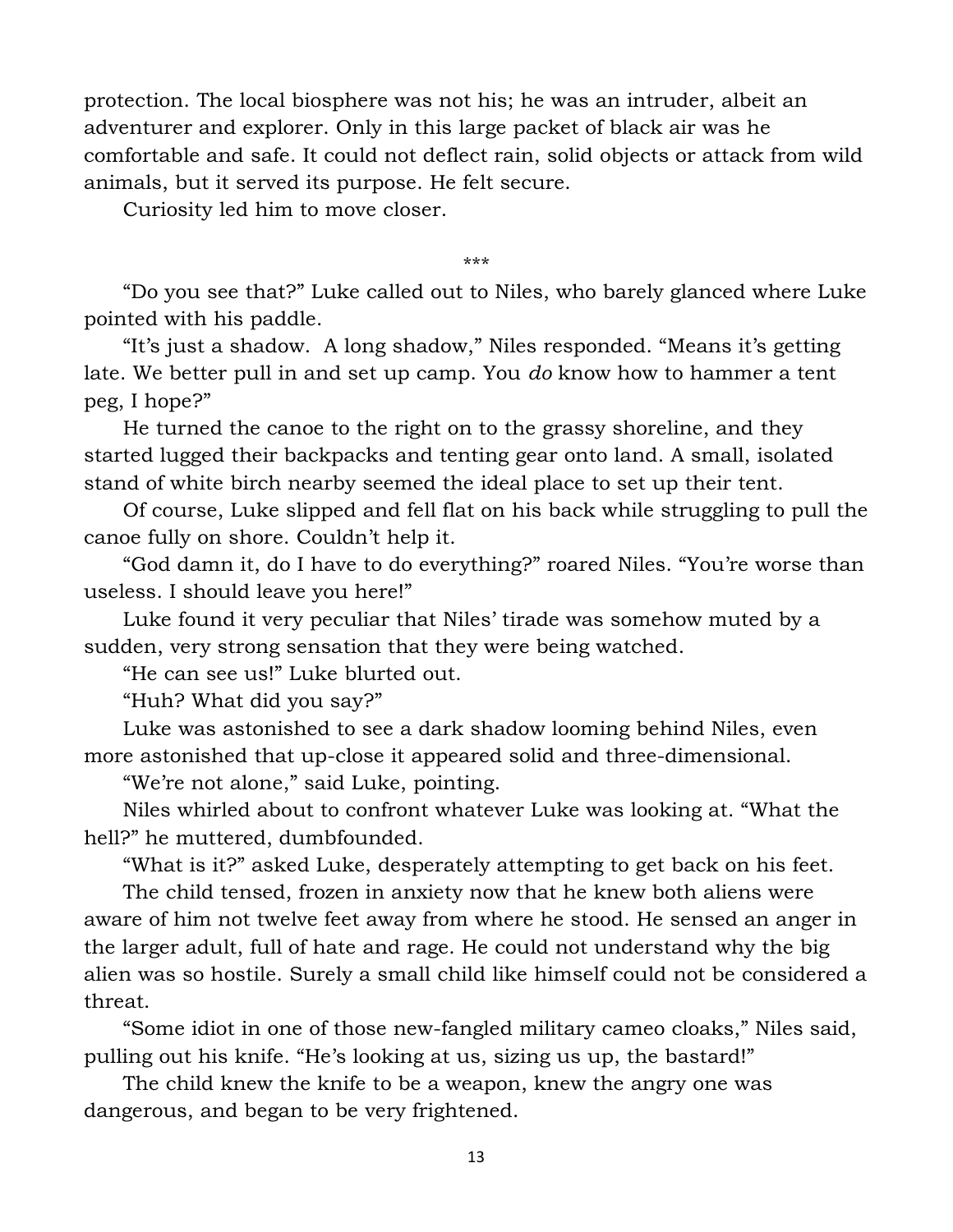"Come on, speak up, or I'll cut you!" Niles strode aggressively forward, knife held firmly by his waist, prepared to thrust and jab.

 "Hey, wait a minute!" Luke protested, trying to catch up to Niles to prevent the fight, but he wasn't fast enough.

 The child stood quivering in fear and panic as the large hostile adult bore down on him. Niles stabbed blindly into the black gaseous shroud, missing the child, the lack of resistance to his thrust causing him to stumble and knock the child down.

 At that moment the man-sized air-package vaporized to reveal a small blue-skinned boy sprawled on the ground. The alarming thing was he had no eyes. A nose, mouth and mussed up hair, but no eyes! Niles, now kneeling on the grass beside the boy, stared in shock. Then he could see nothing, nothing at all, and dropped the knife to clutch at his eyes.

 "Luke! I can't see, I can't see, I'm blind!" Niles moaned, rocking back and forth, clawing at his eyes. Then he pulled his hands away from his dead eyes and patted the ground in search for his knife, found it. Luke gaped in fascination at the unfolding scene, unable to move.

 "You little bastard, you did this to me!" Niles yelled, reaching forward with his other hand to grab the boy's leg. He raised his knife high. The child squirmed, and suddenly Niles shot a hundred feet into the air, then slammed viciously back to earth, utterly crushed and killed in an instant. Niles lay on his crumpled back, terror etched on his face. The fight was over.

 The child stood back up as his protective shield of impenetrable black returned.

 Luke stirred to action and rushed to Niles' corpse, checking for vital signs, pumping the chest, but to no avail.

 "He attacked me, mister," the child blubbered, approaching. "I had to defend myself." His black air envelope fell over Luke.

 "Back away! You're blocking the light!" The boy obeyed. Yet still Luke couldn't see. Not a thing. Absolutely nothing. He realized the truth.

"Now I'm blind! And he's dead. What have you done?"

 "I'm sorry, I'm sorry," the child wailed. "My air-protect must have blanked your seeing organs, and my feelings killed your friend. Had to do it. He was going to hurt me. I should never have come to this place of light and beauty. I'm sorry."

 Luke was still unable to cope with his predicament. *I don't know what to do,* he thought. He lumbered unsteadily to his feet. "Who are you? Where are you from?"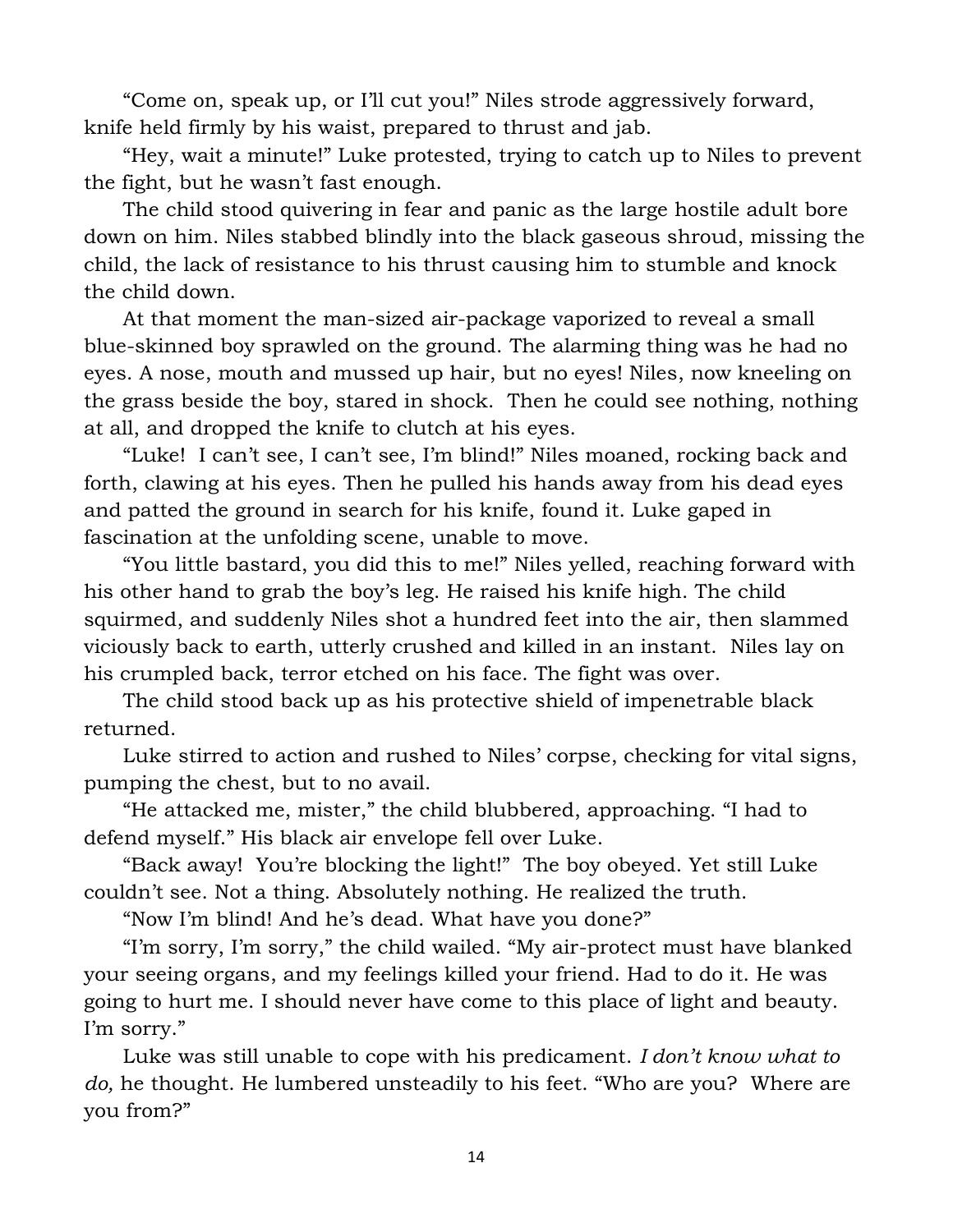"I'm from another world, right next door to yours, but nobody ever comes here, and now I know why. But I can help you."

"Help me? You take away my vision and now you say you can help me?"

 "I can teach you to see without your eyes, like me. It's not very hard, you know. Everybody does it where I come from."

 *I don't believe you, kid.* "How am I going to get home like this? What are we going to do with Niles? "

 "I can help you bury him, I can bury him myself, I can move dirt and rock easily as I moved him."

 A whirl of wind came down from above, sucking up earth and rock, lifting the body separately and gently lowering it into the hole. The revolving column of dirt and rock hovered over the body for a moment, then dropped to fill in the grave. Luke witnessed it through osmosis, by grasping the child's shoulder. As soon as he let go, he was blind again. Luke said nothing, he understood immediately what was possible.

 Luke framed his next question more carefully. "Where did say you come from? Another world? I don't get it."

 "I can't explain it, but I can take you there. You can learn to see like me. And move things with your feelings. Want to come?"

 Luke was silent for a long moment. *I guess I don't have much of a choice,* he thought. "Okay."

 "I came here to escape something, but I want to go back now, if only to show you." And with that the child reached up with his little hand to grasp Luke's fingers. Luke could "see" again.

 "Is there a sort of craft or ship or something behind the trees?" Luke asked as they moved away from the creek.

 "No, all you have to do is walk with me in one direction a bit, and another a few more, then a sequence of multiple directions and you're there. It's a crisscross path that's very simple but you have to get it just right or you go nowhere."

"Like a password or a lock sequence."

"Yeah, sort of."

 Leaving Niles in his final resting place, under the rustling leaves of the stand of birch, felt really weird to Luke in that he experienced no remorse, only a sadness that Niles could no longer share the getaway. On a happier note, Luke didn't feel sightless at all, for new doors of perception had opened to him. Sure, he was legally blind, but he could "see" the smooth grasses and the gentle lapping of the creek's water against the shore in vivid, intense detail.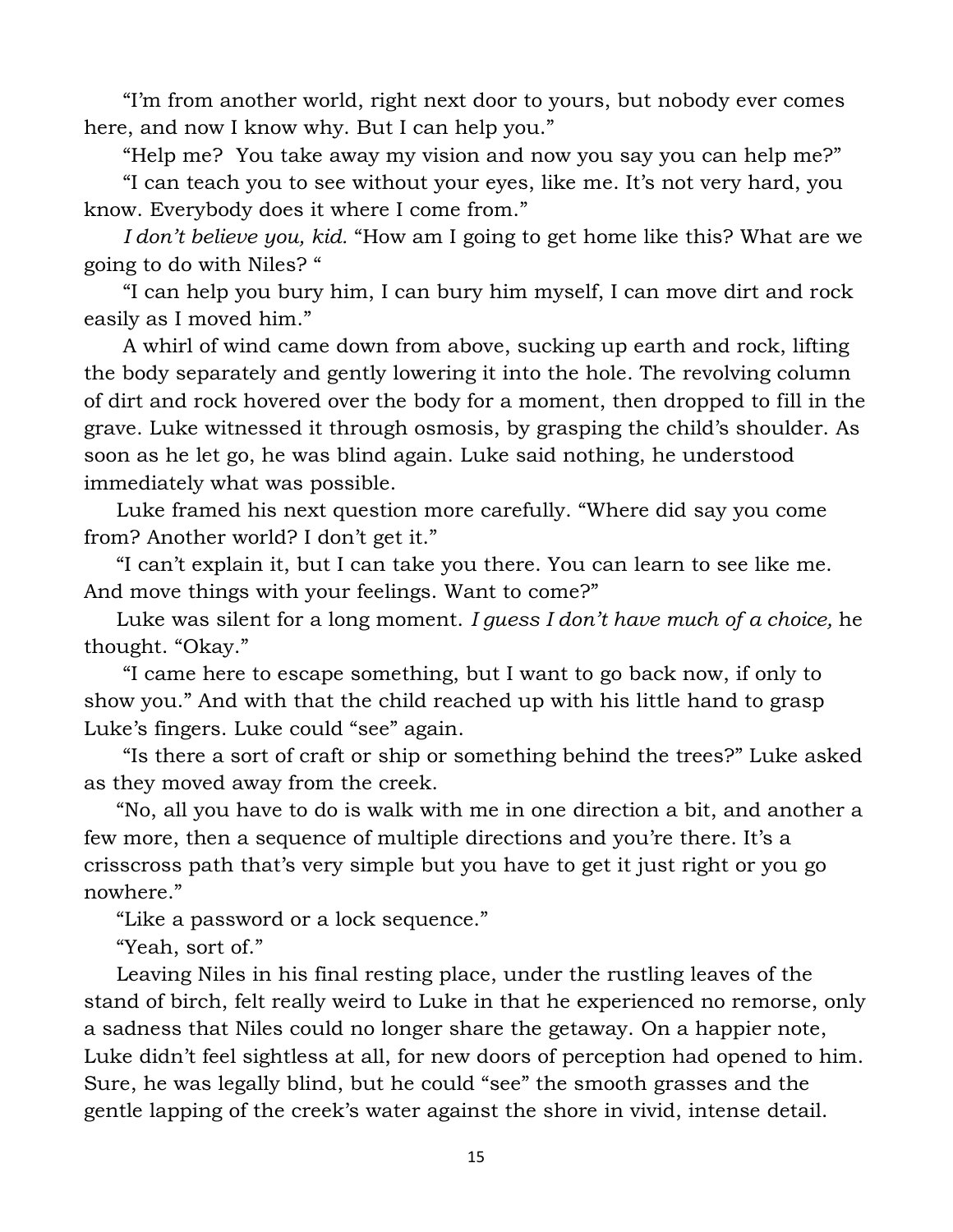Through the kid his vision was crystal clear.

 They stepped into the corridor, a frog-skinned child with no eyes leading an awestruck man with useless eyes. They walked one way, then turned in a different direction, then back again, constantly zigzagging, always staying within the boundaries of the corridor, till finally they emerged in the child's world.

 Luke was amazed. He saw more in this dark world with his *feelings* than he ever could with human eyes.

Luke nodded in satisfaction; he was going to learn a few tricks …

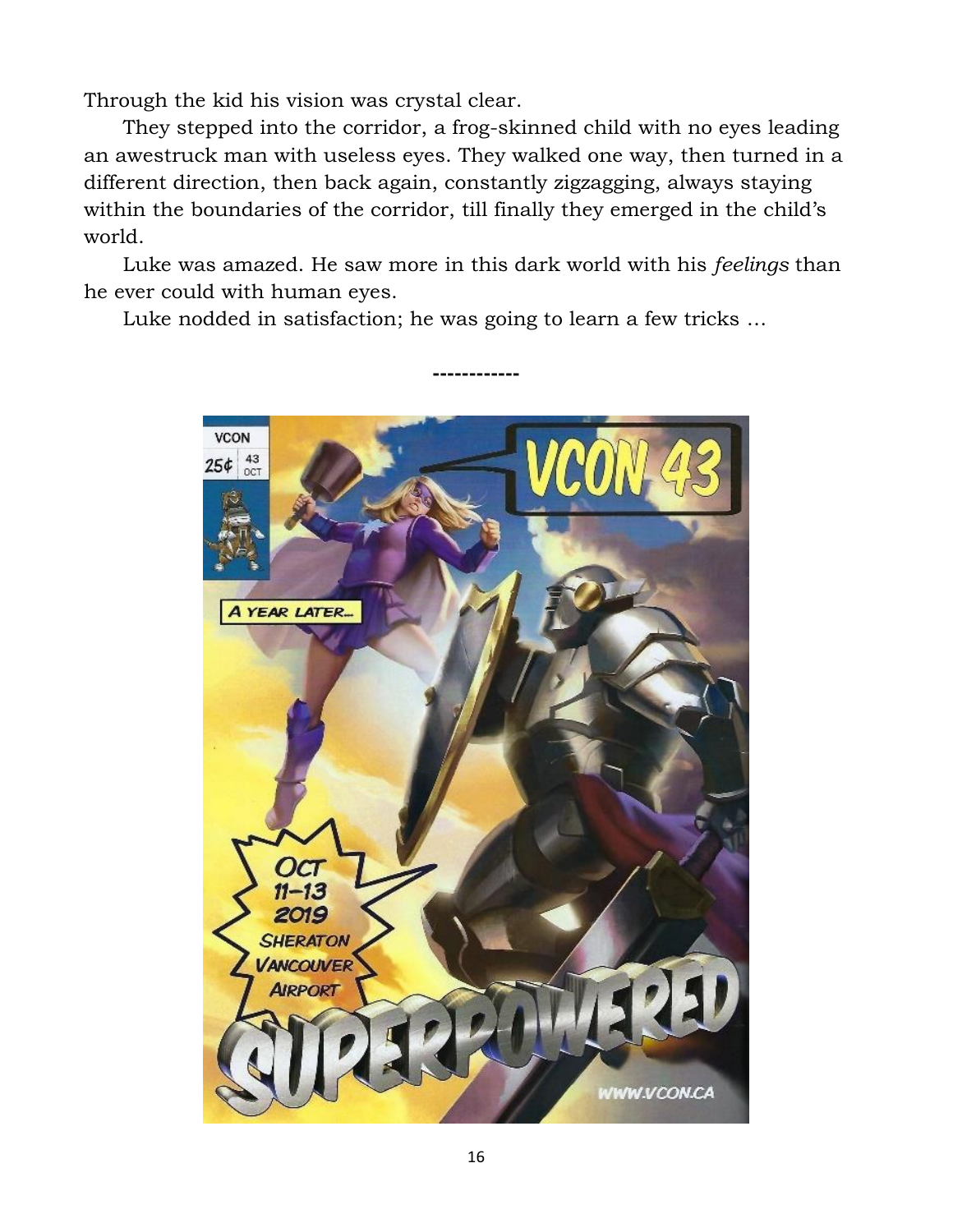## THE GOD OF SALT AND SALTUSES

# *by Neile Graham*

(Previously unpublished)

**R**ebel bird of paradox, the transformer, transplanting **A**ntagonist of his own fictions, unpredictable as seasons **V**enal, voracious, vandalous creator, mischievous glutton of **E**verything lustrous, everything slick with life's fat. His **N**aked hunger, stealing water, fire, the sun, his own hero, **A**bsently generous, planting life in other rivers, never **G**entle, never exactly kind: exactly human, exactly beast **E**ver tricksy, ever fickle, ever shining with stolen light.

**------------**



 Rather than limit ourselves to a single genre or fiction format, we pick from two specific segments: exceptional emerging talent, and established writers and artists who wish to break out of their genre confines.

 Pulp Literature Magazine contains short stories, novellas, novel and graphic novel excerpts, illustrations and graphic shorts. Think of it as a wine-tasting … or a pub crawl … where you'll experience new flavours and rediscover old favourites.

Contents of Current issue #19 – Summer 2018 include:

*Advent* by Michael Kamakana *The Machineries of Progress* by Mel Anastasiou *My Brother Paulie* by Alice Reece Abbott *Guardian by Susan* Pieters

*The Slade Transmutation* by Richard O'Brien *Ordinary* by Sylvia Stopforth *Allaigna's Song: Aria* by J.M. Landels *He Has This Thing* by James Norcliffe See: [Pulp Literature](http://pulpliterature.com/) *Potato Bug War* by Charity Tahmaseb *Lullabye, Valentine, Paper Crane* by R.S. Wynn *Towing the Mustang* by Keltie Zubko *Blue Skies Over Nine Isles* by Joseph Stilwell & Hugh Henderson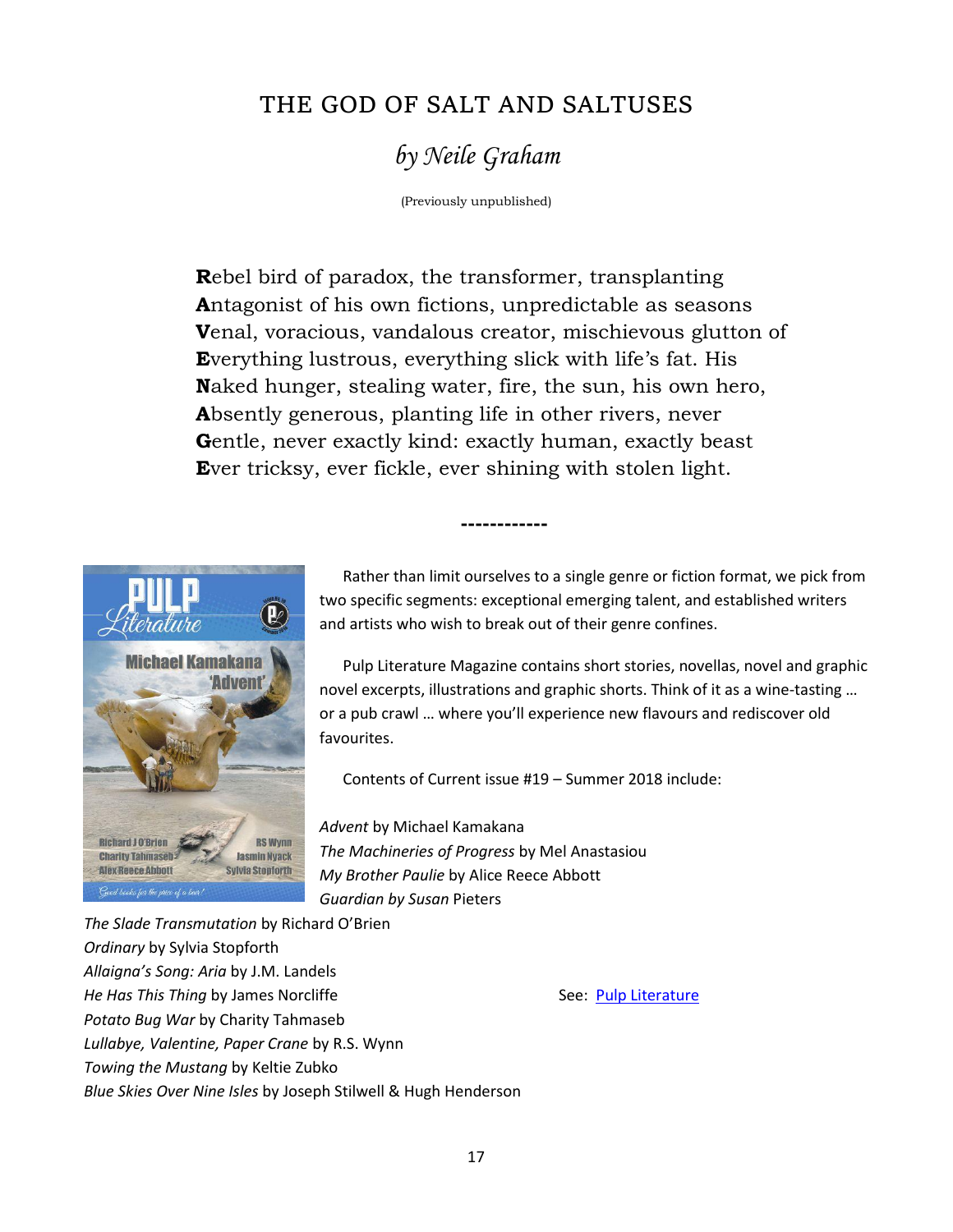## JUST A SINGLE WORLD

## *by Bernadette Gabay Dyer*

(Previously unpublished)

 Mars always had a strange, mystifying attraction for her. Even as a child of ten she talked about seeing unexplained long stretches of an alien landscape. She was so positive that the landscape was real that people had a hard time shrugging it off as no more than a lucid dream. She even described the exact brick and mortar rusty shade of red that at times would unexpectedly engulf her in a cloud of thick dust which settled into her pores and threatened to choke the life out of her. Then without warning it would retreat to expose a landscape measured by endless mountain ranges, larger than any on earth.

 The first time that she had found herself on this alien world, a rusty sky had hung menacingly over the broad horizon, the landscape appearing splintered into the recesses of cavernous caves and multitudes of gigantic rocks and boulders. "I must be on Mars," she thought, shielding her eyes from the glare, and realized that her clothing was stained in magenta, and that her long hair, now coated in a varied pallette, had fallen into rat tails.

 She looked around furtively, hoping to find something that would make sense of what was happening to her, but all she could remember was a faint voice that had whispered something in her ear. She couldn't recall what it had said. She opened her mouth, hoping that by some osmosis her mouth might repeat the words, but all she heard was the sound of silence. Hoping to find the source of the phantom voice, she turned entirely around, only to find that the landscape looked exactly the same in all directions. Ankle deep in maroon red particles as brittle as salt, she stood stock still in contemplation. "How did I get here?" she wondered, then was startled to find herself back on Earth.

 Yet, again and again she visited Mars. She was never afraid, for she felt she belonged in that barren paradise devoid of the distractions of foliage, water sources, animals and even insects. It occurred to her that her visits had a purpose, but what that purpose was she did not know.

 Like an ant dwarfed by an Olympic stadium, she always trudged onward not knowing if going right was better than going left, or if certain directions were to be avoided. Like falling snow, the cadmium dust changed the face of the landscape from moment to moment, and she believed she had no choice but to press on over endless obstacles.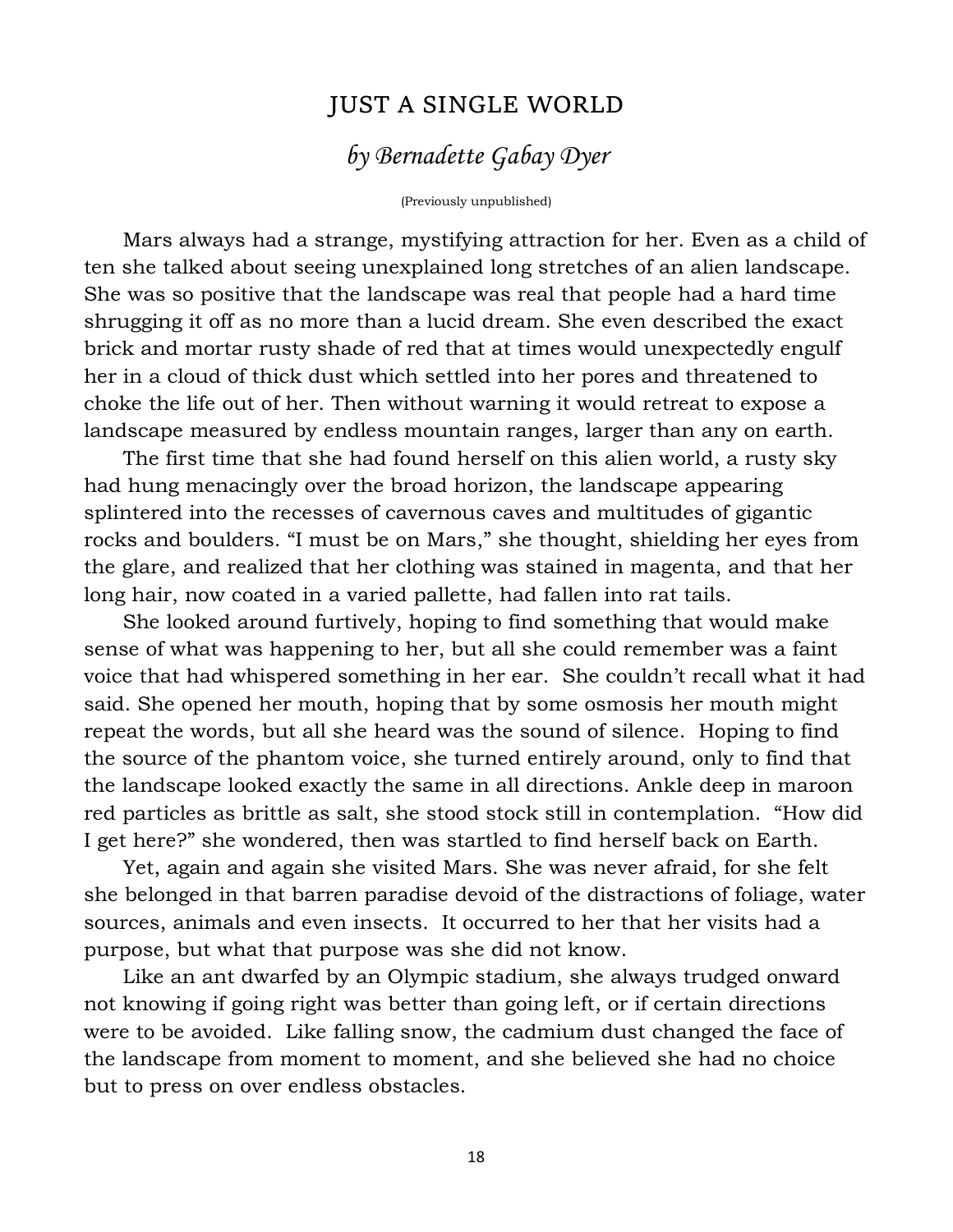In all her visits she was never hungry or thirsty, though time passed slowly, for something in the very atmosphere must have sustained her. The weight of being the lone human on the planet encouraged her, made her want to explore further. Despite falls, scrapes, and bruises she never slowed down. She sensed how bedraggled she had become and knew that she no longer resembled the young girl who sometimes lived on a blue planet that hung like a tiny lantern in the distant sky, and it set her mind to wondering. Was that planet keeping secrets from her? Was it watching her?

 Sometimes she dimly recalled that her father, an archeologist, had traveled all over Earth with her in tow. His devotion to her never dimmed through years, though he lived in sadness and sorrow knowing that his daughter often disappeared, only to return looking contented yet curiously worn and stained with scarlet dust that spilled from her clothes and shoes, with no palpable explanation to account for her condition.

**------------**

And she knew that some day, she would not return home.



 Lackington's is an online speculative fiction magazine. We want to help widen the space for prose poetry. We're looking for *stylized* prose. Not inept purple prose, of course, but controlled and well-crafted wordsmithery that reflects the story, setting, theme, atmosphere, or philosophy it seeks to describe.

 Here's our "Gothics" issue at last, with nine stories that celebrate and/or interrogate this ever-evolving tradition, be they set in  $14<sup>th</sup>$  century France, or  $21<sup>st</sup>$  century Germany.

Contents of issue #17 – Spring 2018 include:

*A thousand Tongues of Silver* by Kate Heartfield *Satia Te Sanguine* by A.J. Hammer *Letters Written to the Dearest Deceased Frances Blood* by R.M. Graves *Nothing Must be Wasted* by Arkady Martine *Swans and Roses and Snow* by Laura Friis

**FEATURING** FICTION Laura Friis . R.M. Graves . J.M. Guzman . A.J. Hammer . Kate Heartfield sy Martine • Premee Mohamed • Steve Toase ARTWORK Carrion House<br>|-<br>|elle MB • Pear Nuallak • Paula Arwen Owen • Dotti Price • Gregory St. John d Wagner • Kat Weaver • Carol Wellart • P. Emerson Williams

*At the Hand of Every Beast* by Premee Mohamed

*Cavity in a Hurt* by J.M. Guzman

#### *Verwelktag* by Steve Toase See: [Lackington](https://lackingtons.com/)'s Magazine

*A Game of Lost and Found* by Mike Allen, Vajra Chandrasekera, Amal El-Mohtar, Natalia Theodoridou and J.Y. Yang.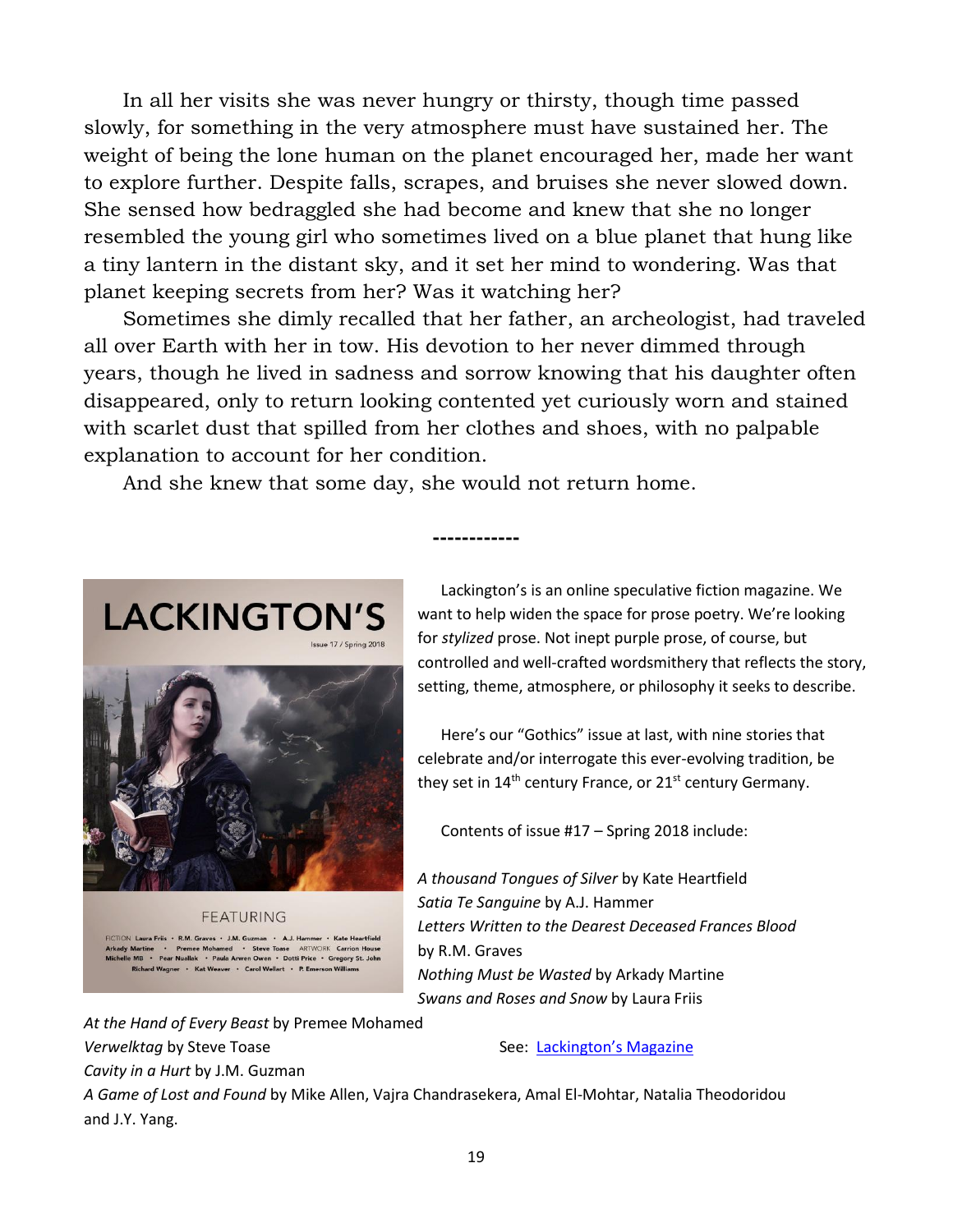### HISTORY WAITS TO BE WRITTEN



(Previously unpublished)

there's a history waiting to be written out among the stars pages and books of it vast sweeping flows endless as the rushing sea

for always there will be those among us who feel compelled to push the boundaries further and further yet to seek and survey and to blaze new trails

perhaps there is a child already born who might, centuries from now, be known as an adventurer the like of Columbus or Cartier and whether they travel on a vessel powered by solar sails or a fuel of the future surely they will face perils and hardships both known and unknown

what systems and star lanes lie yet to be charted? what small steps and great leaps wait their turn to be chronicled in the centuries to come?

there's a history waiting to be written out among the stars

**------------**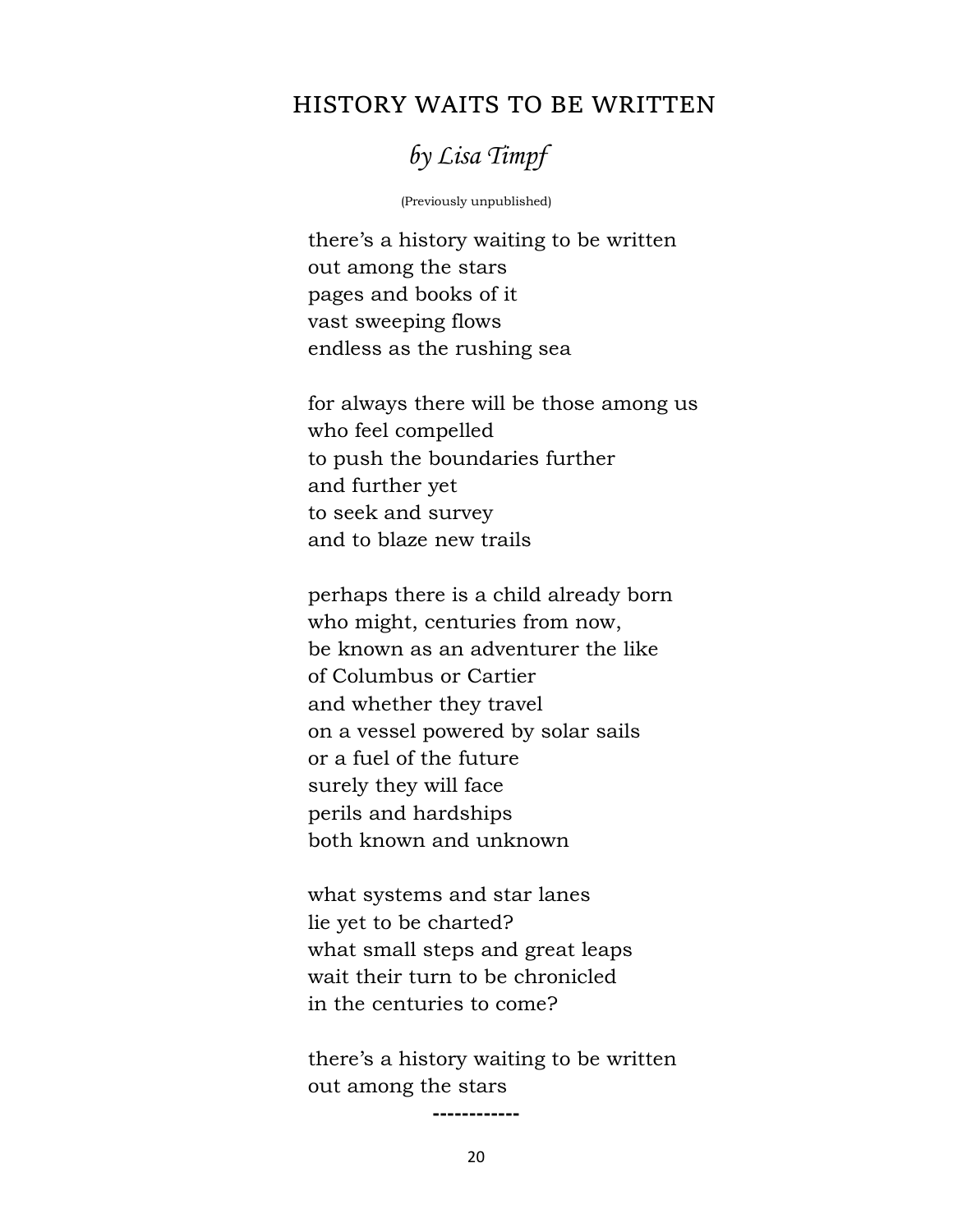## HUMANITY

## *by Monica Sagle*

(Previously unpublished)

 Adam spotted Jenny waiting on the beach and his heart raced. He waved, ran down the trail, and across the white sands to meet her.

 They strolled hand in hand along the shoreline, stopping occasionally to skip stones across the water.

Adam drew her close. "I wish you would come to see me more often."

 She bowed her head and pushed her toes into the sand. "You know it's too risky."

 He shrugged and sighed. "Forget I said anything. Come on, let's swim." They chased each other, laughing and splashing, playing in the rolling waves.

 Exhausted, they lay on the shore, their toes caressed by the lapping waves. Adam gazed into her black eyes and swept long black hair from her smiling face. *She is so beautiful. Do I dare? Yes.* He kissed her, and savored the essence of the ocean and sun on her lips.

 She pushed him away. "Don't. You know we can't be together in that way. Do you want your line wiped out? The entire village?"

 "The whoonns' wouldn't destroy their own control group, would they?" "Yes, they would, and me for contaminating it."

 He turned away, sitting with his arms crossed over his knees. *Can I risk my family?* He shook his head. "There has to be a way for us to be together."

 She gazed out at the horizon and then pointed. "Do you see the buoy? The one with the light flashing?"

"What about it?"

 "I can swim to that buoy in five minutes. It would take you an hour. I can run ten times faster and process data a hundred times faster than you do. You are what you are, and I am … what I am." Her dark eyes gazed into his, her hand warm on his arm. "Please Adam; friendship is all we can share. Would you lose this?"

 "I see." He rubbed the back of his neck. "We can't be lovers because my great grand-parents refused the alien implants." He seized her hands in his. "I could go with you … to the city I mean. The whoonns'. They could change me to be like you."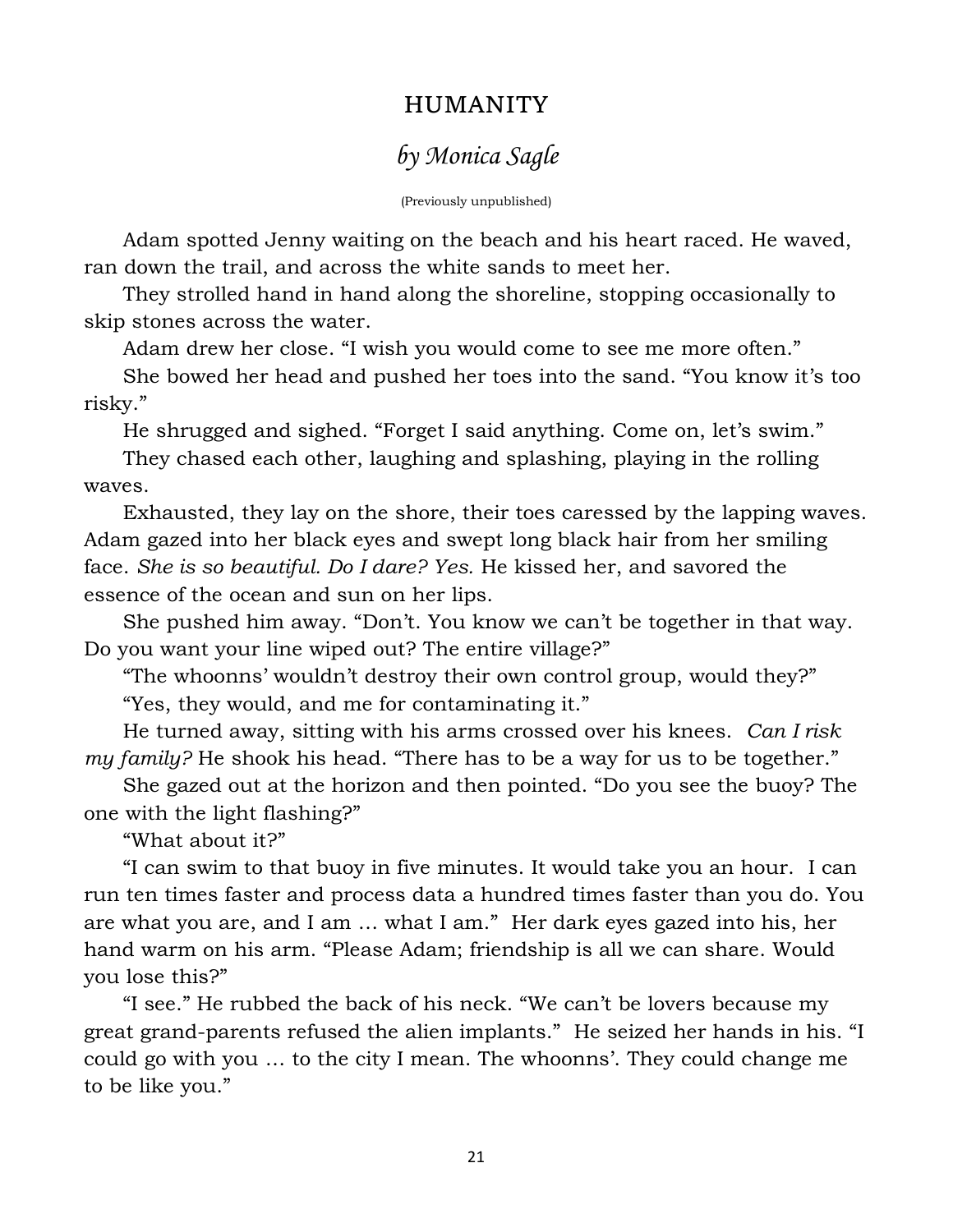She shook her head. "Maybe, a few generations ago. Not anymore. They've gone too far. We are … I am no longer … human."

He turned away. Pain gripped his heart and tears stung his eyes.

"Adam." She caressed his shoulder. "Look at me."

 Adam drew a shaky breath; his chest tight, then turned his head. The illusion was gone.

 Her eyes, black with flecks of brilliant light, sparkled like a million stars against a black sky. Her long black hair, now strings of light, filled with energy racing up and down the strands, and her golden body pulsated and glowed with strength.

 "You must understand, Adam. I do love you, and because I do, I can't allow you to sacrifice yourself or your community. The scrap of humanity I have left won't allow it."

 He pulled away and turned his tear-filled eyes to stare at the ocean. Agony pierced his chest. His throat swelled and tears flowed upon his cheeks.

 The sounds of sand shifted beneath her feet, the slight crunch fading as she walked away. He didn't turn. Instead, he fought back sobs and watched through tear-drenched eyes, the light on the buoy blinking. On, off, on, off, on, off ….

**------------**

THE CREATIVE INK FESTIVAL

When: March 29-31st, 2019 Where: Delta Burnably Hotel and Conference Centre, 4331 Dominion Street, Burnaby, B.C. Guest of Honour: Kelly Armstrong Keynote Speaker: Jonas Salk

#### See: [Creative Ink Festival](http://www.creativeinkfestival.com/)

 The festival will be a mix of what you'd find at a conference and a convention. There will be panels with several people discussing topics, single person presentations, and a banquet with keynote speech. We will also have readings by authors, displays by artists, an expo of people selling their goodies (books, art, etc.), pitch ideas to editors sessions, Blue Pencil sessions where writers can get feedback on their writing from professionals, as well as Kaffeeklatsches where you sit down with one of our Guests of Honour to have coffee and chat in a more intimate setting (numbers will be limited to keep the groups small). Expect to come into a warm, welcoming and fun environment while you learn more about your craft, network with people in the industry and make new connections!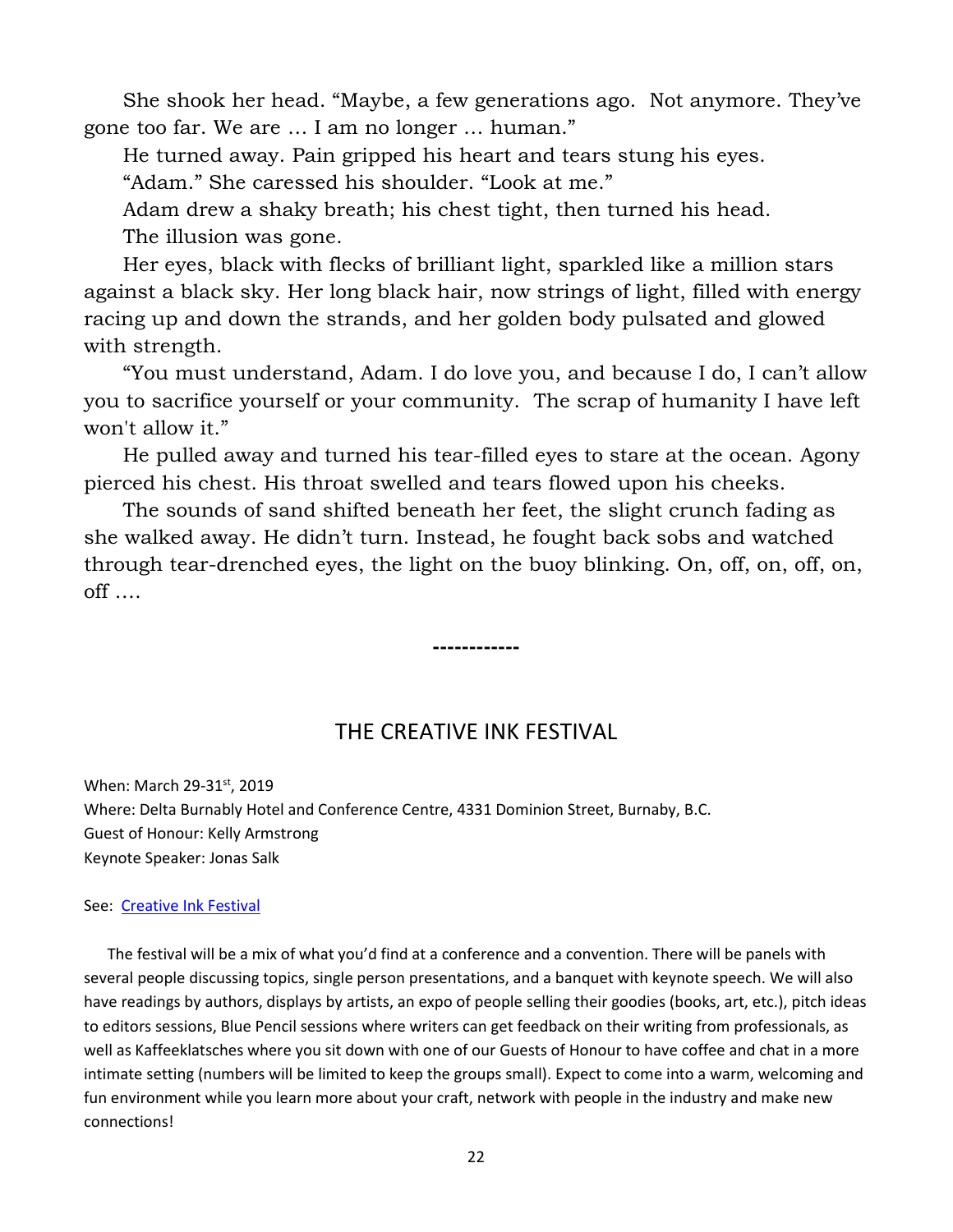### THE STRANGEST COINCIDENCE IMAGINABLE

## *by J.J. Steinfeld*

(Note: A short fiction by J.J. Steinfeld with the same title—first published in The Medulla Review—is based on this previously unpublished poem)

 The creature from a distant planet until today, disguised as a handsome figure of how we appear, a little taller than average, a smile that would disarm you on the spot, for fifty Earth years revealed his visage and identity to no one, not to world leaders or the humblest denizens and this creature wandered about seamlessly, seeking information and insights, adhering to immutable instructions from the severe and demanding authorities who had selected him as the first to visit Earth and held from even so far away the power to extinguish the creature's life and form. The creature is sad and drowning in melancholy and an Earthlike madness formerly inconceivable not from missing his home planet or disoriented by the harsh pretense of fifty day after day falsified Earth years but having fallen in love against all instructions mutating the immutable from the stern and demanding authorities and showing his true visage to the Earth woman who had redefined the galaxy for him and upon seeing his disguise disappear authenticity on display in sudden honesty she laughed and laughed revealing she too was from another planet not a desired yet prohibited Earth woman and he this lovestruck creature was a replica of the eternally mocked animal that inhabits her planet's vile peripheral region where two hideous moons overshadow all *isn't that the strangest coincidence imaginable* she said, then reverting to her own language words that frightened more than saddened but the laughter was universal.

**------------**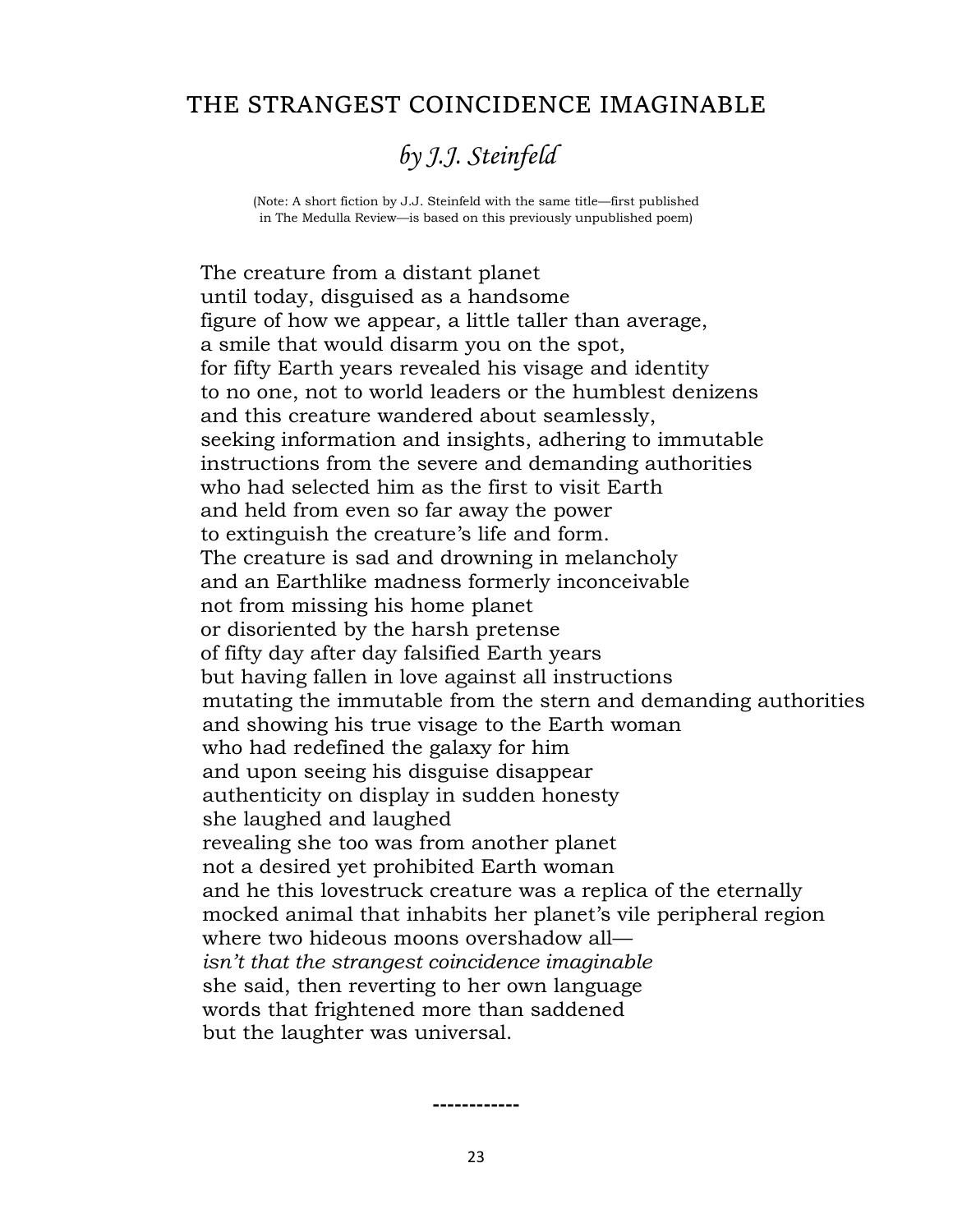### LESS UNLIKELY EVERY DAY

## *by Mark Shainblum*

(Previously published in FaceBook.)

 *This was originally published as a post on my Facebook page in July of 2018. As I explained at the time "Less Unlikely Every Day" is fiction but it isn't exactly a story. It doesn't pretend to have all of the core elements of a good story, like plot or characterization or … well, style. Stylistically it's nothing like most of the fiction I've ever written.*

 *I'm sure I also got many factual elements, like Parliamentary procedure, completely wrong. But I put it out there on Facebook anyhow, naked and afraid. (And Graeme Cameron kindly offered to actually publish it in Polar Borealis.)*

 *Why? Because basically, this is a science fiction writer's panic attack in prose form. This is what happens when you've been professionally trained to view the world through "if this goes on …" lenses. That's our job. Not necessarily to accurately predict the future, but to warn against possible futures we may be building.*

 *This is a terrible story, but it may be a necessary warning.*

 The Prime Minister wasn't the man he'd once been. The reflection looking back at him from the mirror was puffy and tired. There were dark circles under his eyes, and his cheeks and jowls sagged. His infamously perfect coif was no longer quite so perfect, streaked with gray and lopsided, and thinning in the front.

\*\*\*

 He sighed. It didn't seem so long ago that Barack had mock-jealously made fun of his boyish good looks.

 *No*, the Prime Minister thought, pushing thoughts of the former President away. Obama was gone and there was nothing he could do for him. Breaking down in front of the House, on today of all days, was not an option.

 The Prime Minister sighed again, plastered a terrifying Jack Nicholson smile on his face, and tilted his head to the left.

"It's showtime," he said.

#### \*\*\*

 The House of Commons looked wrong. All the breakaway Conservatives, who had reformed themselves as the Progressive Conservative caucus, were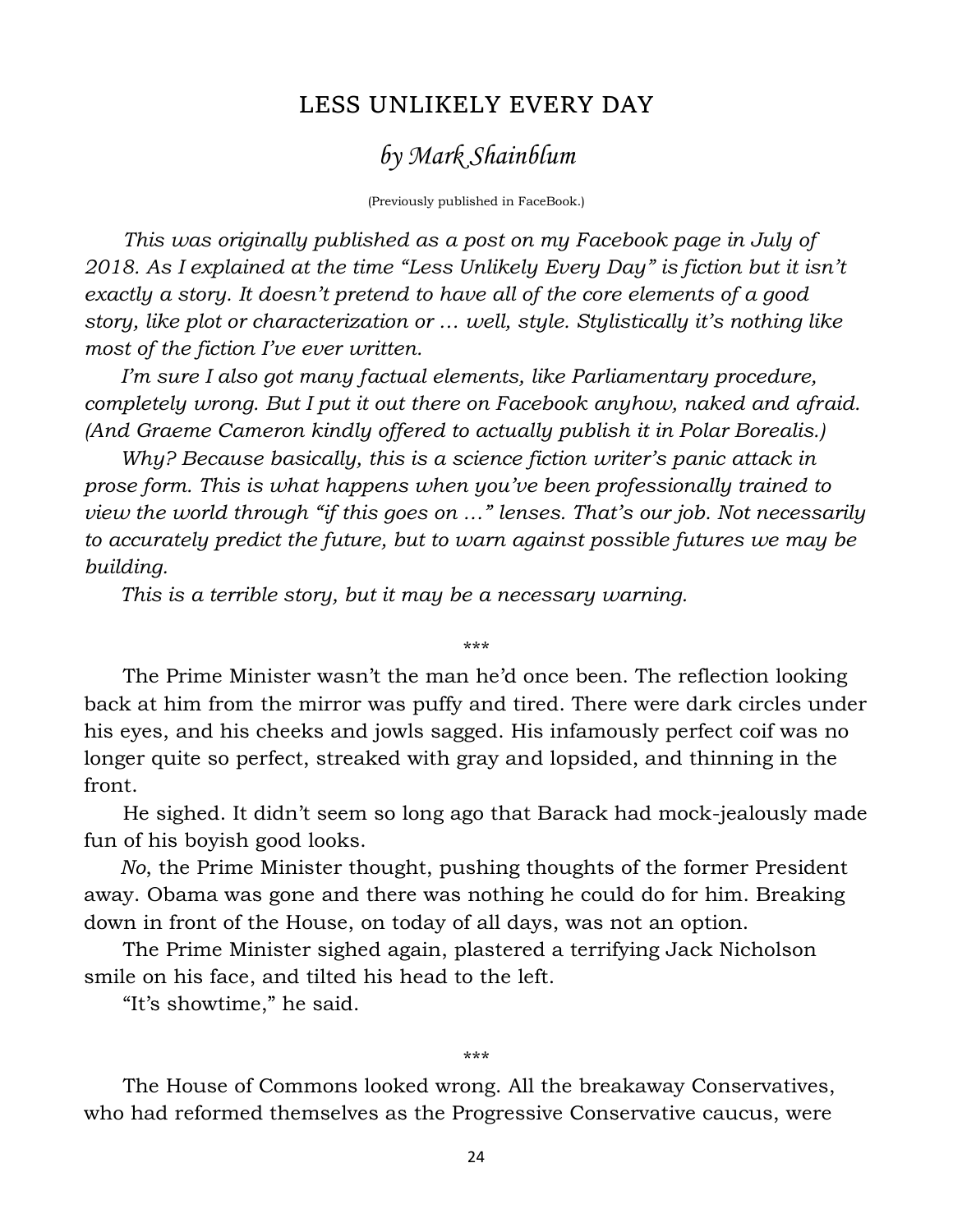sitting on the far side of the NDP, as far as they could get from their former colleagues without falling into the Ottawa River.

 The leader of the rump Conservatives had lodged a furious complaint with Elections Canada over the PC's "theft" of the Conservative name, but so far, the civil servants in charge didn't seem to be in any great rush to resolve the trademark dispute.

 The Prime Minister cleared his throat. "Mr. Speaker, I come before the House today with the saddest, perhaps most *tragic* news ever to be brought to this Parliament. A Parliament that a former President of the United States, a true friend of Canada, called a 'temple of democracy.'"

 There was scattered hand clapping and a low muttering from the Conservative benches.

 "There was nothing inevitable about this speech. As recently as three years ago, it would have been impossible for me to even *conceive* of what I am about to say. But *unlikely* isn't *impossible*, and today I must talk about the impossibility parked on our doorstep."

 The Prime Minister didn't like how gravelly his voice sounded. He composed himself, took a sip of water, and faced the Speaker.

 "Mr. Speaker, for the first time since 1812, Canada faces a military threat on our southern border."

 Boos and hisses rose from the Conservative benches, drowned out by applause from the government side and its NDP, PC and Green coalition partners.

 "I do not make this assertion lightly. I am not, as some members of the Opposition have claimed, trying to sneakily turn Canada into a major military power as a vanity project. The truth is, we have *always* been a major military power. We punched far above our weight in two world wars, in Korea, in the former Yugoslavia and in Afghanistan. Our peacekeeping forces brought order and stability to conflict zones around the world. We *invented* UN peacekeeping!"

 There was more applause and cheering from the government and coalition benches.

 "But 'major' means very little when you live next door to the pre-eminent military power in the history of the world."

The Prime Minister took another sip of water.

 "The United States is, quite simply, more than a match for the next six global military powers *combined*, including Russia, China, the UK, France, Germany and Japan. You'll notice that Canada isn't even *on* that list. For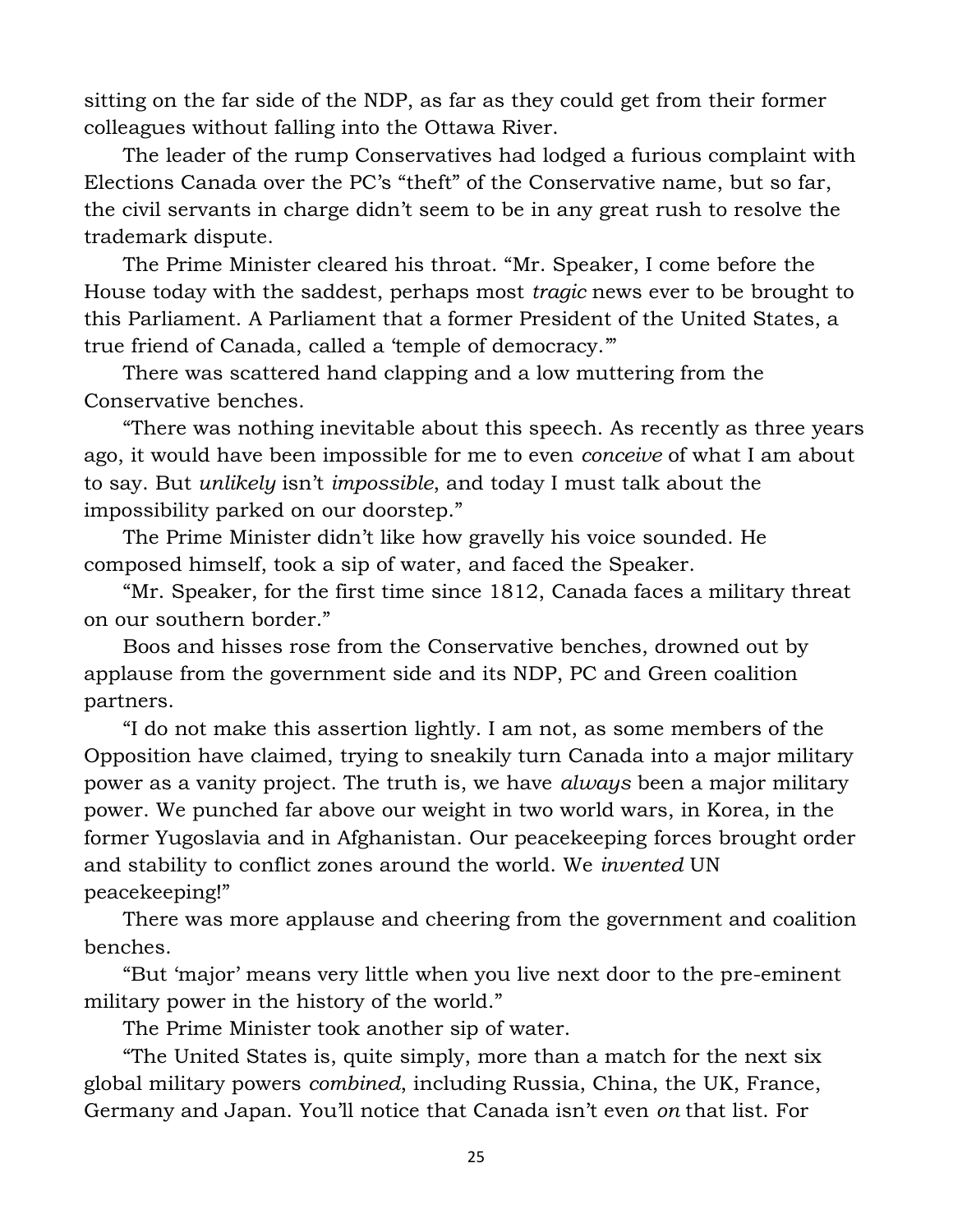many years Canada sheltered under that awesome might, protected from invasion by close, fraternal relations with the United States and a continental defense policy."

The papers in the Prime Minister's hands shook.

 "Sadly, those days seem to be receding into history. With the questionably legal abrogation of the NORAD treaty by Presidential decree, joint air defense of the North American continent has fallen into disarray. Since the treaty's effective end two years ago, Russian probes of Canadian air defenses have increased by one hundred percent, probes which frequently cross Alaskan airspace with no challenge from American forces."

"You lie!" Came a shout from the Conservative backbench.

 A Progressive Conservative MP shot to her feet. "Point of order, Mr. Speaker! The Member for Sagamootch-Green Lake has just called the Prime Minister of Canada a liar in the House!"

 "Recognized," said the Speaker. "Will the member for Sagamootch-Green Lake withdraw his comment?"

 "Never! This whole house is a sham! A kangaroo cabinet! You'll all get yours when our *real* President gets here!"

 "Sergeant-at-Arms, please remove the Member for Sagamootch-Green Lake from the House for use of unparliamentary language."

 The Prime Minister sat down as the unseemly scuffling match across the aisle progressed. The Leader of the Opposition caught the PM's eyes and gave a sad little "What can I do?" shrug. The Prime Minister gave him an invisible finger and looked away.

 When the Member for Sagamootch-Green Lake was finally dumped, unceremoniously, on the floor outside the House of Commons, the Prime Minister rose again.

 "Once we boasted of sharing the world's longest undefended border with our American friends, but sadly, those days are also gone. The President has without Congressional authority—built up United States Space Force troops in Washington State, Montana, Michigan, Minnesota, upstate New York and Vermont. These troop concentrations are individually several times larger than the entire Canadian Armed Forces, and are a direct threat to our three largest population centres, Vancouver, Greater Toronto and Montreal. They also threaten the population centres and oilfields of Alberta."

More muttering came from the Conservative back benches.

 "Do the honourable members of the Opposition doubt my word about something any Canadian can see for themselves with a click on Google Earth?"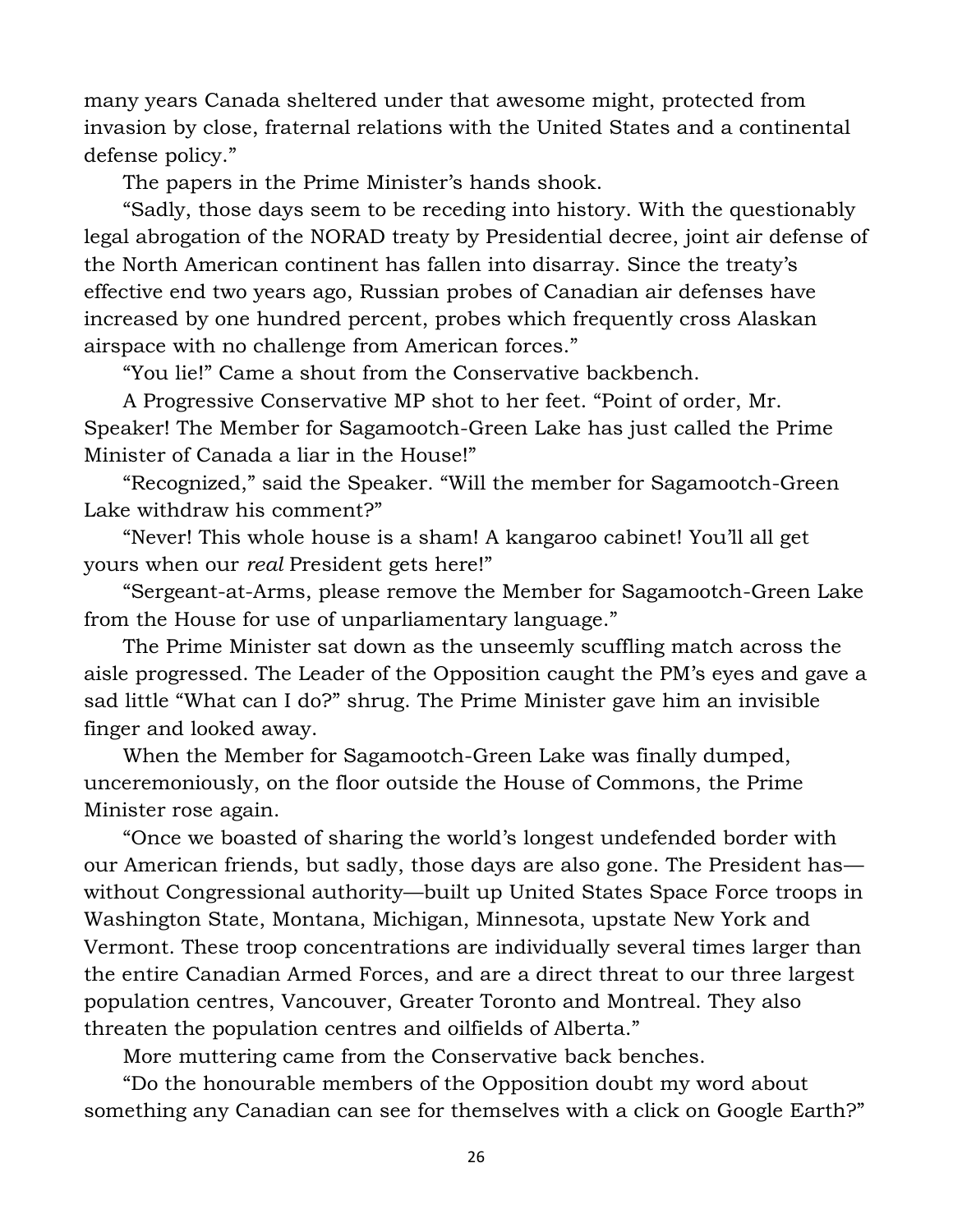The Opposition leader rose unsteadily to his feet. For a second, the Prime Minister felt sorry for the man, chained like a rock to the most reactionary elements of his party. But then, he could have always joined the Progressive Conservative rebels, so fuck him.

 "The Conservative Party does not doubt that the U.S. Army has fortified those positions," said the Leader of the Opposition. "We simply accept the explanation that they are there to protect the northern United States from invasion and infiltration through our sometimes … *porous* border."

 Despite himself, the Prime Minister laughed out loud. "Do you even *hear* yourself? First of all, the United States *Army* is nowhere near the border. They're in their barracks, legitimately refusing to obey manifestly illegal orders. No, it's an illegal and extra-constitutional *militia* calling itself the United States *Space Force* that is threatening us."

"The Space Force is a legitimate …" muttered the Leader of the Opposition.

 "It is *not* legitimate!" Roared the Prime Minister, pounding his desk. "It's not one of the established branches of the American Department of Defense, it doesn't answer to the Joint Chiefs, and its members take an oath of allegiance to the President *personally*, not to United States of America! That is, in my book, a textbook example of an illegal militia! We do not recognize it as a legitimate military branch, and its members will be considered illegal combatants if they ever engage in military action against us."

 The Opposition Leader's jaw dropped. No one had ever seen the Prime Minister lose his cool in the House like that before.

 "Sit down," the Prime Minister growled, and the Leader of the Opposition sat down.

 "And if this weren't provocation enough, the President of the United States now seems to believe that he can dictate domestic policy to Canadians and the Government of Canada. Under intense pressure several years ago, we dismantled our dairy and poultry marketing boards. As expected, this led to chaos in the market and the bankruptcy of more than half of our dairy and poultry farmers. And yet the President still refuses to lift his punishing sanctions on Canada's agricultural, automotive, lumber and manufacturing sectors. Tariffs of more than 40% remain in place across the board!"

Cries of "shame" and "terrible" echoed through the House.

 "We suspected the President had other demands up his sleeve, and sure enough, last week he quietly communicated to me that if we expect the tariffs to ever go away, we'll need to dismantle, and I quote 'Our socialistic medicine care system.' Apparently, it sets a 'bad example.'"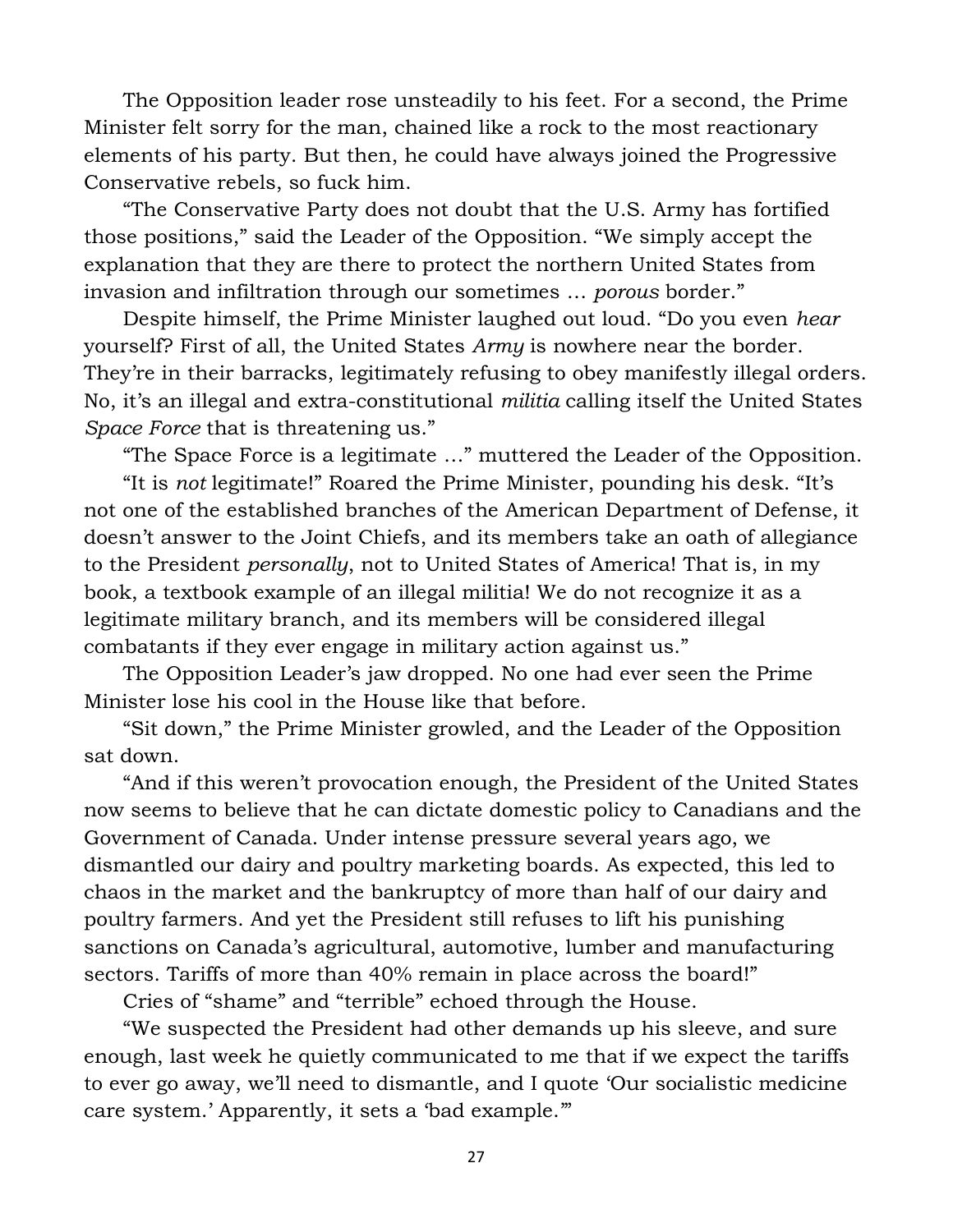The House was dead silent. The Leader of the Opposition stared at the Prime Minister and shook his head.

"Does the Leader of the Opposition have a question for me, Mr. Speaker?"

 The man shook his head, more slowly this time, and stood up. He trudged sullenly past the NDP and stopped in front of the Progressive Conservative caucus. Hoots and shouts of glee erupted from the government and coalition benches.

 Rona Ambrose, the interim PC leader, eyed him with distaste and then nodded curtly. She pointed at the backbench. He sighed, trudged to the back, and stood in front of the curtains, his arms folded across his chest.

 "Needless to say," continued the Prime Minister, "We do not take orders from the President of the United States. A president whose very domestic legitimacy is being challenged in the Supreme Court. Neither will we be cowed by his illegal, amateur militia, however strong they may look on paper, a socalled *Space* Force without a single spacecraft, rocket or satellite."

 Rona Ambrose leaned forward, as did the leaders of the NDP and Green Parties. They knew what was coming.

 "That is why today I am announcing a major, emergency purchase of eighty *Rafale* air superiority fighters from France, plus a further thirty-five Eurofighter Typhoons from the Eurofighter Consortium. Strategically and logistically, it would be preferable to go with a single airframe, but the capacity to build as many as we currently require, as fast as we require them, simply doesn't exist. At least, not outside the United States. And for obvious reasons, we can't put our eggs in *that* basket."

The House erupted in the laughter.

 "This will be a huge burden for Canadians, a massive increase of our defense budget, and those resources will necessarily have to be shuffled from other departments and programs. Commensurate increases in our land forces, and purchase of at least three missile boats for each coast will add to that burden. Canadians can expect more hard times ahead, on top of the hard times we have already experienced due to the illegal tariffs and trade sanctions levied against us by the United States, in violation of multiple WTO rulings."

 "It will take several years for all of these aircraft to be delivered, even under a crash program. The first batch of ten *Rafales* will arrive from France by the end of this year, diverted from a sale to Indonesia. In the interim, Canada has gratefully accepted the stationing of three French Air Force fighter squadrons in Quebec and Ontario, two RAF and two Luftwaffe squadrons in Ontario, and one squadron each from the Royal Australian Air Force and the Royal New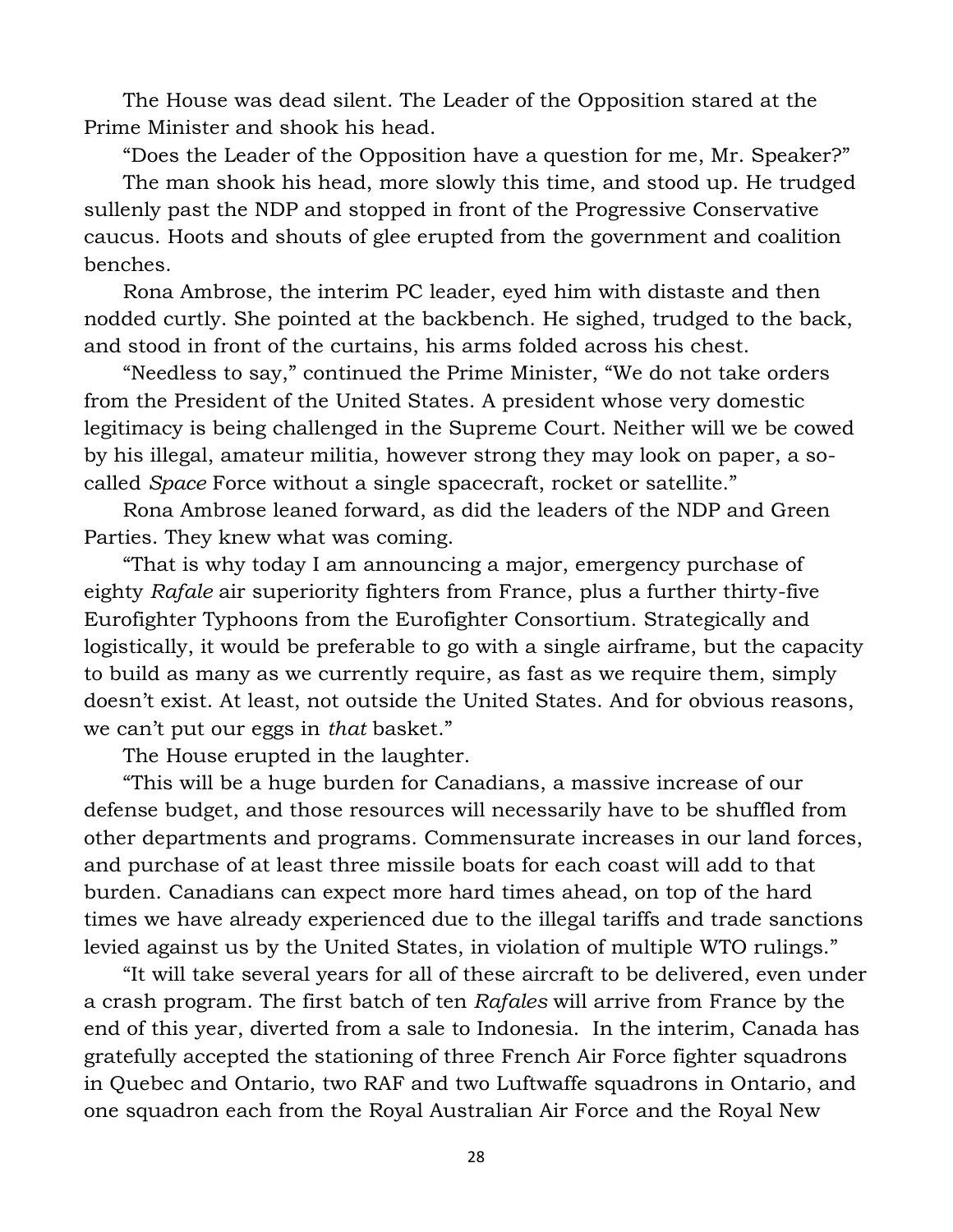Zealand Air Force in British Columbia and Alberta."

 The government and coalition parties erupted into shouts of glee, while the remaining Conservative MP's were staring at the Prime Minister bug-eyed.

 "Yes, I said *has*. They have already been in place for over a week. Further squadrons from the Netherlands, Belgium and Denmark have been promised, but are still being organized. As such, any military action against Canada will necessarily also be considered an attack on our NATO and Commonwealth allies.

 "Even though the United States is still, technically, a member of the NATO alliance, NATO command has agreed that an attack on Canada by the illegal Space Force militia would trigger the Article 5 collective defense provision of the NATO treaty. And yes, even the *American* military commanders assigned to NATO agreed with this interpretation."

A collective gasp went up from the House.

 "Yes. You heard that correctly. The *real* American military has given a warning to the bullyboys of the Space Force. For the moment the United States Army is content to stay in its barracks, but they do not promise to *remain*  there if Canada is attacked from American soil by a criminal paramilitary organization."

 "Traitor!" Came a shout from the opposition backbench. "You're suborning a military coup in the United States! Our closest friend and ally!"

 The Speaker rose. "Will the member for Ransack-Mumfrey Wood-Tellamere withdraw her unparliamentary attack?"

 The Prime Minister waved. "Let it go, Mr. Speaker. We can't dump the entire Opposition in the hall."

 "Moreover, I have a very pointed message for the President of the United States, for however long he holds that disputed title. You have forced my hand. You have made me do something future generations of Canadians and citizens of the world may never forgive me for. Effectively immediately, Canada is announcing our withdrawal from the Nuclear Non-Proliferation Treaty."

 The House was nothing but noise. Even the NDP and the PC's were taken by surprise, because this had been played very close to the Prime Minister's chest.

 "There are already French and British nuclear weapons on our territory, in secret locations, with secret methods of delivery. There will soon be domestically manufactured Canadian nuclear weapons in place on a schedule that we will keep to ourselves, thank you very much. We could *always* have done this, we have been a nuclear-capable country since the end of the Second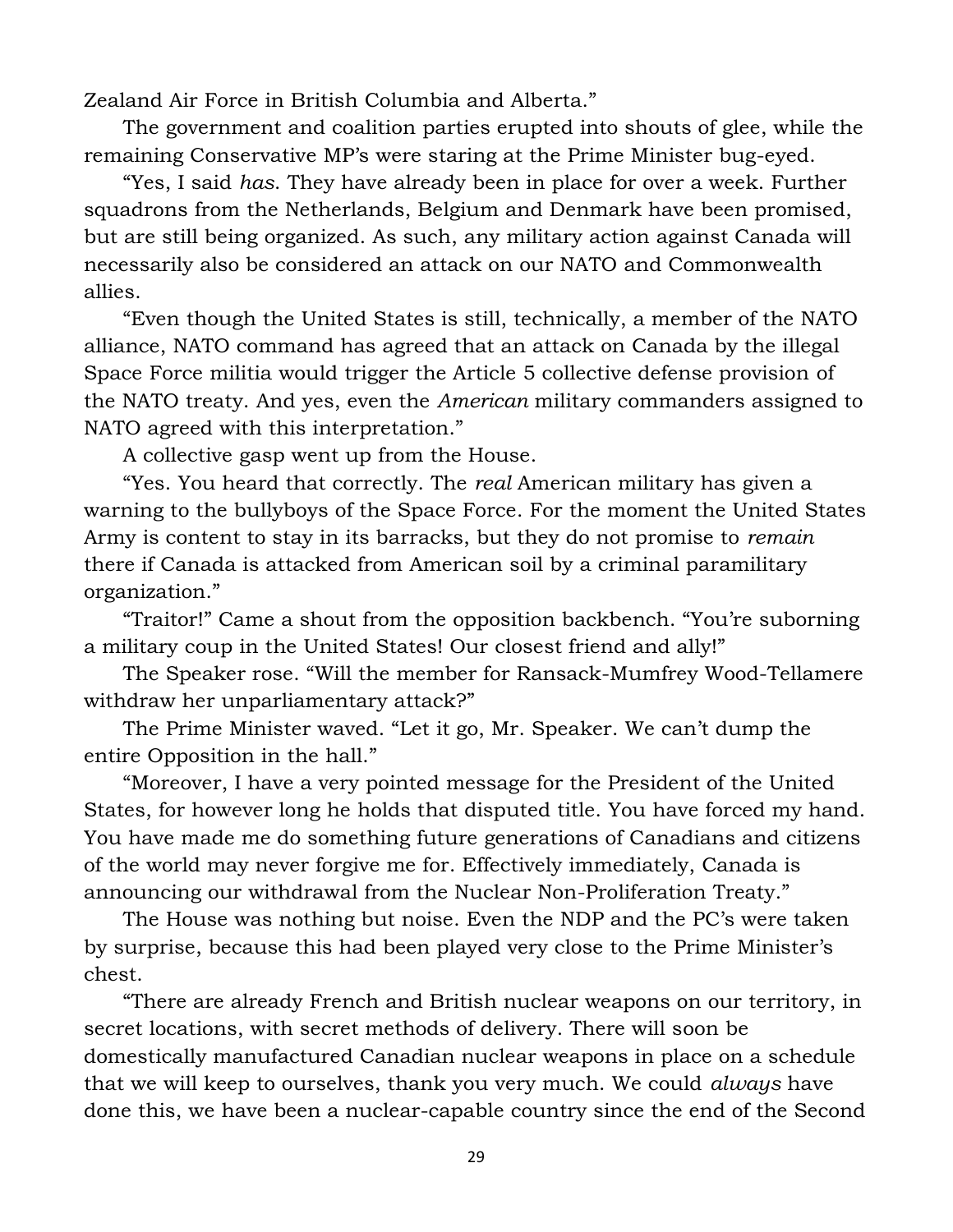World War, but we *chose* not to be. Canada was among the first nations in the world to renounce the use of nuclear weapons or the stationing of nukes on her territory. We were among the first signatories to the NPT. But that's over now. Call us hypocrites if you must, but *never* doubt the resolve of the Canadian people to remain *sovereign* and *free!*"

 "As I said once before, in a very different context, Canadians are nice, but we will *not* be pushed around."

**------------**



*Fuchsia Thought* by Corey J. White. *He Was So Old*, by Lee Widener. Poems: See: [Neo-opsis Magazine](http://www.neo-opsis.ca/) *Foreshadowing* by Lisa Timpf. *More than Dreams Alone* by John Grey.

 Neo-opsis Science Fiction Magazine is produced out of Victoria, BC, Canada.

 Neo-opsis Science Fiction Magazine is published by the husband and wife team Karl and Stephanie Johanson. The first issue of Neo-opsis Science Fiction Magazine was printed October 10, 2003.

 Neo-opsis Science Fiction Magazine won the Aurora Award in the category of Best Work in English (Other) in 2007 and in 2009.

 Contents of issue 28: Stories: *Dissonance*, by Ron Friedman. *Hindsight* by Hall Jameson. *Time Beasts* by Barbara Davies. *Broken Dishes* by J. Y. T. (Jennifer) Kennedy. *The Flight of the Osprey* by Robert Dawson. *Wild Irish Rose* by Julie Frost.

The cover of issue 28 is Living in a Rock, by Karl Johanson.

There is a write up on the 2017 convention Tsukino Con in Victoria, BC.

The Last Four Pages is the article Women Leads in SF, by Karl Johanson.

Next short story submissions window for Neo-opsis Magazine will run May 15 to June 15, 2019.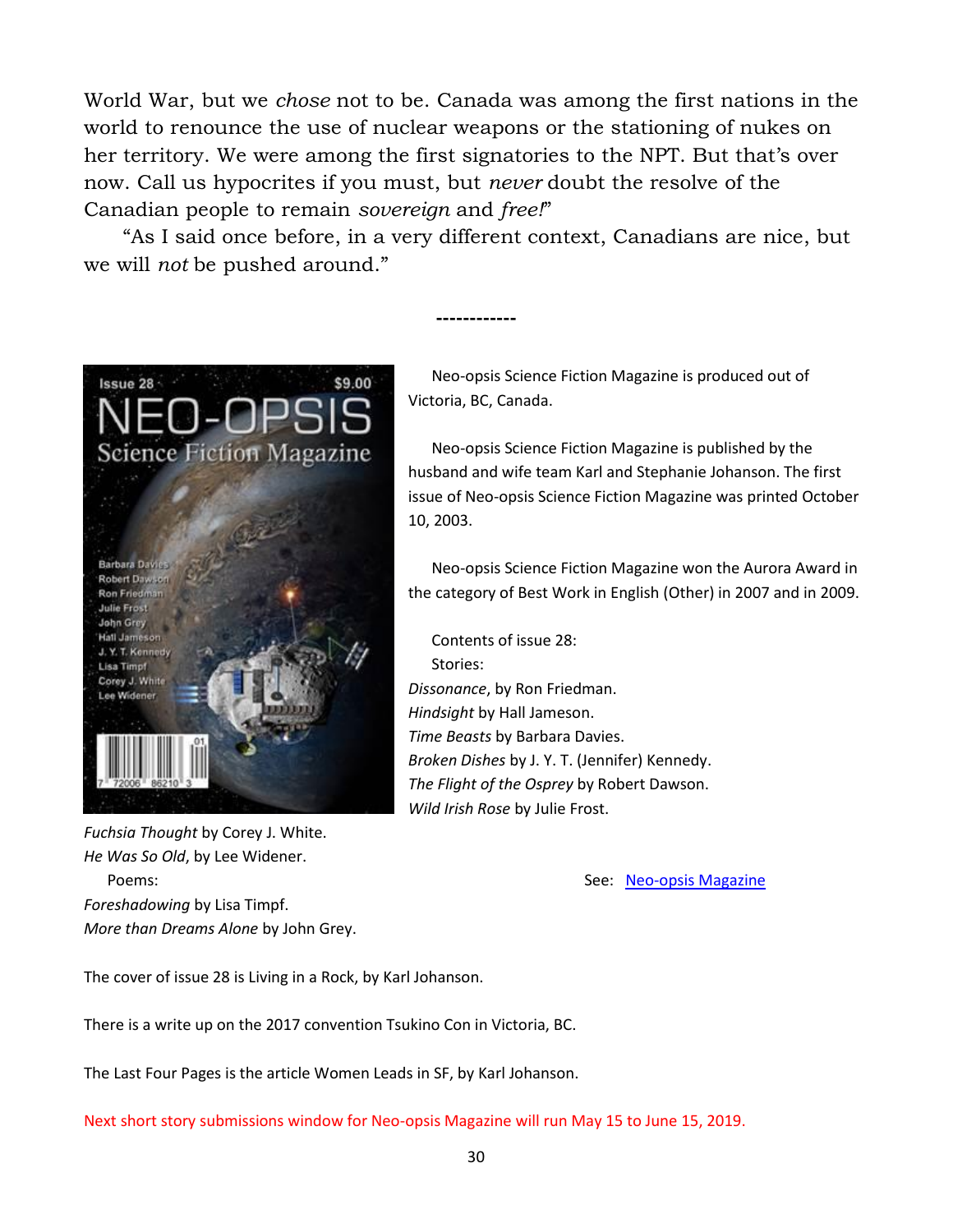### LEARNING TO RUN

## *by Colleen Anderson*

(Previously unpublished)

Shoes have always been vehicles They began with fitting me for a journey An elegant veneer, like glass, like mink That transported me to a fantasy fête

When the curfew fell I fled A breadcrumb trail replaced with a shoe A clue for the prince who followed Looking for the one that got away

Those court shoes galvanized my stepsisters Mutilation the fad as they sawed and hacked What they lacked—tiny feet to fit the trend And unadorned were the feats of hard work

Shoes can be prisons, confining one's nature Gentle diligence and loyalty remained Hollow as an abandoned slipper that led To my capture gilded in gold, azure silk, brocade

I am a kept woman closeted with collections Confections, sapphires, rubies and pomades Shelved and viewed for special occasions Until I tear off my shoes to run free

**------------**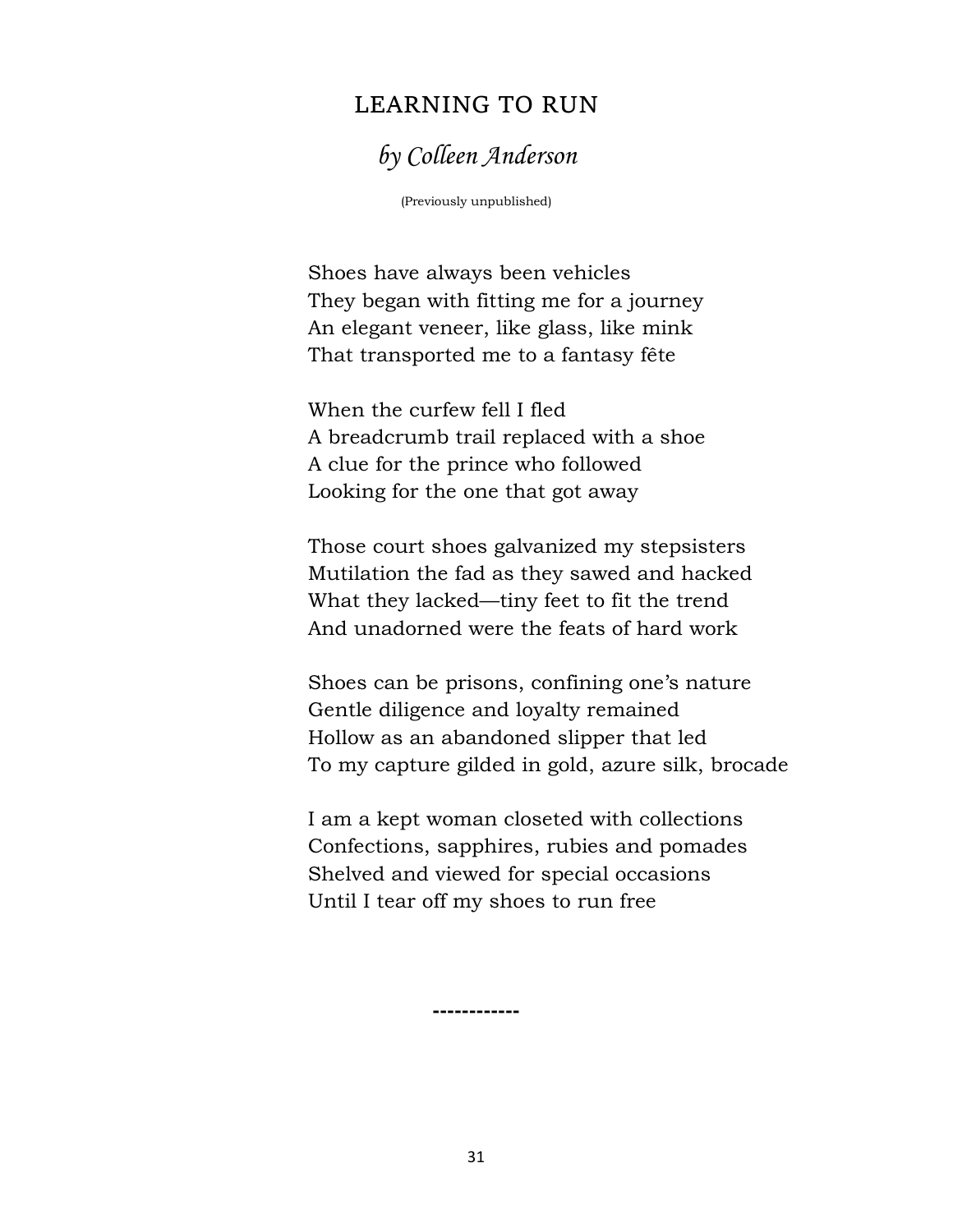## THE LONELY MR. FISH

# *by Lily Author*

(Previously unpublished)

 Jason woke up to a shrill shriek that pierced his eardrums, then discovered his boner in his right hand. The two events were unrelated, but neither was unusual.

"Get out of bed!" his mother shouted behind the closed bedroom door.

The boner shrivelled and vanished.

 He groaned and rolled to his side. Sunlight blasted his eyes. He threw the covers over his face.

"It's almost noon!" his mother yelled. "Get up now!"

"Ma, it's Saturday."

"I can't understand a word of your mumbling. I'm opening the door!"

Panic swelled in his chest. "Ma, no, I'm naked!"

"Nothing I haven't seen before."

 The door swung open and bounced once against the wall. A disorganized collection of school-related papers teetered on the desk and threatened to fall. Sunlight blasted from the window and dust motes danced in the beam.

 His mother bent down to pick up discarded clothes from the floor. "Get out of bed." She flung a pair of underwear over one arm.

Jason groaned into a bed sheet.

 "Now you listen to me." She pointed a finger at him. "Tara forgot her costume." A pointing finger swivelled and aimed at the doorway. "I have to drive to the school." Finger jabbed toward the ceiling. "And Mr. Fish needs his lunch."

 Jason propped himself up on his elbows and squinted. "What about Dad?" "Tied up at the office." She waved a dismissive hand. "Some kind of

emergency."

"What about Mrs. Flores?"

"It's her weekend off."

"What about—"

"Jason!"

 He winced, then sighed. "'Kay, I'm moving." The sheets rustled as he threw them off and swung his legs over the edge of the bed.

"I thought you said you're naked."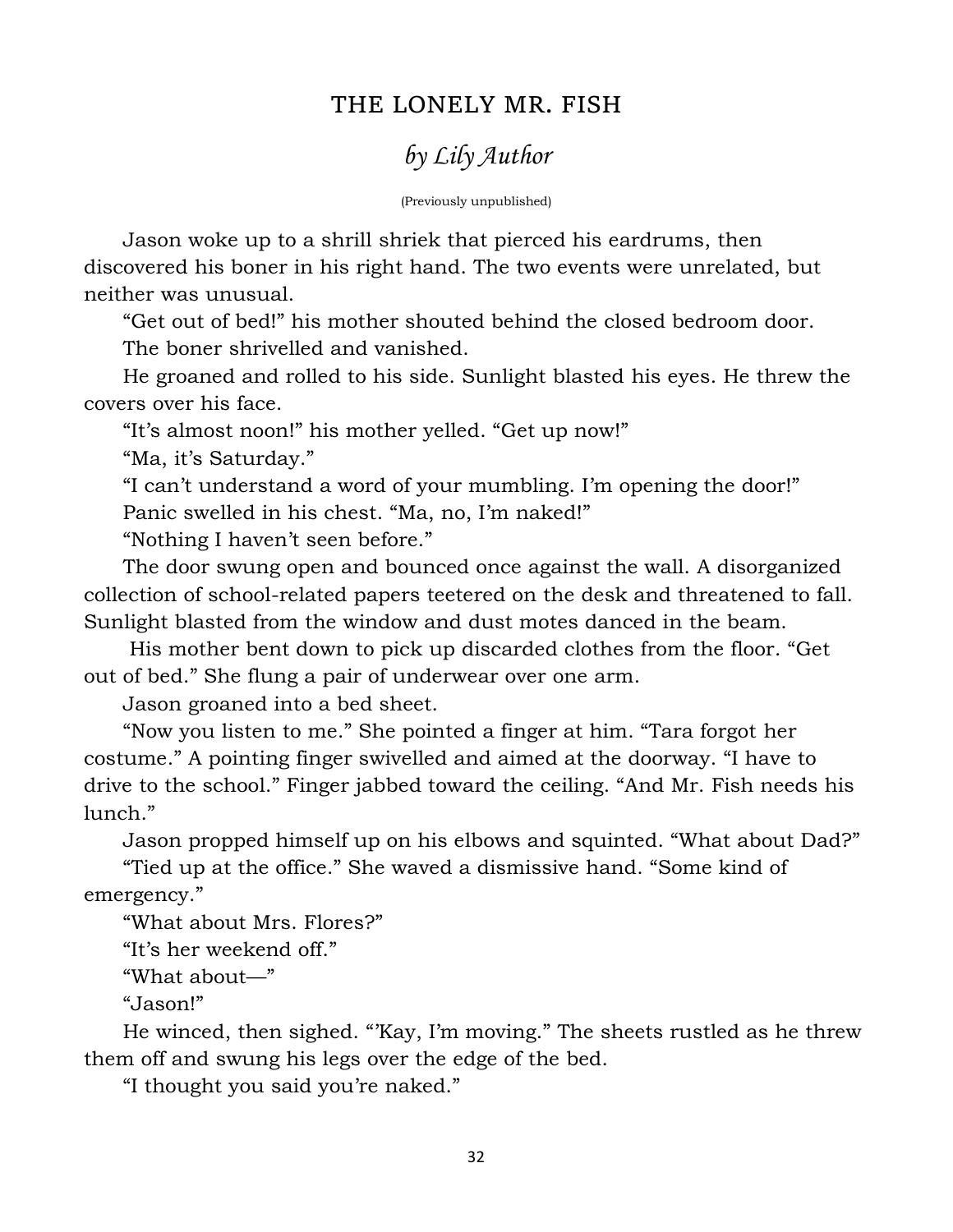He crossed his arms. "I thought you said no chores this weekend."

 His mother shot him a death-glare. "Things change. Get dressed and give Mr. Fish his lunch."

Jason huffed. "Why can't he do it himself?"

 She stared. "We provide room and board every May long weekend! What is your problem?"

 Her voice edged too close to a grounding order. He raised his hands in surrender while silently vowing to complain to his father later.

 She rolled her eyes. "A plate and bowl are on the kitchen counter. Ketchup, too. Bring the bottle. He likes a lot of ketchup."

 The dresser drawer slammed shut with a kick of his heel. He threw a pair of jeans and a T-shirt on the bed.

"He's a creep," he muttered.

"He's a *boarder*."

*And he gives me the creeps*, Jason silently added.

 "I don't know what your problem is and I don't want to hear it. Mr. Fish paid well in advance and ..."

Jason tuned out most of the ensuing lecture.

 *Grandfather you never had*. He twirled his finger, asking his mother to turn around. *A nice old man*. He tugged up the jeans. *He's quiet and doesn't ask for anything*. He stretched the T-shirt over his head.

"You need new clothes." His mother's eyes narrowed in a familiar way.

 "No, I don't." He nodded at the pile of dirty clothes she held close to her chest. "Drop 'em. I'll put it in the laundry room later."

"Don't forget."

"Yes, mother," he mumbled as he brushed past her, then left the bedroom.

 "I'll be back in time to make dinner," she yelled after him. "And give Mr. Fish his lunch!"

"Okay! I will!"

 Thunder grumbled outside of the house as the teenager took the stairs two at a time. He counted seconds. Lightning flashed half a minute later when he entered the kitchen. A car engine roared, then faded. *See ya later, Mom*.

 Fumbling on a wall, he found the switch, then light filled the kitchen. Dripping rain cast thin shadows from the window. The lunch sat on the kitchen counter, as promised.

 He inspected the thick ham sandwich in the centre of a decorative tray and raised an eyebrow at the bowl of chicken noodle soup. A yellow sticky note on the bottle of ketchup read, *Don't forget the ketchup*. He rolled his eyes.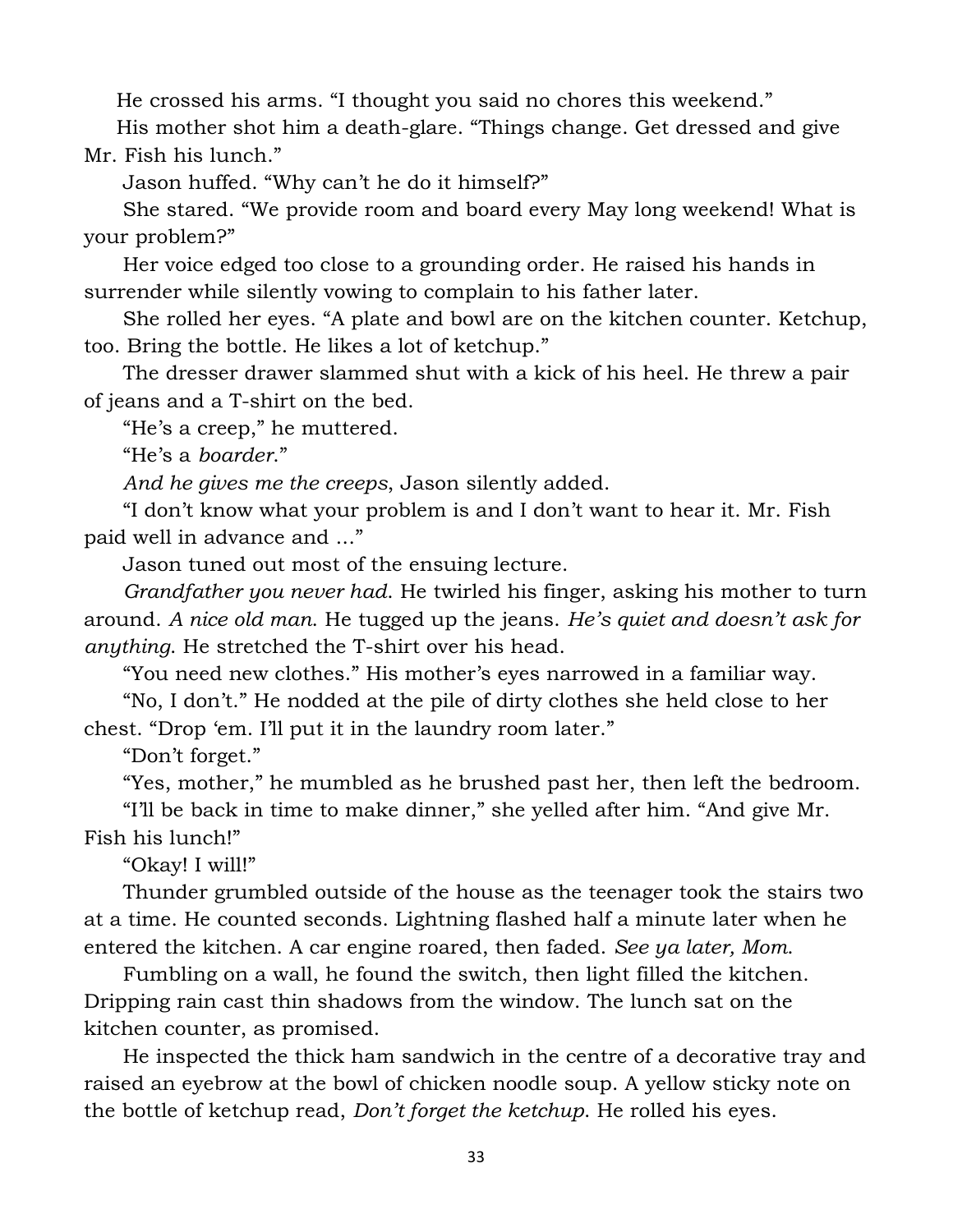Somewhere, a phone rang. He searched the kitchen. A cell phone rattled on the top of the fridge. He reached up and grabbed the device.

"Uh, hello?"

"Jason! You found my phone!"

"Dad?"

"Listen, tell your mother I might be late for dinner."

 Jason held the phone between his ear and shoulder. "Mom's not going to like that."

 A tuneless low whistle crept into the kitchen. It came from the direction of the back stairs to the one rented room on the third floor.

"Did you hear a word I said?"

 "Yeah, Dad, I'm listening." He put the bowl on the plate and hoped Mr. Fish wouldn't notice a few missing drops of soup.

 "Tell your mother I left my phone at home. Better yet, show her. I'll try, but I probably won't have a chance to call and let her know when I'll be home."

 Jason tucked the ketchup bottle under his arm. The bowl zoomed to the edge of the plate. He rushed to keep everything level. "Okay, Dad, I got it."

 His father's sigh of relief came through. "You're a good boy. We'll do something tomorrow."

"Like what?"

"We can go fishing."

Jason frowned. "Nah."

"Why not?" his father wondered.

"I always get bigger fish than you."

His father snorted. "I *let* you catch bigger fish."

Jason chuckled. "Sure, Dad."

The upstairs whistling grew louder and warbled out of tune.

"Dad, I have to go."

"All right, son. I'll see you tonight."

 The call ended. Jason listened to the whistling as he wondered what to do. The phone dug into his ear and glued to his skin. The ear canal burned with pressure. With two hands gripping the plate, he shook his head hard. The phone remained unmoved.

 The whistling stopped. The sound of the fridge turning on made Jason jump. Rain spluttered on the kitchen window.

"Oh, no," he whispered to himself as his heart raced. "Not creepy at all."

 Slowly, carefully, he bent his knees, and lowered until his ear was next to the edge of the kitchen table. With a quick jerk of his head, the phone pried off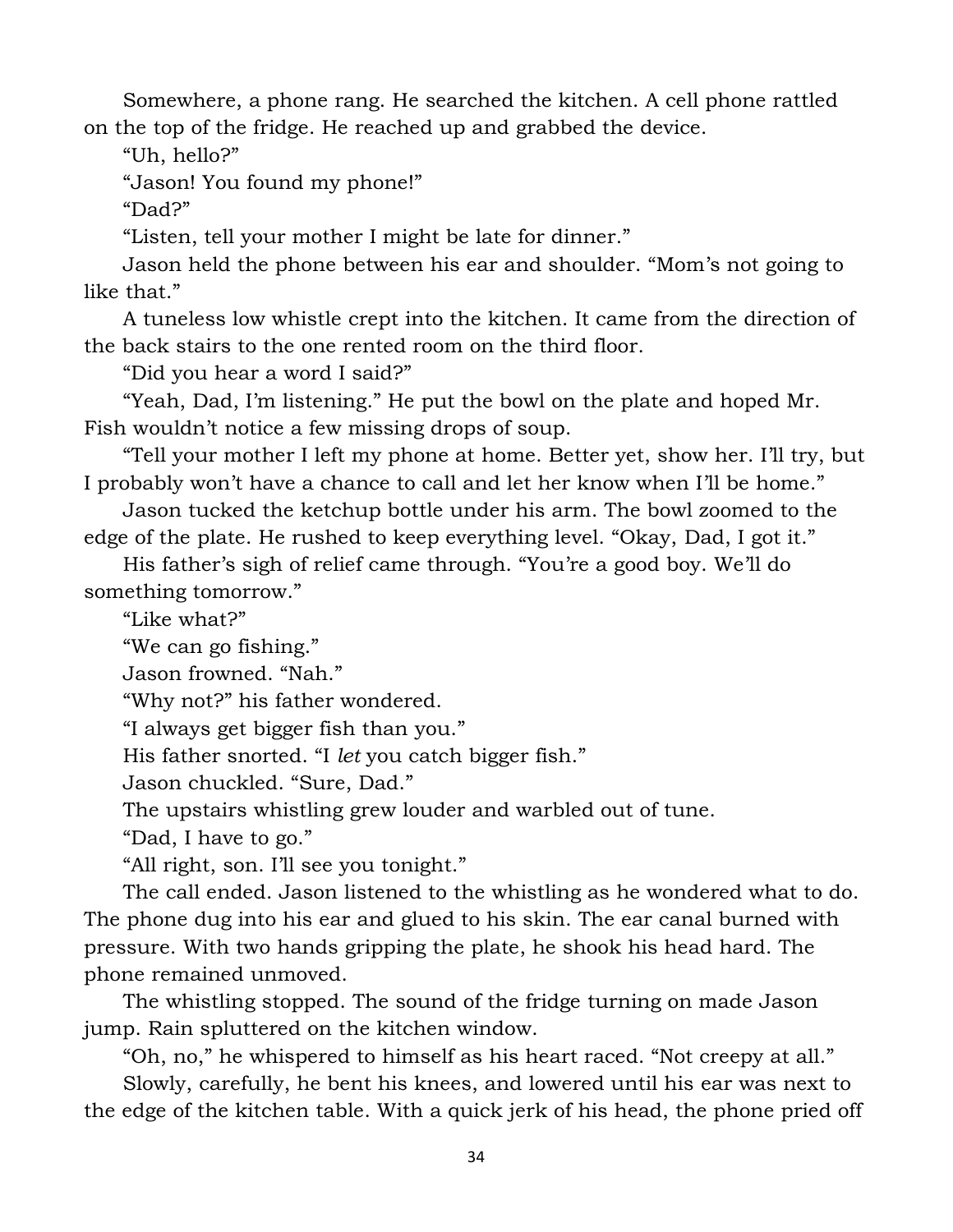the skin of his ear, and flung to the table. It spun several times, then clattered to a stop. Soup spilled out of the bowl and cascaded down his hands.

"Screw this," he muttered as he put the plate on the table.

 The whistling resumed. Jason cringed. He grabbed the towel from the fridge door handle and mopped up the mess. *More laundry*, he figured. He tossed the towel and it landed in a wet heap near the entrance to the kitchen.

 This time, he decided to tuck the ketchup under his arm first. Then, with fading patience, he picked up the plate with the bowl. *Don't spill, don't spill, don't spill*. The darkness of the hall loomed ahead. Refusing to look up, Jason took baby steps out of the kitchen.

 The narrow back stairwell provided a small amount of light. Jason squinted and gripped the plate. The soup swayed for a second, then settled inside the bowl. The ketchup bottle slid down the underside of his arm. He squeezed his elbow close to his side and held it in place. Each step on the staircase creaked as he took them one at a time. Halfway up the stairs, a trembling monotonous voice called out.

"Diane. Diane. Diane."

Jason paused and inhaled for five seconds.

"She had to go, Mr. Fish! I'm bringing your lunch."

A chuckle wafted down the stairs. "Thank you."

Jason swallowed his nagging fear and concentrated on the stairs.

 Mr. Fish stood in front of the closed door of the rented room. He started whistling again as he stared beyond the teenager, beyond the stairs, and at nothing at all.

"Here you go." Jason cleared his throat. "Sir."

 Mr. Fish frowned with confusion. His watery eyes showed no recognition. "Who are you?"

"Jason." The plate shook in his hands.

"What are you doing here?"

"My Mom had to go so I have to give you your lunch. Okay?"

Mr. Fish's head tilted to one side. "Is it Saturday?"

 "Yes, sir." Jason held out the plate and bowl. The ketchup slowly slid down and bounced on the floor. "If you could just, uh, I'll get that. Take this, okay?"

"What day is it?" Mr. Fish demanded, urgent and worried.

"Saturday," Jason enunciated. "Please. Take your food."

 The frown dissolved into a carefree smile with the twinkling eyes of a favourite grandfather. "Yes, of course." He took the plate and bowl. "I meant to say, what year is it?"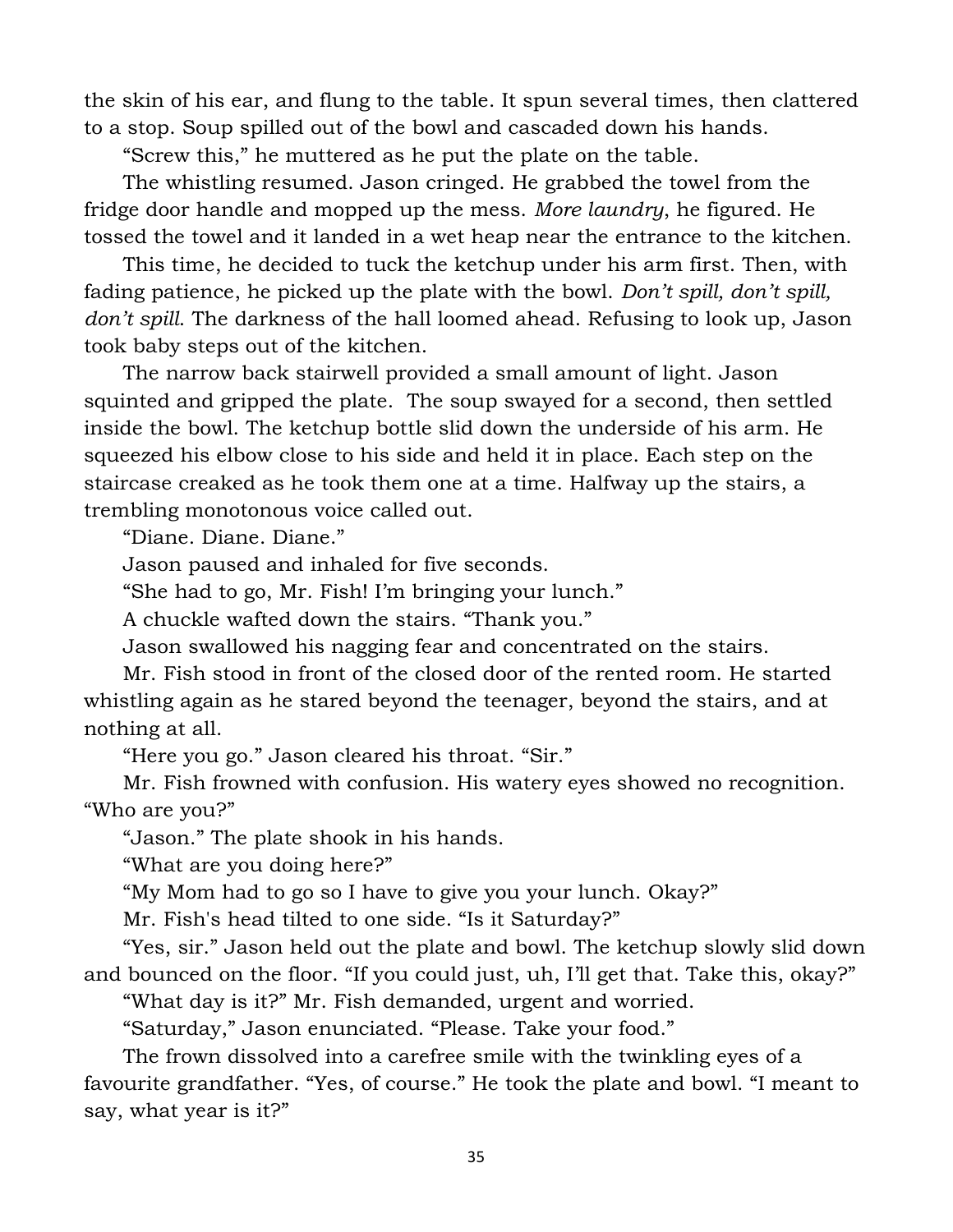Jason kept staring as he reached for the ketchup. "2018."

 Mr. Fish smiled, loose and uncommitted. "I see, I see. Please come in. There's a place for you at the table. Could you open the door for me?"

 "I have to do some chores." He pointed a thumb over his shoulder. "Please?"

"I really have to—"

"*Please?*"

The old eyes became more watery.

 "Yeah. Okay." Jason reached around, twisted the knob, and pushed the door open. The stench of stale mothballs hit him. "There." He covered his nose. "I have to go now."

"I need ketchup." The old man whispered like a child.

"Oh, right." He thrust out the bottle. "Go on. Take it."

"I don't have a free hand. Can you please put it on the table?"

Jason exhaled. "Fine." He rushed into the room. "Holy ..."

 Black and white photos with frayed or curled corners were taped all over the walls. Vintage photographs of naked women tied up in awkward positions. Ropes were wrapped around legs and went higher ... and higher ...

"Do you like them?"

 Jason held the ketchup close to his chest. "Maybe." He continued following the ropes in the photographs.

A chair dragged on the carpet.

 "I find them at flea markets," Mr. Fish explained. "You can put the ketchup down now."

"Oh. Right."

 Without looking, he put the bottle on the small wooden table. It landed with a thud. He winced and looked to Mr. Fish. The old man smiled and opened the ham sandwich.

 "Sometimes I find them between pages of old books." Globs of ketchup splattered on slices of ham. "People hide them in odd places. Sometimes you have to hide."

 Jason went back to staring at the photos. "My parents are going to ground me for life."

"Why do you say that?"

 The teenager pointed at a photo of a woman who hung upside down. "Are you kidding me? I can hear my Dad now. Too old for you, young man. Go to your room. Okay, so maybe that last part is my Mom."

*Mom!* Jason realized he forgot to mention her to his father.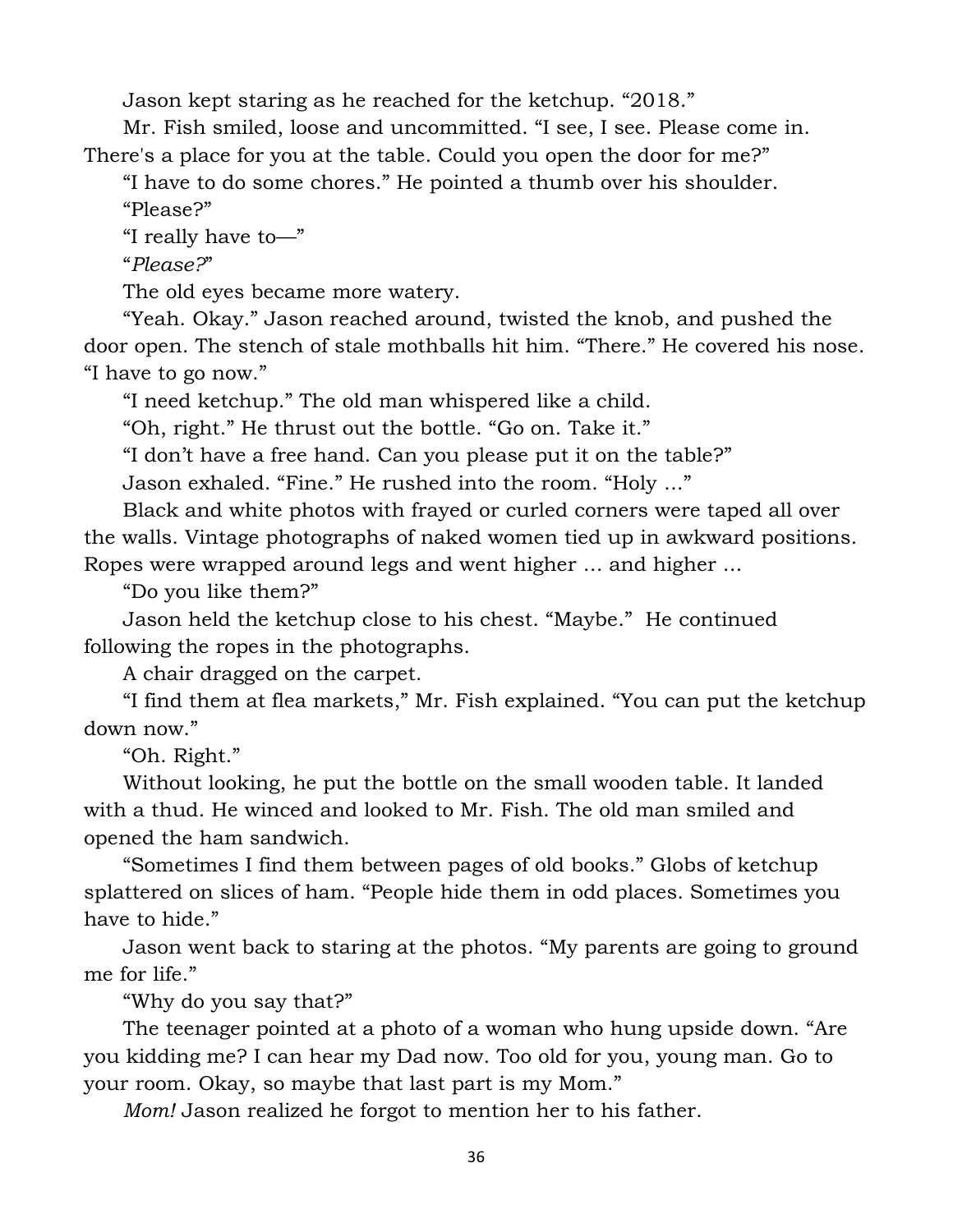"I was younger than you," Mr. Fish commented. "Which one do you like the best?"

 He paused while he wondered what to say to Dad later. "Um, the ropes?" "Ah. I like the bars."

"Really?" Jason scanned the wall. "I guess they're okay."

"I won't tell your parents," Mr. Fish said between slurps.

 Jason faced the old man. He was sipping soup from the bowl. "Oh, man, I'm sorry. I'll get you a spoon."

 "No, stay," Mr. Fish ordered. "I don't need a spoon. Sit down and talk with me."

 Jason traced a finger along a chair. "I don't think I should be here." "Why not?"

"Because. I have chores."

The old man stared at the soup bowl and asked, "What year is it?"

 "2018." Jason rubbed the back of his head. "Do you feel okay, Mr. Fish?" A silly smile beamed in response.

"I don't feel any different."

 "Well, maybe you should talk to my Mom." *Or a nurse. At a hospital*. *Like, the Emergency Room.*

 Mr. Fish laughed. "Oh, no. That won't do at all. She's much too old." Jason didn't disagree, but still ...

 "Look, we can talk some other time. Today's not good." He inched towards the door. The closed door. "Hey, when did the door close?"

 "Do you feel like you've reached a point where there's nothing left?" Jason blinked. "I don't know what you mean."

 Ketchup oozed out the sides of the sandwich as Mr. Fish pushed the sandwich into his mouth.

 "I've travelled all over this country," he continued as he chewed. "I've tried everything. What's left to try?"

Jason raised a brow. "Did you want something else for lunch?"

 Ketchup escaped the corners of Mr. Fish's mouth as he grinned. "No. This is good. Tell me, do you like girls?"

Jason frowned. "Yeah."

Mr. Fish nodded at the table. "Are you bored?"

 Jason gave in. The old man wanted to talk and there didn't seem to be a way around that. He sat down across the table. "Sure, sometimes. I mean, school's boring, but have to stay in school, I guess."

Mr. Fish's chin pointed at a wall. "Do you want to keep one?"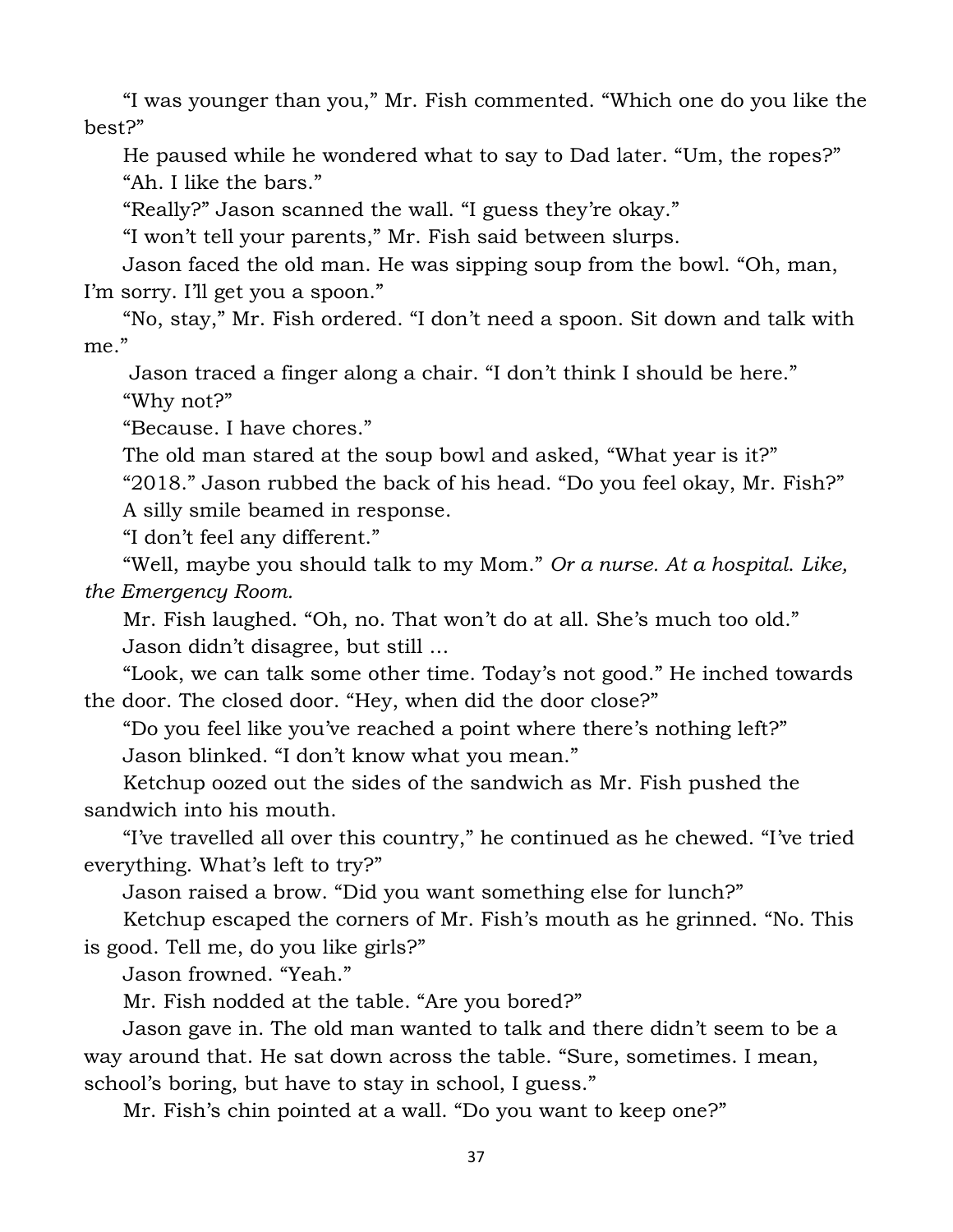Jason's eyes widened. "Seriously?" "Yes." "I can't..." "Why?"

"My parents."

"Don't tell them."

Jason blew out a gust of air. "Okay."

"Which one?" Mr. Fish asked, his voice eager.

 "Um ... that one?" Jason pointed at a woman with her arms held back by thick ropes that forced her chest forward. And she was smiling at the camera without any sign of pain.

 Mr. Fish leaned forward and his voice lowered. "Have you tasted flesh?" "Flesh?" *What the ...* What do you mean?"

"Meat."

"Like steak?"

Mr. Fish leaned forward more. "The meat of a girl."

Jason's mouth hung open.

The old man waved of at the wall. "I'll give you that photo. With the ropes." "Thanks, but—"

"Your sister."

*What the hell?* "What about her?" he demanded.

Mr. Fish grinned. "She's plump."

Jason eyes narrowed. "Mom says that's baby fat. So what?"

Mr. Fish nudged the plate. "You've thought about it, haven't you?"

 Jason slammed his palms on the table, pushed down hard, and stood up. The chair knocked over and bounced on the floor. "Jesus, you're sick! She's my *sister*. She's nine years old!"

 Mr. Fish wrung his bony hands. "No, no. I didn't mean, no. Please. Sit down."

Jason regarded him with disgust. "What is *wrong* with you?"

 Confusion riddled the old man's face. "I don't know," he said to the wall. "Is something wrong with me?"

"You're talking about hurting my sister."

 Mr. Fish sighed. "You don't understand. I'm talking about feeling good. What makes you feel good?"

"Not hurting my sister, for starters!" Jason snapped.

"Don't you like girls?"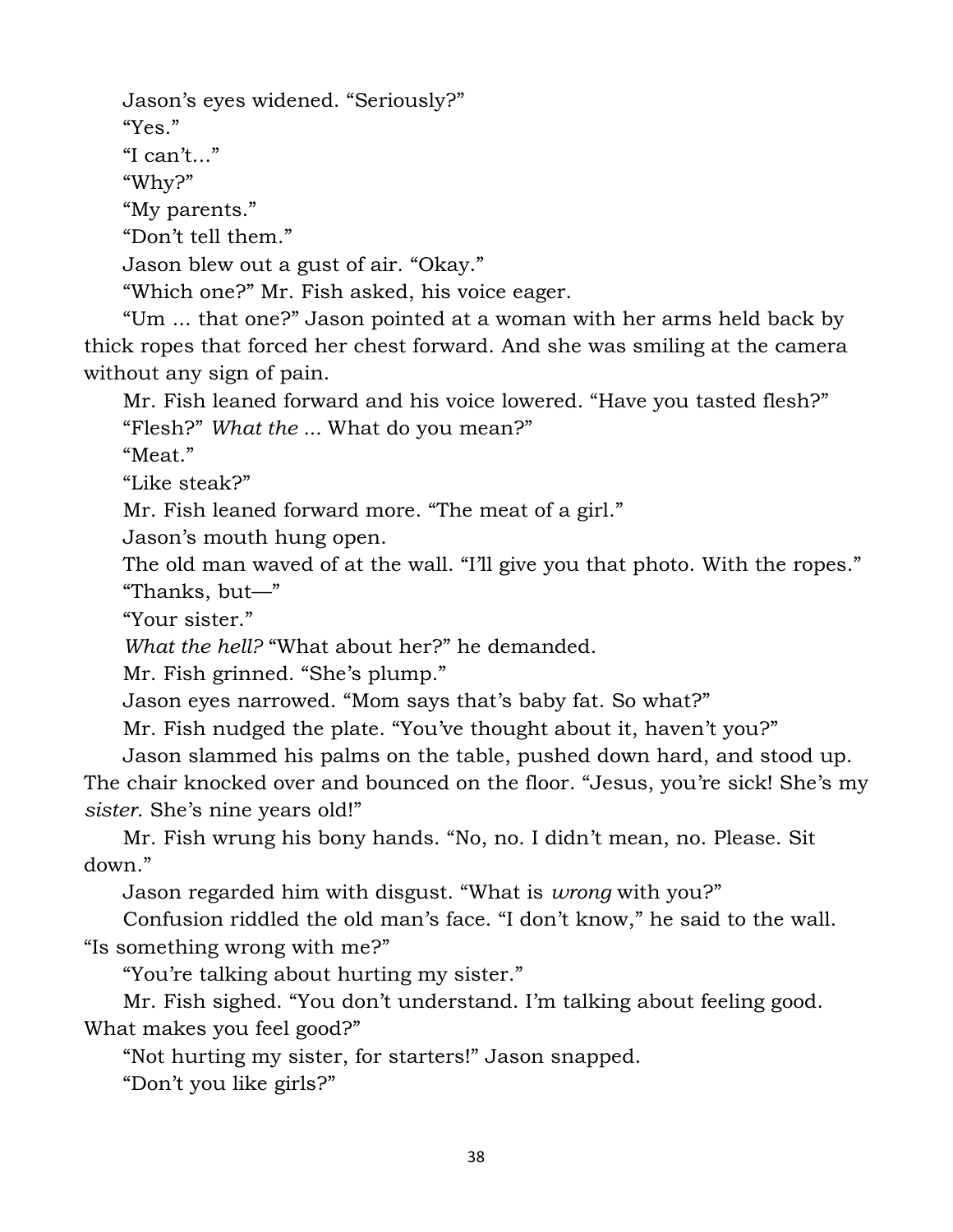"Of course." Jason rubbed his forehead with the heel of a palm. "But there's a difference. Tara's just a kid. You should know that."

 "Children," Mr. Fish muttered in an awed voice. "I remember. I was a child. I was five years old. There was a boy. The priests, no, never mind. I remember now." He relaxed and smiled. "Thank you. I remember everything."

Jason's eyebrows raised. "You're welcome?" he spat with sarcasm.

 Mr. Fish placed the bowl on the plate. "I suppose I was having a crisis, but it's gone now."

 "Right," Jason measured the distance to the door, "a crisis." *Whatever*. "You're okay, then?"

"I'm okay."

"You're not going to hurt my sister," Jason warned.

"No, of course not."

"You won't tell my parents I was here?"

"I won't tell a soul."

"Okay." Jason edged around the table.

"I promise." The old man drew an 'X' on his chest.

 As Jason manoeuvred around the table, a plan formed in his mind. *Call 911. Get advice. Call Dad. Maybe call him first? Mom will freak. Call her second*. *Phone. Phone!* He nodded to himself and sprinted to the door.

 A heavy weight smashed into the back of his head. His mind spun and he dropped to his knees as he wildly grabbed for anything with leverage. Black spots dotted his vision. The walls blurred. The skin of his palms burned. He smelled carpet.

The breath of an old man warmed Jason's ear.

 "I want to thank you," Mr. Fish whispered. The broken pieces of a chair rustled on the floor. "My memories. I forget everything all the time. You reminded me, and so I thank you."

 "My head hurts," Jason mumbled. Pushing down on the carpet, he attempted to push himself up. His palms stung in protest and his knees weakened.

 A bony, claw-like hand rubbed his cheek, and he flinched. His head throbbed harder.

"Help me." His voice slurred. "I'm hurt."

 The sole of a shoe dug into the vulnerable space behind his left knee, then ground down.

Jason screamed.

Another shoe slowly crunched the fingers of his right hand.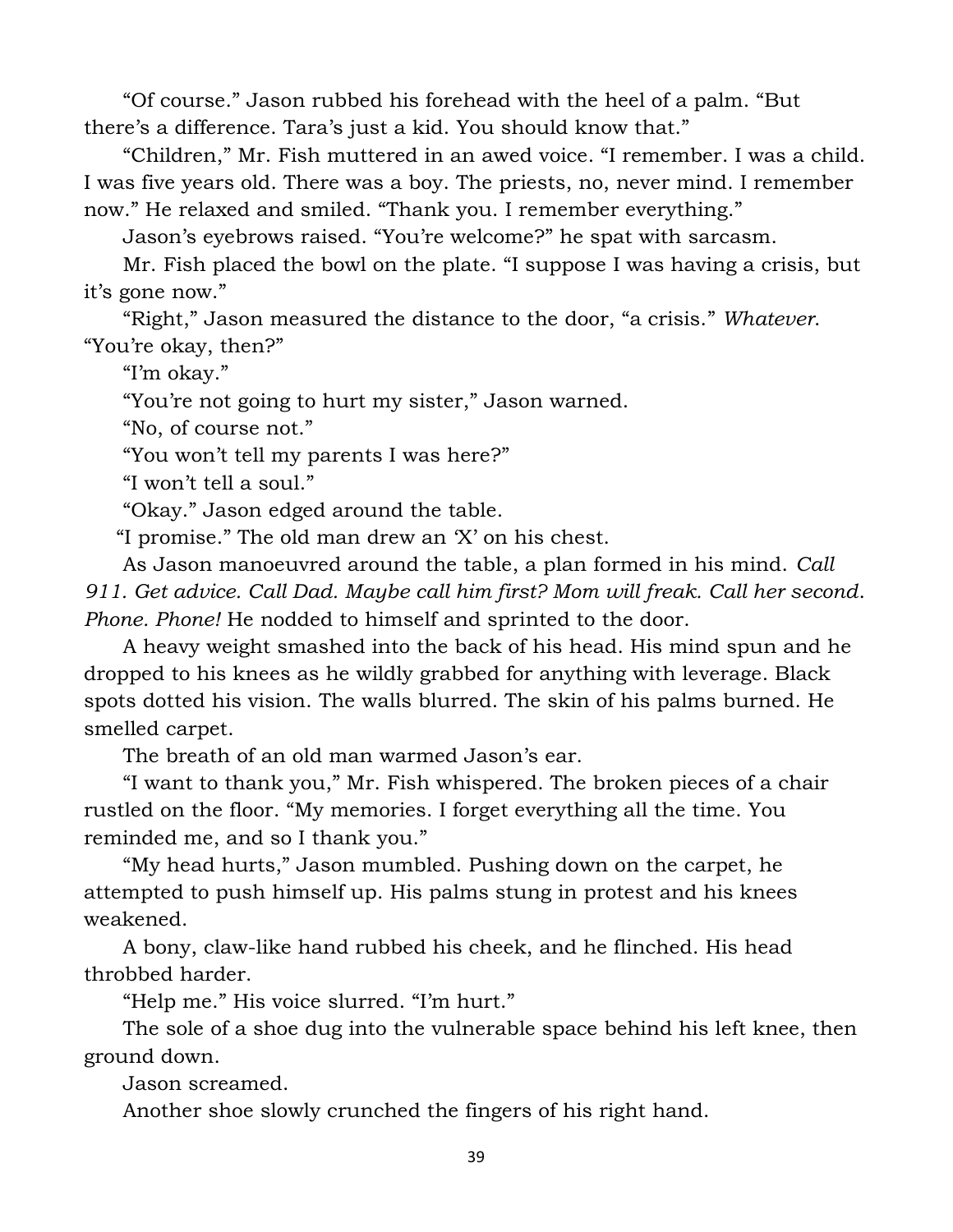He screamed louder. For a moment, he believed the entire neighbourhood heard him. They'd come running. He saw the lights of a police car flash. He'd meet his parents and they'd carry him into an ambulance. He'd outlive the old man and he'd tell the story many times, for years. He screamed and screamed.

 Mr. Fish hiked his pants and crouched down. "You can stop. No one's here."

No one would be there for hours.

 Jason swallowed hard and licked his dry lips. His right hand swelled and cracks of blood spread down his fingers. He'd lost all feeling in his left leg. His vision blurred even more as fat tears gushed down his face and dribbled off his chin. His bladder twisted.

 A warm trickle slid down his inner thighs. Blood mixed with urine and formed a dark outline of his broken body. He didn't smell mothballs anymore.

 "Let me go," Jason pleaded between sobs. He licked snot from his upper lip. "Please let me go."

Mr. Fish stroked Jason's damp hair. "I can't do that."

"Please!" Jason cried. "Please let me go."

"I can't."

"Why won't you help me?" Jason begged.



**------------**

See: [Dark Worlds Quarterly](http://darkworldsquarterly.gwthomas.org/)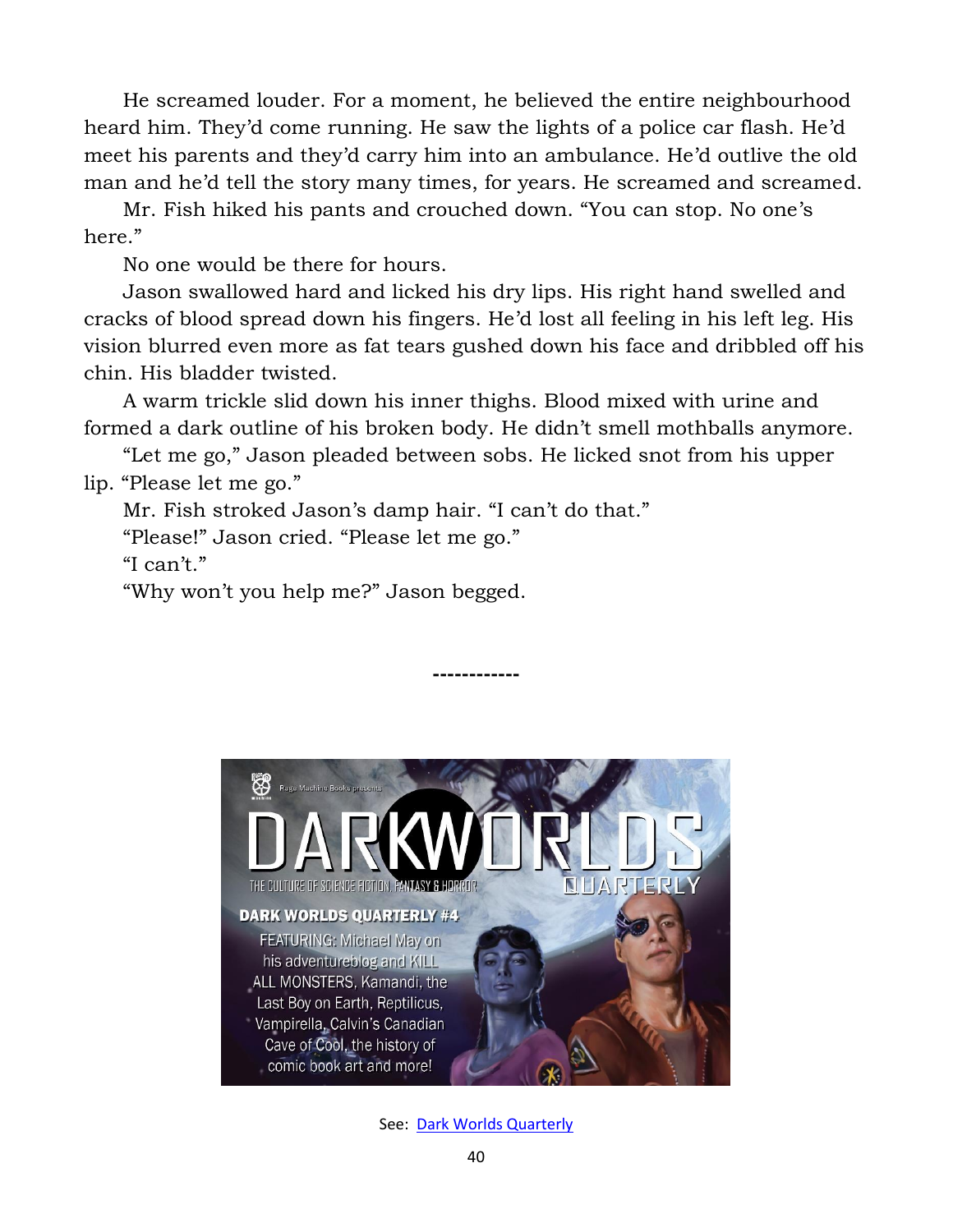## ABOUT THE AUTHORS AND ARTISTS

------

### **Colleen Anderson**

Colleen's poetry has twice been nominated for the Aurora Award, the Rhysling, and won second place in the Crucible and Rannu competitions. She has coedited two anthologies and edited *Alice Unbound: Beyond Wonderland* (2018). Her poetry has been featured in such places as *Grievous Angel, Polu Texni*, *The Future Fire*, and *Heroic Fantasy Quarterly*. Colleen's collection of short fiction, *A Body of Work,* was published by Black Shuck Books, UK in Oct. 2018.

------

### **Lily Author**

 Lily is an author and a former computer graphic designer. She's lived in four Canadian cities, enjoyed many adventures across North America, then settled in the prairies.

 After receiving a [MS](https://en.wikipedia.org/wiki/Multiple_sclerosis) diagnosis in 2004, Lily's focus changed, and now she dedicates her time to a writing career.

URL: <https://lilyauthor.com/wheres-lily/>

------

### **Roxanne Barbour**

 Roxanne has been reading science fiction since the age of eleven when she discovered "Miss Pickerell Goes to Mars" by Ellen MacGregor. The years passed by while she had careers as a computer programmer, music teacher, insurance office administrator, and logistics coordinator for an international freight company. She took early retirement in June 2010. Six months later, she decided to put to use all the books on writing that she had accumulated over the years, and actually start writing.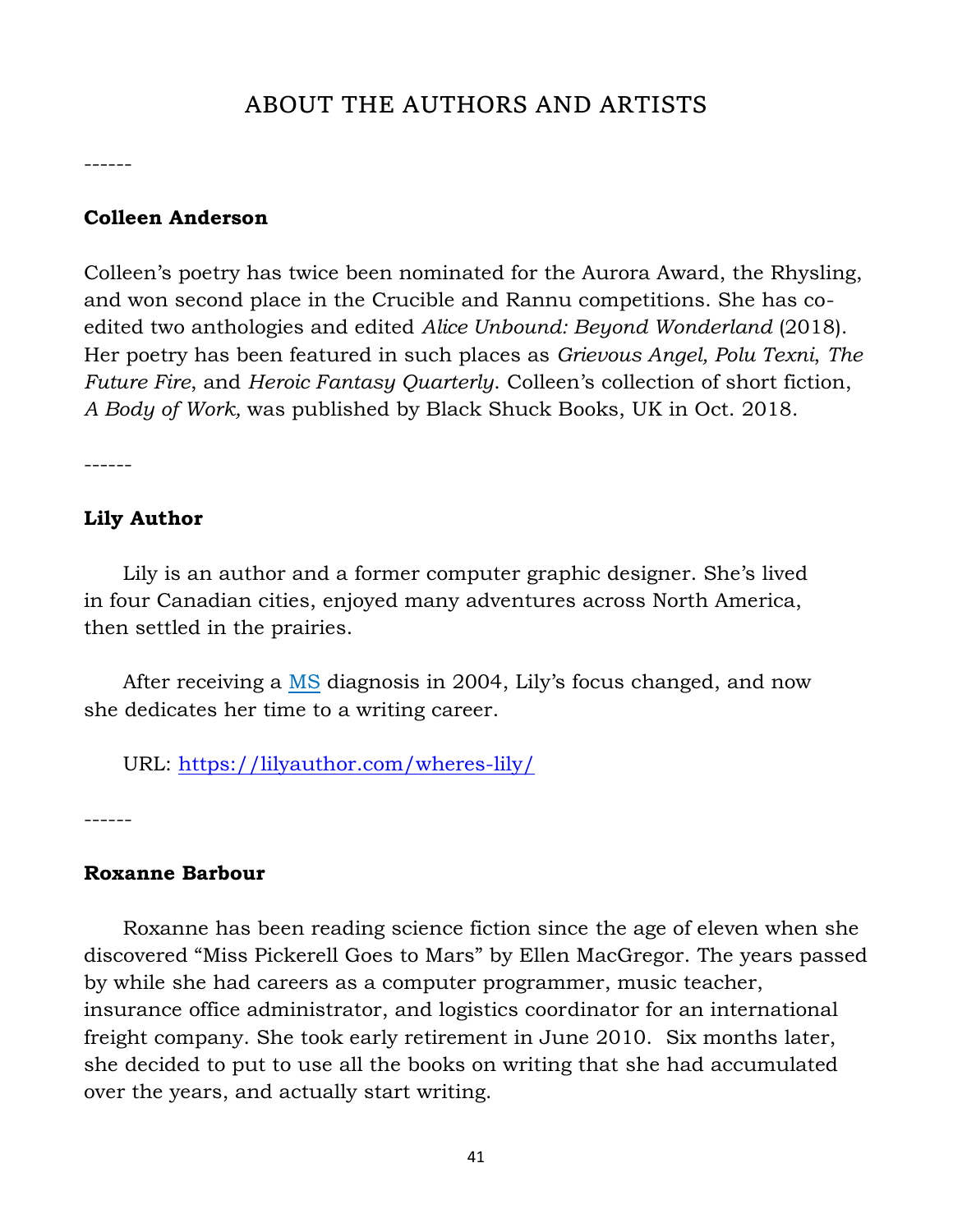To date her books include: *An Alien Collective* (2014, Wee Creek Publishing), *Revolutions* (2015, Whiskey Creek Press), *Sacred Trust* (2015, Whiskey Creek Press), *Kaiku* (2017, Self-published), *Alien Innkeeper* (2017, Wild Rose Press / Fantasy Rose), and *An Alien Perspective* (2017, Selfpublished.)

 She also writes speculative poetry, and has poems published in *Scifiaikuest, Star\*Line,* and other magazines.

Website:<https://roxannebarbour.wordpress.com/>

------

#### **Eric Chu**

 Eric has been in the film and animation business for over 30 years. Working as a layout and storyboard artist, he quickly became known for reworking story lines to fit his own bizarre sense of humour. He worked on such projects as *Droids*, *Beetlejuice*, *Captain Power* and countless others. In 2002 he did concept designs for the new *Battlestar Galactic*a where he was responsible for visualizing the look of the new Galactica, the Cylons, Raiders, Basestars and so on.

 He works out of Paranoid Delusions, Inc, a Vancouver-based design company which he founded in 1985. He describes it as "a creative studio where ideas are isolated, incubated and bred to wreak mutant havoc on the world. We oversee every developmental stage of our creations, from initial conception to design, modeling, re-animation and more." Typical Paranoid Delusion Inc. services include design, illustration, animation, live-action films, and toy design.

 Currently, he has several projects in various stages of development, including working with Jamie Anderson on the upcoming puppet-based SF series, *Firestorm*, a return to the old Gerry Anderson shows he grew up loving as a kid.

------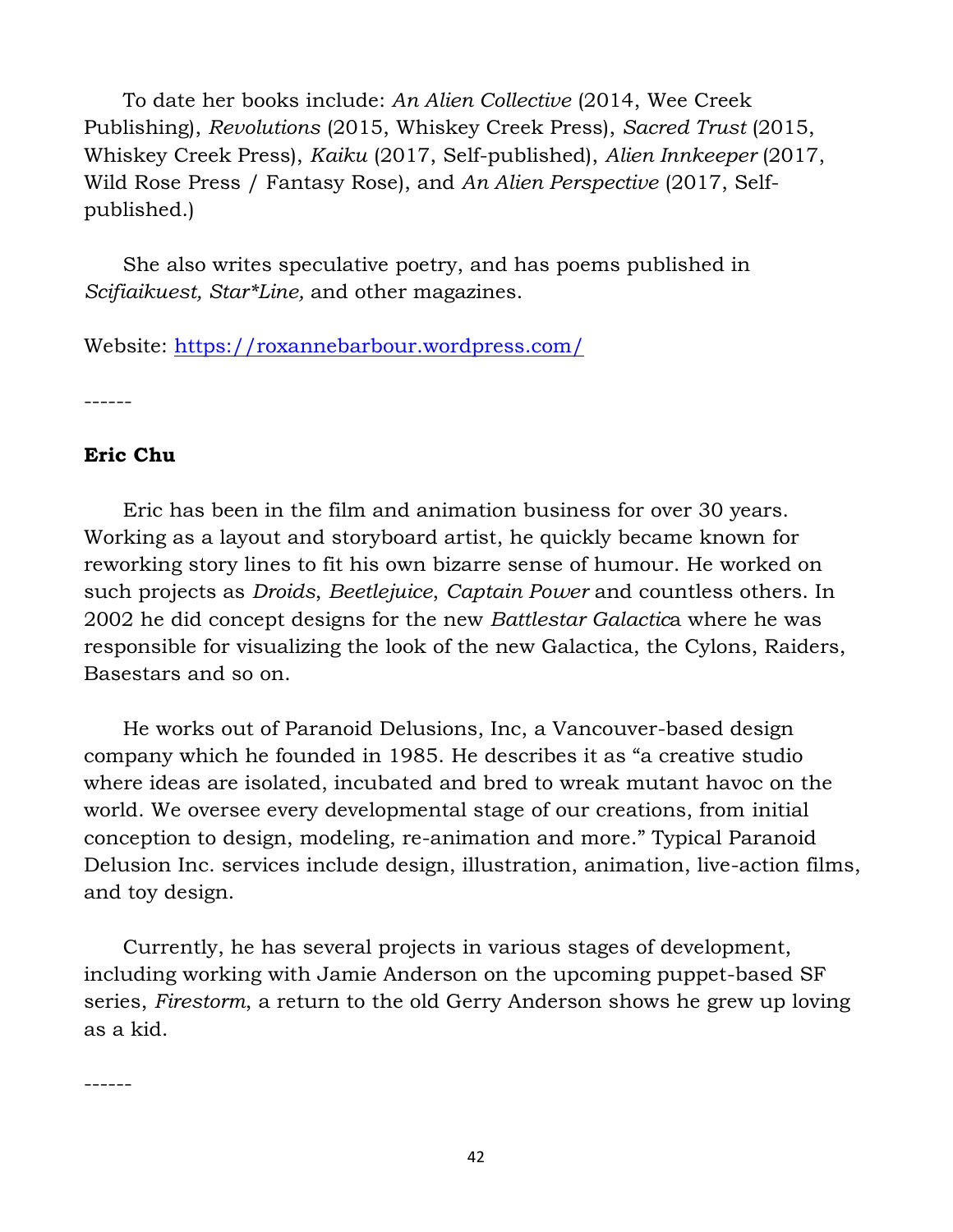#### **Bernadette Gabay Dyer**

 Bernadette is a member of SF Canada, as well of the Writers Union of Canada. She is a novelist, a poet, a short story writer and a storyteller, as well as an artist, who resides in Toronto and works for Toronto Public Libraries. Her historical novel *Chasing the Banyan Wind* will be launched this November.

------

#### **Neile Graham**

 Neile is a Canadian writer who lives and works in Seattle, where she is a workshop director for the Clarion West Writers Workshop for speculative fiction—work that won her a World Fantasy Award. Her publications include three full-length print collections, most recently *Blood Memory*, and a CD, *She Says: Poems Selected & New*, and has poems in various on-line and print journals, including *Strange Horizons*, *Lady Churchill's Rosebud Wristlet*, and *Kaleidotrope*. Two new collections, *The Walk She Takes* and *Stone*, are forthcoming in 2019.

------

#### **Madison McSweeney**

 Madison is a writer from Ottawa, Ontario. She has published short fiction and poetry in Women in Horror Annual Vol. 2, Unnerving Magazine, Dark Horizons: An Anthology of Dark Science Fiction, and The Fulcrum, as well as Weirdpunk's Books' upcoming zombie punks-themed anthology. She has also published arts coverage in a variety of outlets, and frequently writes about the horror scene and Canadian music.

------

#### **Mark Shainblum**

 Mark Shainblum is an award-winning science fiction author and comic book writer. He co-created the Canadian superhero series *Northguard*, and coedited two SF anthologies, *Arrowdreams: An Anthology of Alternate*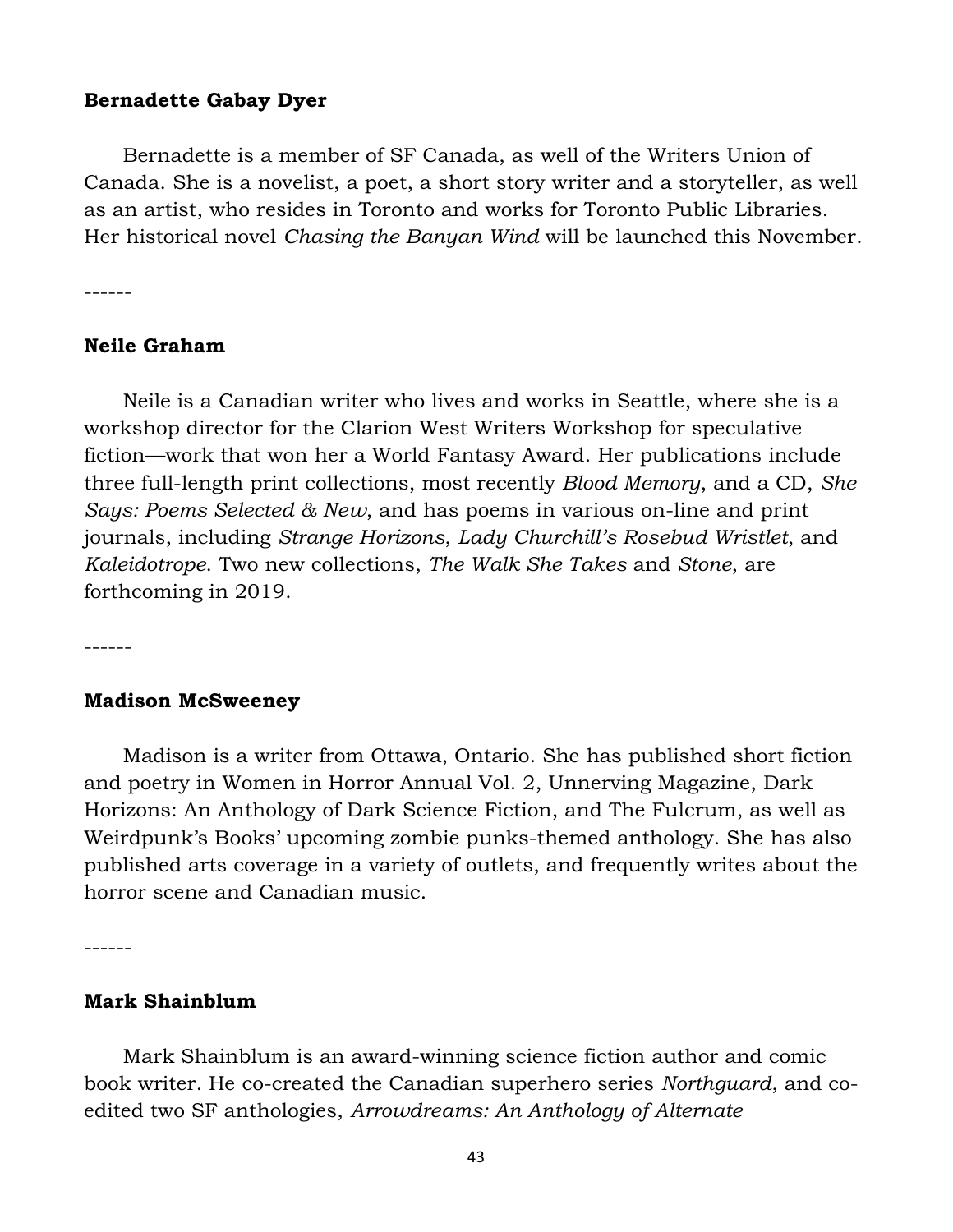*Canadas* (with John Dupuis) and *Superhero Universe: Tesseracts Nineteen* (with Claude Lalumière). A third anthology (with Andrea Lobel) is due from CZP in 2019, *Other Covenants: Alternate Histories of the Jewish People*.

------

#### **Garth Spencer**

 Garth has been a prominent Canadian science fiction fan since his university days in the 1970s. He won the first fan Achievement Aurora Award (back then known as the Casper Award) in 1986 "for his editing of *The Maple Leaf Rag* and for his Dedication to Canadian Fandom." Since then he has published and edited numerous fanzines, often addressing the trials and tribulations of the fandom of the day, most recently *The Obdurate Eye* which can be found at efanzines.com. Garth is also the O.E. of E-APA, an all-digital Amateur Press Association which comes out monthly. He is noted for his satiric sense of humour and his eternal quest to explore the whys and wherefores of the vagaries of human nature. He likes to think, he does.

------

#### **J.J. Steinfeld**

 Poet, fiction writer, and playwright J. J. Steinfeld lives on Prince Edward Island, where he is patiently waiting for Godot's arrival and a phone call from Kafka. While waiting, he has published nineteen books, including *Identity Dreams and Memory Sounds* (Poetry, Ekstasis Editions, 2014), *Madhouses in Heaven, Castles in Hell* (Stories, Ekstasis Editions, 2015), *An Unauthorized Biography of Being* (Stories, Ekstasis Editions, 2016), *Absurdity, Woe Is Me, Glory Be* (Poetry, Guernica Editions, 2017), and *A Visit to the Kafka Café*  (Poetry, Ekstasis Editions, 2018). His short stories and poems have appeared in numerous periodicals and anthologies internationally, and over fifty of his one-act plays and a handful of full-length plays have been performed in Canada and the United States.

For his most recent publication, *A Visit to the Kafka Café* (Poetry, Ekstasis Editions, 2018), see: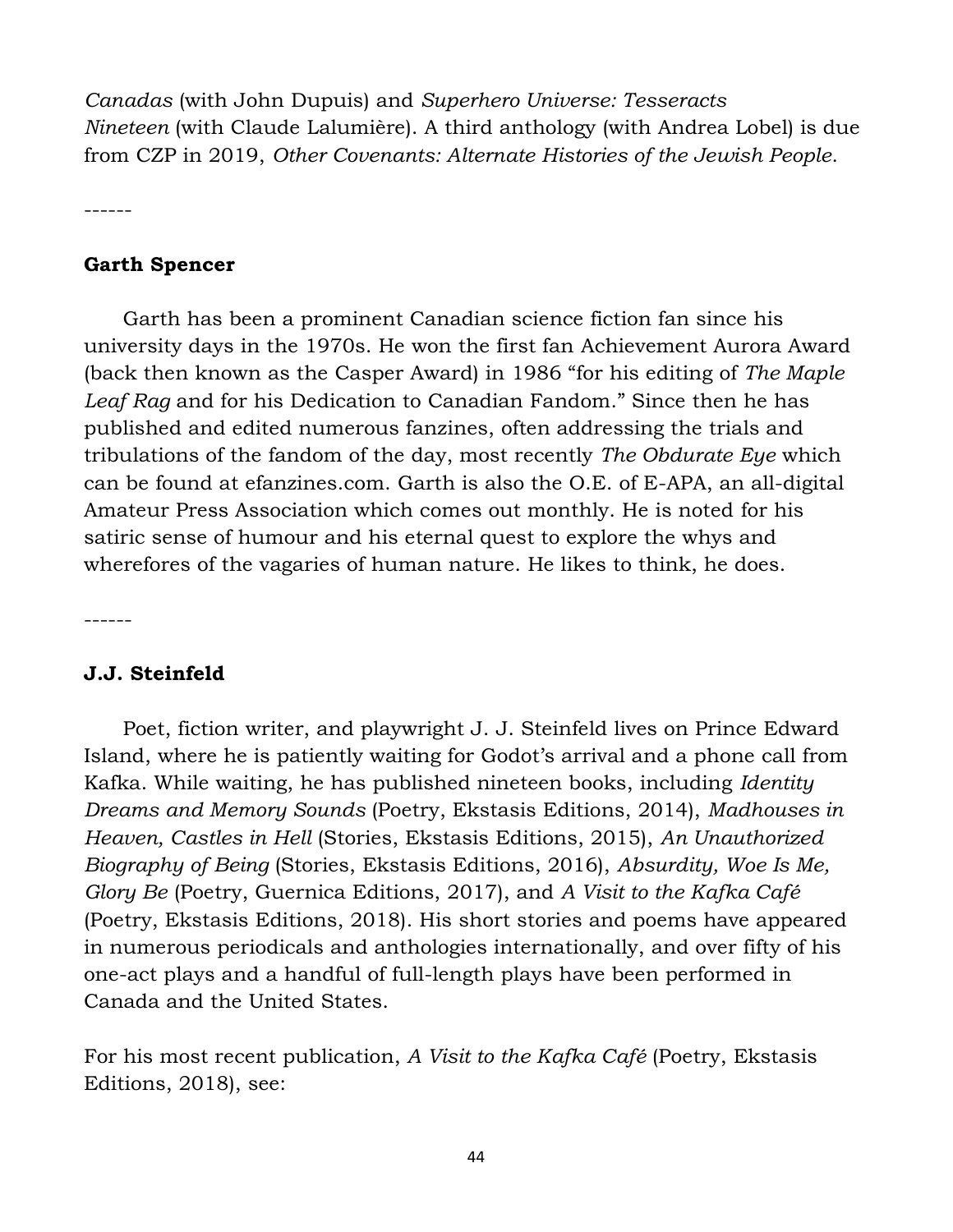<http://ekstasiseditions.com/recenthtml/kafkacafe.htm>

------

#### **Lisa Timpf**

 Lisa Timpf is a freelance writer living in Simcoe, Ontario. Her writing has appeared in a variety of venues, including *Star\*Line*, *The Martian Wave*, *Scifaikuest*, *New Myths*, and *Chicken Soup for the Soul: My Very Good, Very Bad Dog*.

------

#### **Lena Ng**

 Lena is a writer and poet from Toronto, Ontario. Her work has appeared or is forthcoming in several anthologies and magazines including: *Just Desserts* (Wolfsinger Publications, 2016), *World Unknown Review* (Editor L.S. Engler, 2016), *Devolution Z* (Jan 2017 issue), *Monsters Among Us* (Bloody Kisses Press, 2017), *Polar Borealis Magazine* (Issues #4 July/Aug, 2017 & #6 April/May, 2018), *Gathering Storm Magazine* (Issues #2 April, 2017 & #4 Aug, 2017), *Antimattermag.com* (Oct 4, 2017), *The Quilliad* (Issue 9 Oct, 2017). *Under an Autumn Moon* is her collection of horror/fantasy short stories. She is currently seeking a publisher for her first novel, *Darkness Beckons*, a gothic romance set in the Victorian era.

------

#### **Monica Sagle**

 Monica is a writer from Southern Alberta, and a lover of Dragons. She writes Sci Fi and Fantasy, and is writing her second novel. She is a member of CSFFA and is a regular attendee at When Words Collide in Calgary. She belongs to the Rocky Mountain Fiction Writers group in the Crowsnest Pass and several online critique groups. Her story *Storm House* was published in *A Haunting of Words Anthology* by Scoutmedia in 2017. She rounds out her life with a patient husband, three needy cats, learning ASL (American Sign Language) and gardening.